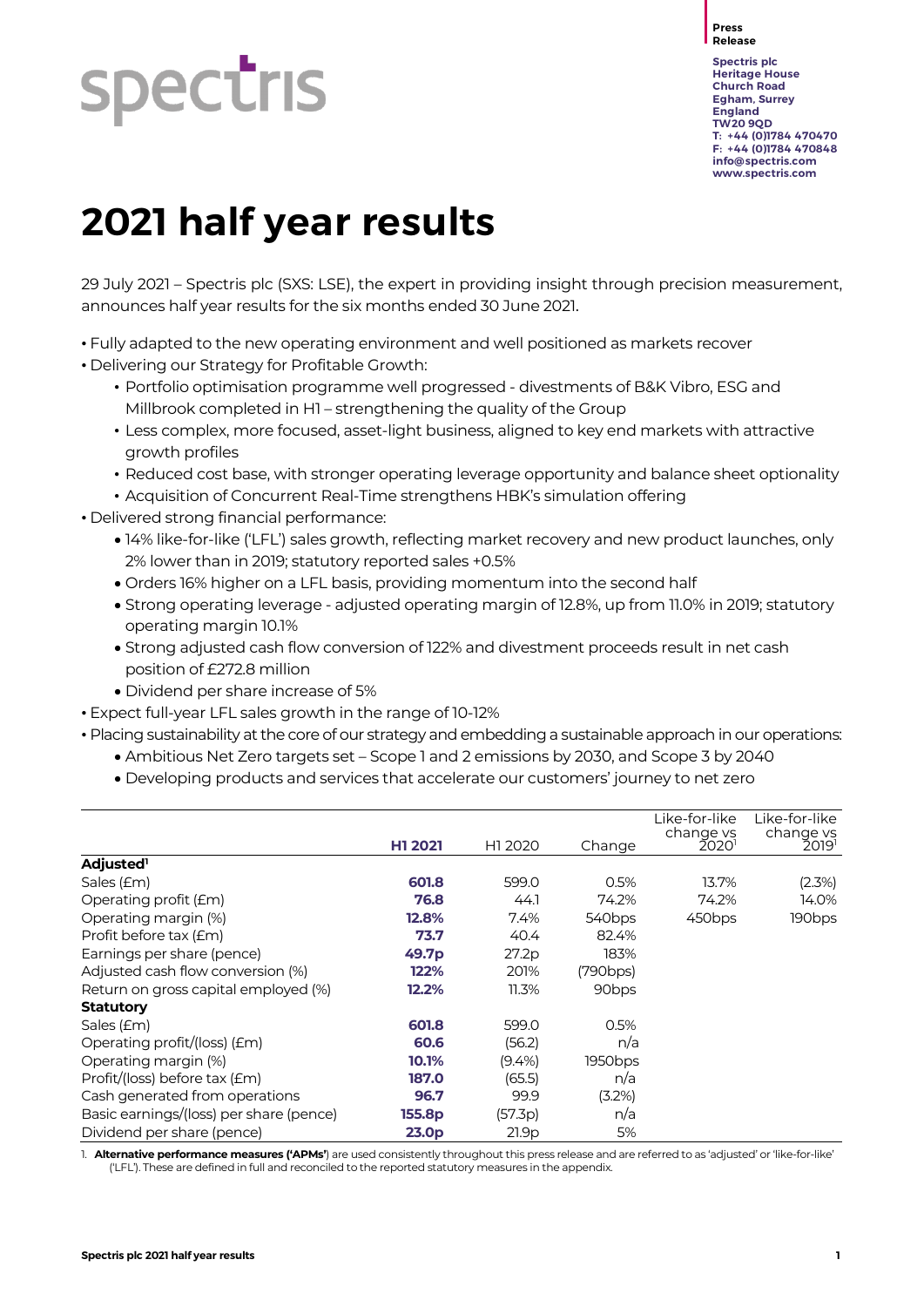

**Commenting on the results, Andrew Heath, Chief Executive, said**: "Spectris is emerging from the pandemic a less complex, more focused, leaner and stronger business. I am very pleased with the progress on executing our Strategy for Profitable Growth. The actions and approach we have taken over the past two years have positioned us well to benefit from the faster than anticipated economic recovery that we are now experiencing. We expect the recovery to continue through the remainder of the year and we are also benefiting from our investment in innovation, enhancing our customer offering through our latest product and service launches. We anticipate LFL sales growth for the full year to be in the range of 10-12%.

Uncertainties clearly remain, with potential further COVID-19-related disruption, inflationary pressures and supply chain constraints. However, while our end markets are moving at varying paces, our continuing strong order intake provides good momentum going into the second half of the year, giving us confidence for the full year performance. Growth at the top end of the range will require some additional investment, although we will work to mitigate this where possible, as we continue to focus on enhancing our margin.

Our ambition is to be a leading sustainable business. Equipping our customers to make the world cleaner, healthier and more productive and helping accelerate their own journeys to Net Zero, will not only make a difference to our planet, but also underpin future growth. We also recognise the importance of improving the sustainability of our own operations, and I am delighted to announce the publication of our Net Zero ambition. We are committed to taking a leading role in minimising the emissions footprint of our own activity, and the activity across our value chain.

Through the great support of our people, we delivered a strong financial performance in the first half. All our businesses made great progress and we also completed the acquisition of Concurrent Real-Time in July. Our cash position provides us with notable balance sheet optionality for future acquisitions. With good momentum in our businesses and a very robust balance sheet position, we are well positioned to deliver long-term, sustainable financial progress."

# **Contacts:**

#### **Spectris plc Siobhán Andrews**

Head of Corporate Affairs +44 20 4551 4549/+44 7920 230093

#### **FTI Consulting**

**Richard Mountain/Susanne Yule** +44 203 727 1340

# **Conference call**

A webcast and conference call for analysts and investors will be hosted by Andrew Heath, Chief Executive, and Derek Harding, Chief Financial Officer, at 08.00 today to discuss this statement. To access the call, please dial +44 (0) 20 3936 2999/0800 640 6441 – Pin code: 613004. Or for replay, please dial +44 (0) 20 3936 3001 – Pin code: 986100#. Questions will also be taken via the webcast at www.spectris.com

Copies of this press release are available to the public from the registered office at Heritage House, Church Road, Egham, Surrey TW20 9QD and on the Company's website at www.spectris.com.

# **About Spectris**

Spectris' global group of businesses are focused on delivering value beyond measure for all our stakeholders. We target global, attractive and sustainable markets, where growth and high returns are supported by long-term drivers. Precision is at the heart of what we do. We provide customers with expert insight through our advanced instruments and test equipment, augmented by the power of our software and services. This equips customers with the ability to reduce time to market, improve processes, quality and yield. In this way, Spectris know-how creates value for our wider society, as our customers design, develop, test and manufacture their products to make the world a cleaner, healthier and more productive place. Headquartered in Egham, Surrey, United Kingdom, the Company employs approximately 7,650 people located in more than 30 countries. For more information, visit www.spectris.com.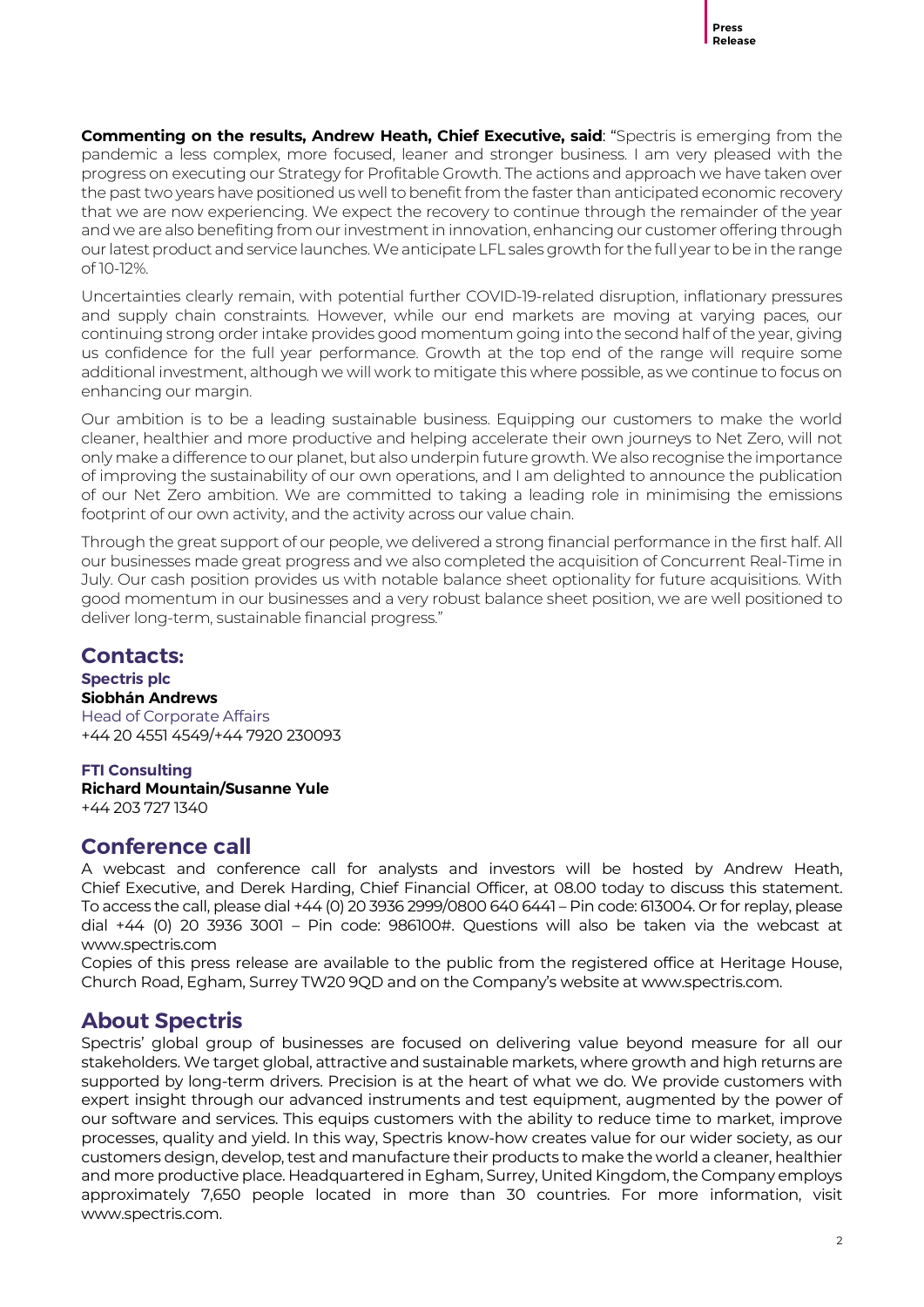#### **Chief Executive's review**

#### **Purpose-led**

We are establishing Spectris as a purpose-led, growth business, delivering value beyond measure for all of its stakeholders. We are pleased with how the execution of our Strategy for Profitable Growth, alongside the balanced and socially responsible approach we have taken to managing our business, is delivering for us. With our portfolio optimisation programme well progressed, we are a less complex and more focused business, aligned to key end markets with attractivegrowth trajectories. We are now starting to move into the next phase of our Strategy for Profitable Growth, with an even greater focus on our purpose to harness the power of precision measurement to equip our customers to make the world cleaner, healthier and more productive.

Although many of the challenges of COVID-19 are still with us as a society, we have adapted well to our new operating environment. We continue to ensure we protect the health, safety and wellbeing of our employees and their families, the communities in which we operate, and to maintain high levels of service to our customers. Our operating companies have embraced new ways of working, as have our customers who continue to be supplied with the products, services and expertise they need.

The last two years have been characterised by restructuring, cost reduction, and investment for future growth, with less reliance on the macro-economy. With a much brighter macro environment, and many of our end markets recovering strongly, we are now benefiting from the higher quality of the retained businesses within our portfolio, our profit improvement programme and our lower cost base. Equally, we are seeing growth above the market because of our recent investments and concentration on higher growth segments.

#### **A sustainable business**

Our ambition is to be a leading sustainable business, ensuring we have strong relationships with our employees, customers, suppliers and communities, and in turn, delivering attractive returns for our shareholders. The new business environment that has emerged provides us with strong prospects. We play an important role in sectors that are transforming rapidly, such as pharmaceutical, energy, automotive, mining, which in turn offers significant opportunities for growth. Our new product development activities are well placed to address a number of the challenges our customers face, and we continue to focus on those end markets that have the biggest impact on performance, particularly those underpinned by sustainability trends.

Consequently, we are placing sustainability at the very core of our strategy. In recognition of this and our broader responsibility, we are embedding a sustainable approach in our operations. We are proud to be making our pledge today, to achieve Net Zero across our value chain, including all Scope 1, 2 and 3 emissions, covering everything from the electricity used in our manufacturing processes to goods and services purchased, as well as the efficiency of our products. Equally, we see a growing role in helping our customers accelerate their journeys to net zero. We have set ambitious targets that we are fully committed to achieving, to ensure we are dedicated to helping address the climate change agenda.

- We commit to reducing absolute Scope 1 and 2 emissions by 85% by 2030 from 2020 and achieving Net Zero by 2030; and
- We commit to reducing absolute Scope 3 emissions by 42% by 2030 from 2020 and achieving Net Zero by 2040.

Both targets are aligned with climate science and the Paris Agreement's goal to limit global warming to 1.5 degrees Celsius above pre-industrial levels.

We have submitted both targets to the Science Based Targets initiative for validation.

#### **Well positioned**

We have worked hard to ensure that the Company is well positioned for the recovery in 2021, and beyond. With the actions taken, the commitment of our people and the strengths of our culture and values, the business today is stronger, more resilient, and better positioned as markets recover and we align ourselves with the sustainability and net zero ambitions of our customers and other stakeholders.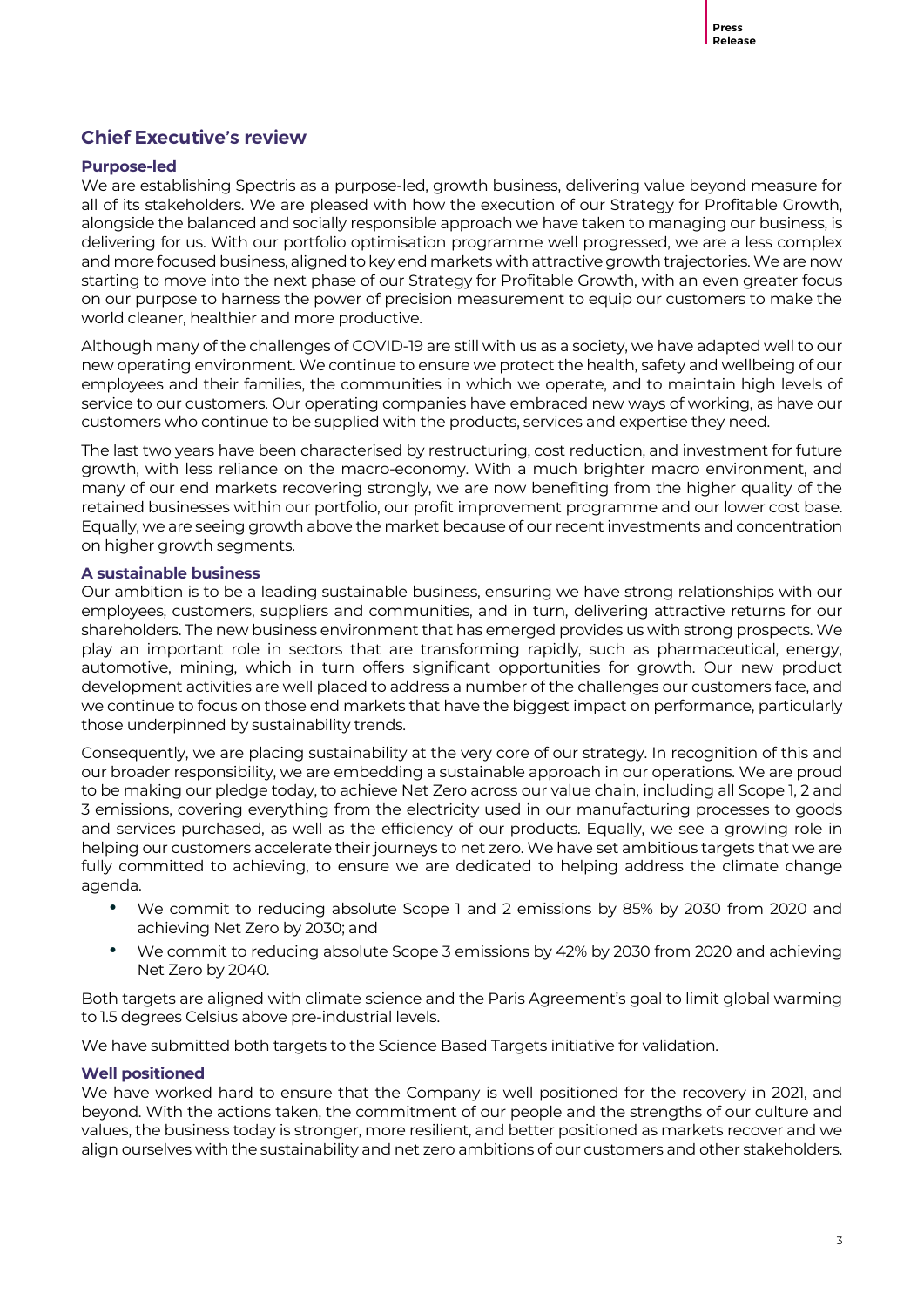#### **Delivered strong financial performance in the first half**

As a result, we have delivered like-for-like sales growth of 13.7% in the first half of the year and there was a 74% increase in adjusted operating profit to £76.8 million (H1 2020: £44.1 million). This resulted in an adjusted operating margin of 12.8% (H1 2020: 7.4%), reflecting the growth in sales, the cost actions and the higher margin mix of the portfolio following the divestments. Statutory reported sales growth was 0.5%, statutory operating profit was £60.6 million (H1 2020 statutory loss: £56.2 million) and statutory operating margin was 10.1% (H1 2020: (9.4%)). Our cash conversion remains strong and, in combination with the disposal proceeds, resulted in a net cash position at 30 June of £272.8 million. The strength of our balance sheet provides considerable optionality and I am pleased that we recently completed the acquisition of Concurrent Real-Time in July. Compounding growth through M&A remains a core part of our strategy.

Even more so, when comparing to 2019, although sales in the first half are 2.3% below 2019 on a LFL basis, the profitability has improved by 14.0% resulting in a 190bps improvement in the operating margin. It is clear that both the underlying quality of the retained businesses in the portfolio and the level of operational improvement achieved in the last two years, has materially improved the quality of the Group. We are making good progress on returning Spectris to beyond its previous margin highs, in excess of 18%, and through the deployment of our Spectris Business System, we strive to continuously improve every day.

As end markets continue their recovery and reflecting the strong financial position of the Group, the Board is proposing to pay an interim dividend of 23.0 pence per share, 5.0% growth year-on-year (2020 interim dividend of 21.9 pence). This is in line with our underlying policy of making progressive dividend payments based upon affordability and sustainability.

#### **Sales growth being delivered**

The first half saw a return to organic sales growth in all our businesses and good momentum in our order book, assisted by new product launches over the past 24 months, with like-for-like sales 14% higher year-on-year. All our platform and retained Industrial Solutions businesses posted organic growth in the first half of the year, with a strong performance in the second quarter, albeit against a very weak comparator in 2020. This reflected the economic recovery across many of our end markets, although there are some that are later cycle and yet to fully recover. It has also been driven by the introduction of new and enhanced products at many of our businesses, and we have seen some market share gains.

|                    | 01     | Q2  | нı  |                             |      | Q2  | H1  |
|--------------------|--------|-----|-----|-----------------------------|------|-----|-----|
| North America      | $2\%)$ | 20% | 8%  | Malvern Panalytical         | 20%  | 26% | 23% |
| Europe             | (1%    | 21% | 9%  | <b>HBK</b>                  | (3%) | 20% | 8%  |
| Asia               | 24%    | 25% | 25% | Omega                       | 1%   | 28% | 14% |
| Rest of the World  | (15%   | 48% | 9%  | <b>Industrial Solutions</b> | 2%   | 22% | 12% |
| <b>Total sales</b> | 5%     | 23% | 14% |                             | 5%   | 23% | 14% |
| Total orders       | 5%     | 28% | 16% |                             | 5%   | 28% | 16% |

#### **Sales by geography and business – LFL growth vs 2020**

All our businesses are growing strongly, above GDP and the market, supported by the implementation of our strategic growth projects. Malvern Panalytical has seen a strong rebound in demand, particularly in pharmaceutical. HBK is later cycle but is seeing its end markets come back sequentially. Machine manufacturing has remained especially resilient, supported by a strong fit with HBK's product offering. Omega is making good progress as US industrial production recovers, and in Asia, and is benefiting from the revised strategic focus and management changes. Industrial Solutions has benefited particularly from growth in pharmaceutical and semiconductor market investment.

By end market, the pharmaceutical, semiconductor and machine manufacturing industries stood out as the strongest performers. Automotive, energy and utilities remain weaker than last year, albeit the rate of decline is easing, with growth posted in the second quarter. Academic research, which was notably impacted in 2020, by research institutes being closed due to COVID-19 restrictions, has seen a steady recovery.

As well as challenges, COVID-19 presents further prospects in many of our end markets. In direct response to the pandemic, our businesses have witnessed rising demand in areas such as: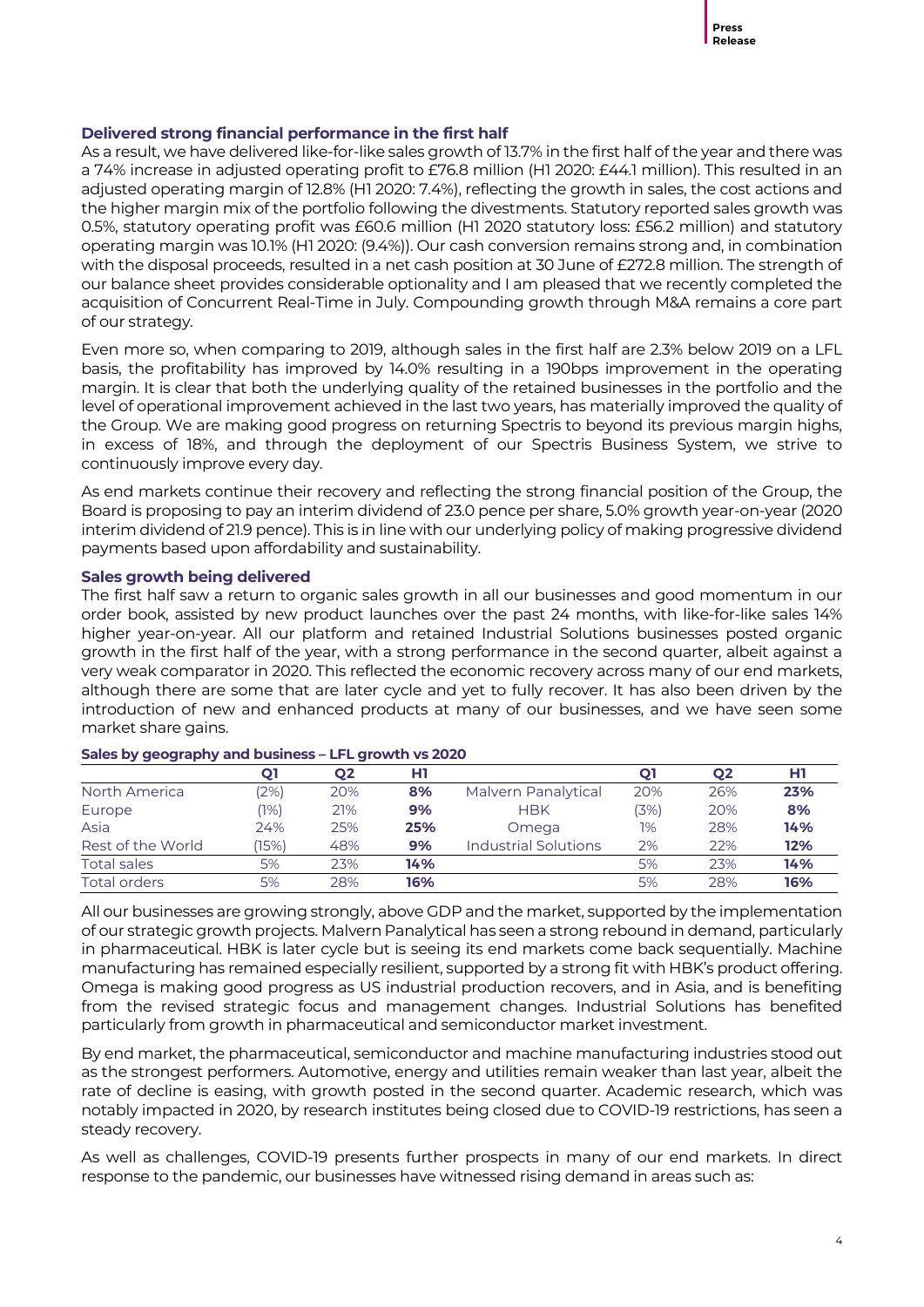

- the pharmaceutical market, which has seen a material increase in vaccine development driving demand at Malvern Panalytical, PMS and Servomex;
- the requirement for remote monitoring and increased automation, with access curtailed, has led to a rise in demand for process control products from Omega and Red Lion.

In addition, the pandemic has accelerated our customers' sustainability and digitisation agendas, as they seek more resilient supply chains, decarbonisation and electrification. For example:

- an increased desire to de-risk the global supply chain by onshoring drug manufacturing is prompting investment in pharmaceutical facilities, which will support demand for both Malvern Panalytical and PMS technologies, services and expertise;
- a similar onshoring trend is being witnessed in the semiconductor space, supporting demand for products at PMS and Servomex which are utilised to ensure purity in the manufacturing process;
- an increased focus on the environment and sustainability:
	- in automotive, is leading to a proliferation of new technologies which HBK is well placed to support with its e-drive products and simulation technologies;
	- in industries such as mining, hydrocarbon and petrochemicals, it is underpinning demand for Servomex's gas analyser products to provide greater environmental monitoring and Malvern Panalytical's structural and elemental analysis technologies to improve yield and quality control;
- the demand for digital solutions is increasing, for example, in mining remote locations and lower ore grades is promoting companies towards digitalisation, automation and real time monitoring to stay competitive, supporting demand for Malvern Panalytical's fully automated analytical laboratory solutions.

COVID-19 has prompted the acceleration of these economic and societal trends, and in a more changeable and volatile world, the desire to keep costs under control via efficiency improvements is also driving demand for a variety of our productivity-enhancing products and solutions. Through our Strategy for Profitable Growth, we identified those markets which would be attractive given these themes and have positioned ourselves accordingly. In turn, the businesses themselves have been focusing their customer offerings to best address the challenges our customers face and the higher-growth sectors.

Our purpose is very much aligned with these trends, which is not only generating demand today, but will also underpin our future growth. We are focused on harnessing the power of precision measurement to equip our customers in helping make the world cleaner, healthier and more productive. As such, we are well placed to meet these customers' needs, sustainably driving our future growth and profitability.

#### **Our strategic initiatives are driving growth**

As well as benefiting from the economic recovery, the strategic initiatives being implemented by our businesses, and an even greater focus on our customers, and higher growth opportunities, is helping underpin the growth in sales. Through the course of 2020, we launched a range of new products and services, innovating and extending our offering to continue to meet customer requirements and provide the valuable insights they need to develop and manufacture their own products and services.

We have seen strong demand for these products. For example, orders for Malvern Panalytical's Zetasizer Advance have been nearly double those forecast; Servomex's Ultra Oxygen and Moisture range have helped them take market share and deliver order growth of 25% in that business segment; and orders for PMS' Minicapt Mobile and IsoAir products are both exceeding expectations and helping to underpin notable growth in their order pipeline.

To continue product development and innovation, we maintained our level of spend on R&D in 2020 and have increased investment this year. In the first half of 2021, we launched a number of further key products to help drive future growth:

• Malvern Panalytical introduced Smart Manager, a cloud based 'control room' that connects and monitors its X-ray fluorescence ('XRF') systems, providing customers with a clear picture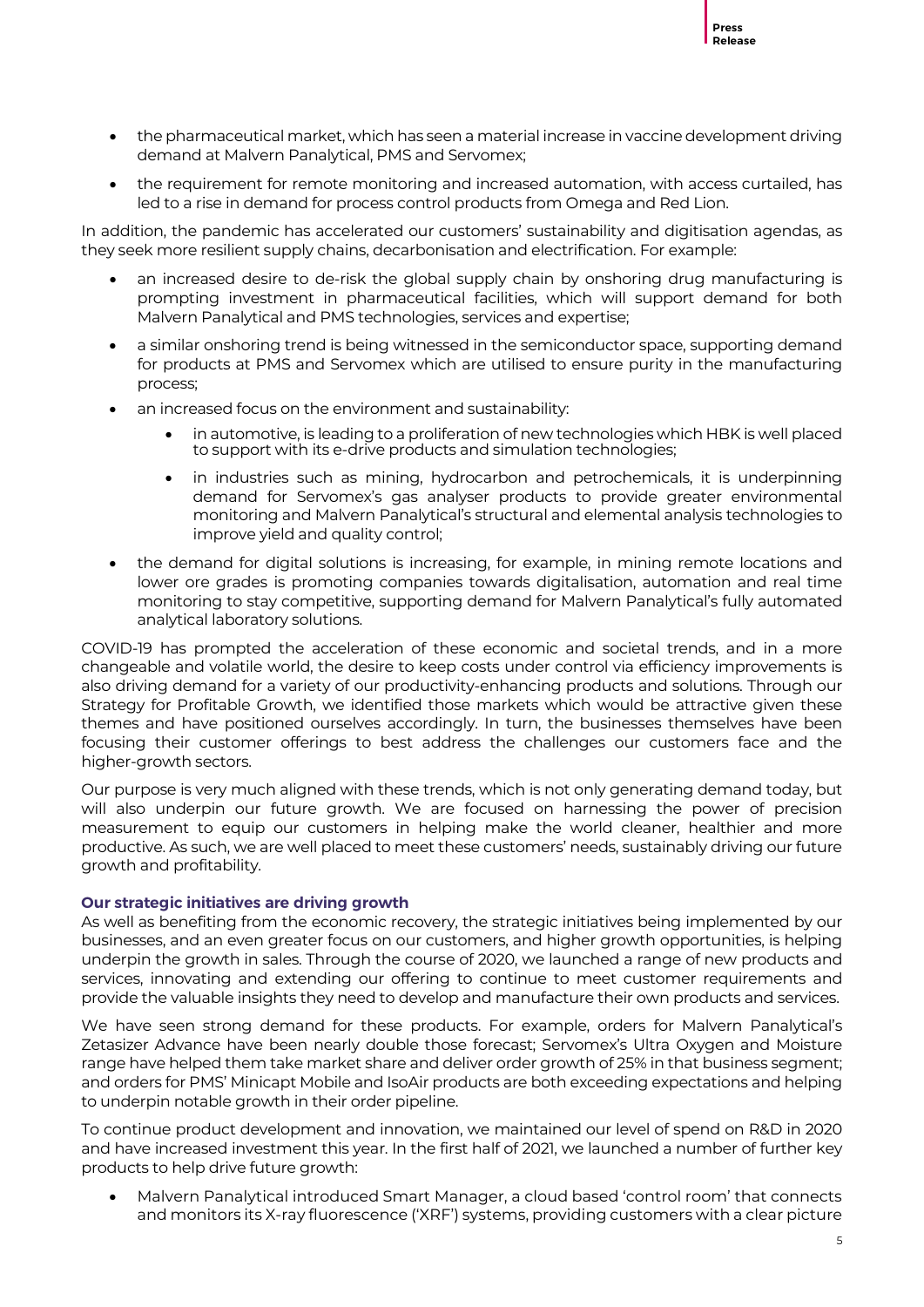of the real-time utilisation and health of their instruments. This digital, smart monitoring provides customers greater information and deeper insights, so they can get the most out of their equipment, and improve process and team productivity.

- HBK has continued to see strong interest for its simulator solutions and good momentum for its noise vibration and harshness ('NVH') products. Enhancements to these offerings continued in the first half of 2021 with the NVH Simulator 2021.0, the latest release of its NVH simulator software, incorporating many new features and capabilities to enable easier use and accessibility. HBK also released the latest version of its Tescia® Repetitive Testing system, its one-of-a-kind data acquisition software for repetitive testing and dynamic measurement of large complex machinery such as gas turbines, with signals from many transducers distributed around the test object, via the use of high channel-count data acquisition systems.
- Omega launched 94 new product lines during 2020. The new product strategy has now shifted to fewer, but higher impact, products. A key example of that for 2021 has been the launch of HANI – a high accuracy non-invasive temperature sensor which achieves the same accuracy and fast response times as invasive in-pipe temperature sensors, without the cost and risk.

Reception to these products from our customers has been very positive. Enhancing and innovating our products to ensure our customers get the insights and analysis and they need to meet their own challenges, helps underpin future growth and profitability for our shareholders.

**Profit improvement programme and portfolio optimisation delivering improved operating leverage** Continuing to improve operating leverage remains a key focus, with the aim of returning our margin to at least previous highs. The return to sales growth in the first half has helped drive an improvement in the Group's operating margin, but it has also been driven by the cost control actions taken over the past few years, with a resulting 190bps LFL improvement in the operating margin since 2019.

Inflationary impacts have been prevalent in the wider economy during the first half, with well reported disruptions in global supply chains, as well as elevated logistics costs and higher raw material prices. We are not immune to these impacts; however, to date, they have been manageable, and not material. We expect these inflationary costs to be mostly offset by price increases and our continued focus on costs.

To mitigate against such external cost pressures as well as improve our own efficiency, we continue to invest in strengthening and deploying the Spectris Business System. Even with the remote working and social distancing that has continued into 2021, we have delivered virtual or socially distanced kaizens, training and process improvements. For example, the reorganisation of a production line at Malvern Panalytical lead to a 12% reduction in lead time and doubled throughput per person, and Omega's kaizen events in its manufacturing facility increased productivity by 10% and reduced scrap by 22%. We launched further SBS training across the senior leadership teams in each of the businesses in the first half to further strengthen execution. There is strong momentum in its adoption across all functions, with proven effects on productivity gains.

As well as the self-help initiatives, the portfolio optimisation activities have also improved the Group's operating leverage. In the first half of 2021, we completed the divestments of B&K Vibro, ESG and Millbrook. The disposals align with the Group's Strategy for Profitable Growth in that they reduce the complexity of the business, focusing the Group on fewer end markets where we see the best growth potential. In addition, with all three of the businesses earning a lower than Group average margin, operational leverage of the Group has been enhanced following their disposals. Further portfolio management of lower margin activities is planned in 2021, including the sale of the remaining business identified in the 2019 disposal programme.

#### **Acquisitions to supplement growth and margin expansion**

To further support our twin goals of growth and margin expansion, M&A remains a core part of the strategy and we were pleased to announce in April, the acquisition of Concurrent Real-Time ('Concurrent-RT'), which completed in July. We anticipate it to contribute sales of £15 million and adjusted operating profit of £3 million this year.

Concurrent-RT is a leading developer and supplier of real-time operating systems ('RTOS') for high performance simulation applications, especially for aerospace, defence and automotive customers. Concurrent-RT's RTOS hardware and software solutions are used for testing critical systems to ensure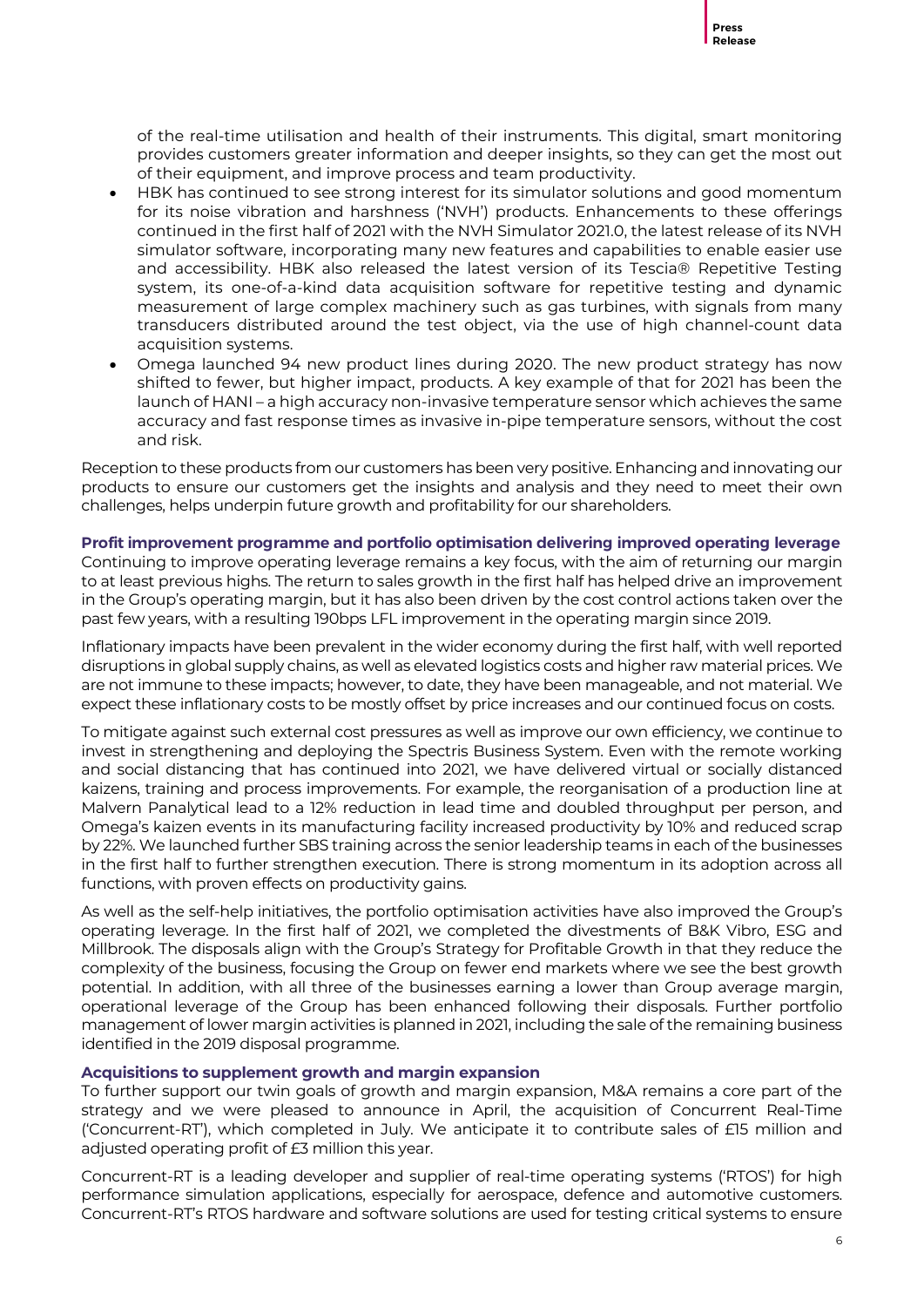they work correctly, within real-time applications, and are already used by HBK to power its VI-grade simulators.

In HBK's technology-driven industries, there is a growing demand from customers for more realistic simulation to help bring higher quality products to market faster and at lower cost. The acquisition of Concurrent-RT combined with VI-grade's leading position in virtual testing strengthens HBK's current and future simulation offerings and is a further step in building a position of scale in the high growth, rapidly developing and exciting simulation market. The combination also positions HBK to meet a currently unmet market need by combining hardware-in-the-loop ('HiL') features with driver-in-the-loop systems – a turnkey solution customers are increasingly demanding and are unable to source today.

Virtual test and simulation is a strategic growth initiative of HBK, particularly in the automotive and aerospace and defence sectors. With an expansion in new technologies and platforms being developed in these sectors, plus increasing product complexity and regulation, there is an increasing demand for real-time simulation. Customers want to achieve product innovation in shorter time scales, at lower cost and risk, to bring products to market, ahead of their competitors. Providing innovative off-line and real-time simulation solutions is a key component in meeting these aims.

We continue to review and renew our opportunity pipeline to seek further suitable acquisition targets, that are synergistic to our businesses and align with our purpose and strategic goals. Our balance sheet gives us good optionality to do so. The M&A market remains buoyant, following the pick-up in activity in the second half of 2020. Delivering long-term, sustainable value creation for shareholders, in a capitally-disciplined manner, remains a priority.

#### **Executing our sustainability strategy and Net Zero targets set**

In October 2020, the Board approved a Group-wide sustainability strategy to ensure that we remain a sustainable employer, partner, supplier and investment proposition.

We have an important role in assisting the transformation of sectors that have to change quickly, such as pharmaceutical, energy and automotive, which offers significant opportunities for sustainable growth. We are targeting markets where our compelling and differentiated offerings equip customers to make the world heathier, cleaner and more productive, driving our long-term growth, resilience and profitability.

In setting out our sustainability strategy, we previously identified three areas of focus: our people, the environment and our operations, which form the basis of our sustainability strategy aligned to the UN Sustainable Development Goals. Adopting a common approach across the Group, in relation to these areas, will accelerate our progress and help to ensure that we continue to deliver value beyond measure for all our stakeholders.

As a key milestone in the development of our sustainability strategy, we are pleased to announce the publication of our Net Zero ambition. We are committed to taking a leading role in minimising the emissions footprint of our own activity, and the activity across our value chain. In doing so, we are aligning with the 1.5°C climate warming scenario, using 2020 as the baseline.

Today, we have pledged to achieve Net Zero emissions by 2030 across Scope 1 and 2 emissions. To support this pledge, we will be:

- Prioritising absolute emissions reduction, with 85% abatement of emissions and 15% neutralisation by 2030;
- Committing to sourcing 100% renewable electricity across our operations by 2030 as part of our RE100 commitment;
- Accelerating our transition to all electric business and fleet vehicles by 2030 as part of our EV100 commitment; and
- Supporting employee engagement and consciousness around our Net Zero commitment through the Giki Zero app.

We recognise that decarbonising our own operations represents only a fraction of our role in fighting climate change in comparison to our wider value chain. In recognition of this challenge, we are also pledging to achieve Net Zero emissions by 2040 across our Scope 3 emissions. To support this pledge, we will be: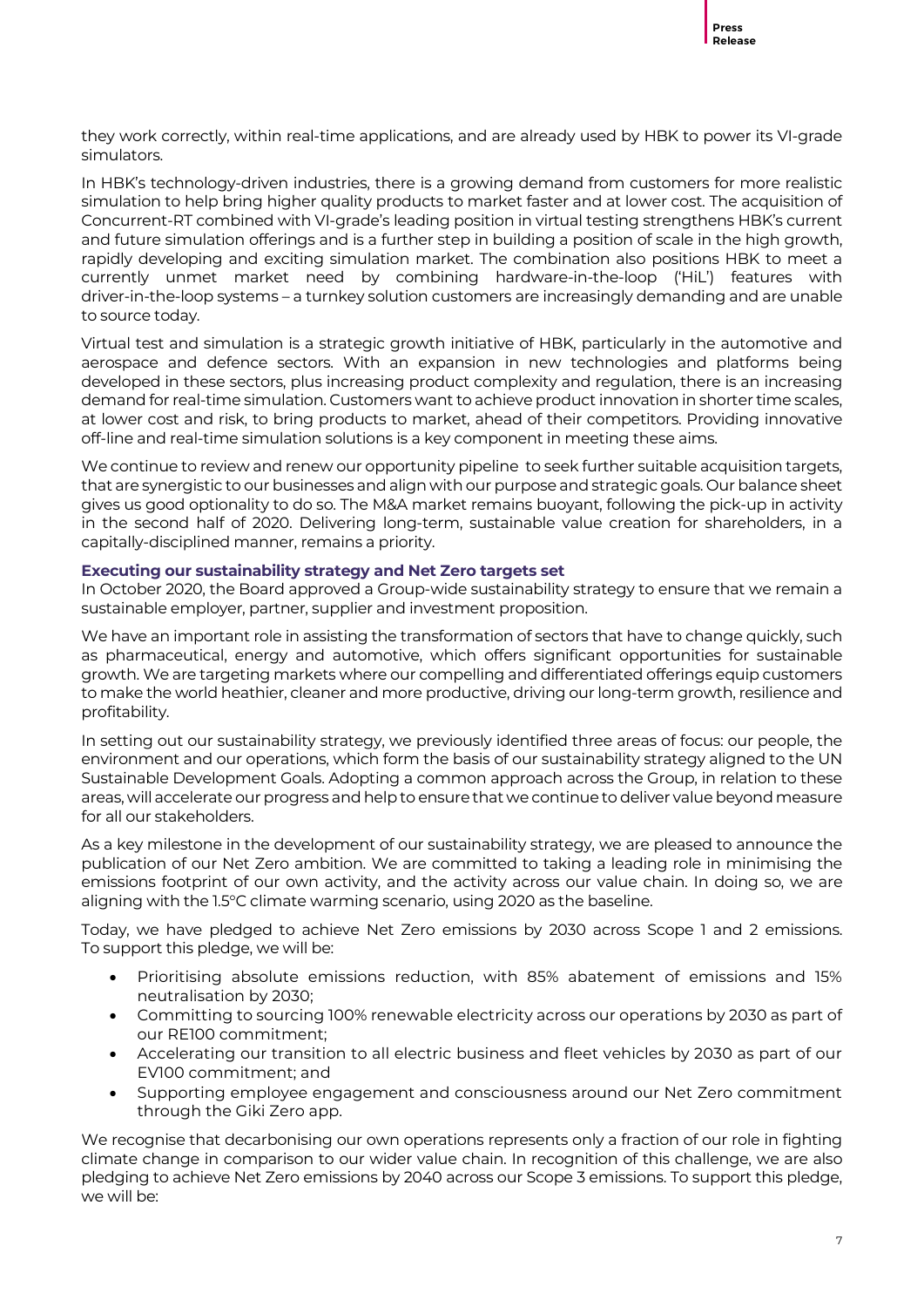

- Prioritising absolute emissions reduction, with an interim science-based target of 42% abatement by 2030, with overall estimated abatement of 74% and 26% neutralisation by 2040;
- Engaging with our supply chain on their environmental and wider sustainability commitments via the EcoVadis platform;
- Committing to achieve zero waste to landfill by 2030; and
- Prioritising the development of the efficiency and circularity of our products, building off pilot work undertaken by Servomex in 2021.

This is a serious and significant commitment and will require additional operational and capital investment, which we anticipate being in the region of £3 million per annum over the first five years of the target period.

In support of both targets, we have submitted a commitment letter to the Science Based Targets initiative ('SBTi'). We will provide an annual update to investors on our abatement activity and our progress towards Net Zero.

We recognise that the greatest difference we can make to a net zero world is through our products and solutions which support our customers to accelerate their own journey to net zero. We will continue to prioritise our strategy of developing products and services that support our customers on their own decarbonisation journey as part of our wider purpose to make the world cleaner, healthier and more productive.

We have also made considerable progress in our alignment with the Task Force on Climate-related Financial Disclosures ('TCFD'). Climate risk scenario analysis has been undertaken within each platform aligned to a  $2^{\circ}$ C and a  $4^{\circ}$ C scenario and the results of analysis on both the physical and transition risks identified are currently being reviewed and built into the Group's risk management framework. The detailed outcome of this work will be included in the 2021 annual report and accounts.

For our people, our focus in the first half of the year has been the continued support of our employees to ensure that their mental health, wellbeing and resilience are maintained. Our work on diversity, inclusion, equity and belonging continues, with the wider leadership community participating in a workshop to initiate our 'Belonging' programme in conjunction with Wondrous, and a co-mentoring pilot being established. In June, we were proud to be an official sponsor of International Women in Engineering Day, a global awareness campaign to raise the profile of women in engineering and promote career opportunities. As part of our celebrations, we held an open career-based Q&A for all employees with senior women leaders from our Board and Executive team and we plan to build on this event with further Q&A sessions with senior leaders. In April, we undertook our first global employee survey, the results of which will feed into future initiatives in this area.

Activities to establish the Spectris Foundation have continued. As announced in our full-year results, the Spectris Foundation will receive a one-off investment of £15 million from Spectris and will adopt a general charitable purpose, to donate to a wide variety of charities with a focus on those that promote STEM education. The Foundation has been approved by the UK Charities Commission, a funding framework supporting the £15 million investment has been agreed, and trustees appointed. To ensure a robust approach to both the management of the Foundation and our wider approach to STEM within the Group, we have appointed a Group Head of STEM Strategy who is working with external institutes, organisations and charities to inform our funding strategy and prepare proposals to put to the Foundation. COVID-19 has had an impact on access to opportunities and a key aim of the foundation will be to improve access to a quality STEM education. The foundation is on track to make its first investment before the end of the year.

As a Group, we are positioning sustainability at the very core of our strategy. With our customers, we are at the heart of market-leading sustainable solutions and we recognise that embedding sustainability throughout the Group protects and creates long-term value for all our stakeholders and will secure our long-term success.

#### **Board changes**

In June, Dr. Ravi Gopinath was appointed to the Board as a Non-executive Director. Ravi is Chief Strategy Officer and Chief Cloud Officer at AVEVA and brings over 25 years of diverse, global engineering and software experience and with a proven track record in setting up, scaling and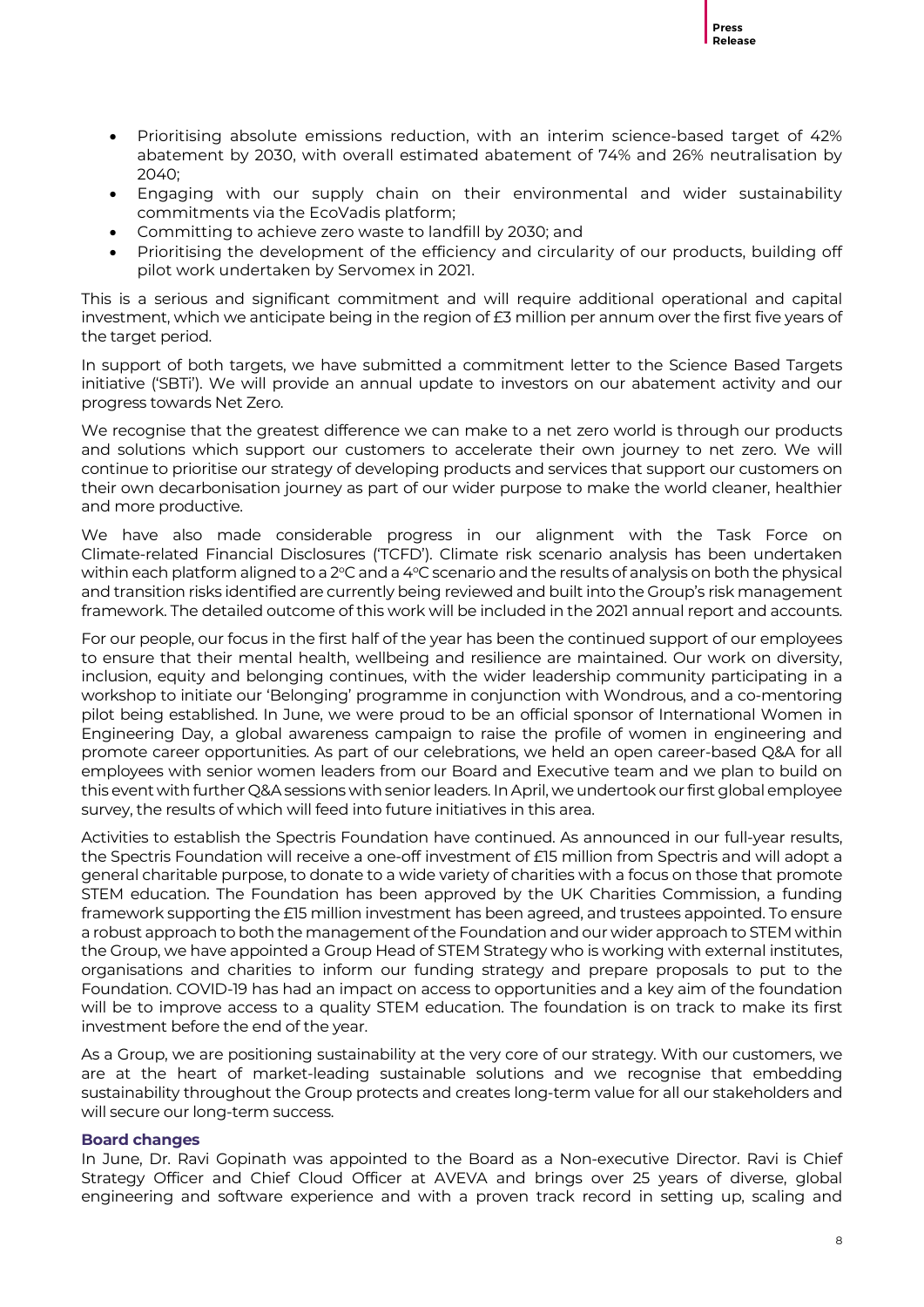transforming high-growth and profitable technology businesses. He brings valuable expertise and insight and further strengthen the Spectris Board.

Ahead of achieving nine years of service to the Board, Martha Wyrsch made the decision to retire in May. On behalf of the Board, I would like to thank Martha for the significant contributions she has made over the past nine years. We will miss Martha's presence in our meetings and wish her the best for her next venture.

The Board acknowledge the importance of diversity within the boardroom and remain committed to meeting the levels of representation recommended by the Hampton-Alexander and Parker reviews, and to ensuring that the Board is diverse in the broadest sense.

#### **Summary and outlook**

Spectris is emerging from the pandemic a less complex, more focused, leaner and stronger business. I am very pleased with the progress on executing our Strategy for Profitable Growth. The actions and approach we have taken over the past two years have positioned us well to benefit from the faster than anticipated economic recovery that we are now experiencing. We expect the recovery to continue through the remainder of the year and we are also benefiting from our investment in innovation, enhancing our customer offering through our latest product and service launches. We anticipate LFL sales growth for the full year to be in the range of 10-12%.

Uncertainties clearly remain, with potential further COVID-19-related disruption, inflationary pressures and supply chain constraints. However, while our end markets are moving at varying paces, our continuing strong order intake provides good momentum going into the second half of the year, giving us confidence for the full year performance. Growth at the top end of the range will require some additional investment, although we will work to mitigate this where possible, as we continue to focus on enhancing our margin.

Our ambition is to be a leading sustainable business. Equipping our customers to make the world cleaner, healthier and more productive and helping accelerate their own journeys to Net Zero, will not only make a difference to our planet, but also underpin future growth. We also recognise the importance of improving the sustainability of our own operations, and I am delighted to announce the publication of our Net Zero ambition. We are committed to taking a leading role in minimising the emissions footprint of our own activity, and the activity across our value chain.

Through the great support of our people, we delivered a strong financial performance in the first half. All our businesses made great progress and we also completed the acquisition of Concurrent Real-Time in July. Our cash position provides us with notable balance sheet optionality for future acquisitions. With good momentum in our businesses and a very robust balance sheet position, we are well positioned to deliver long-term, sustainable financial progress.

**Andrew Heath** Chief Executive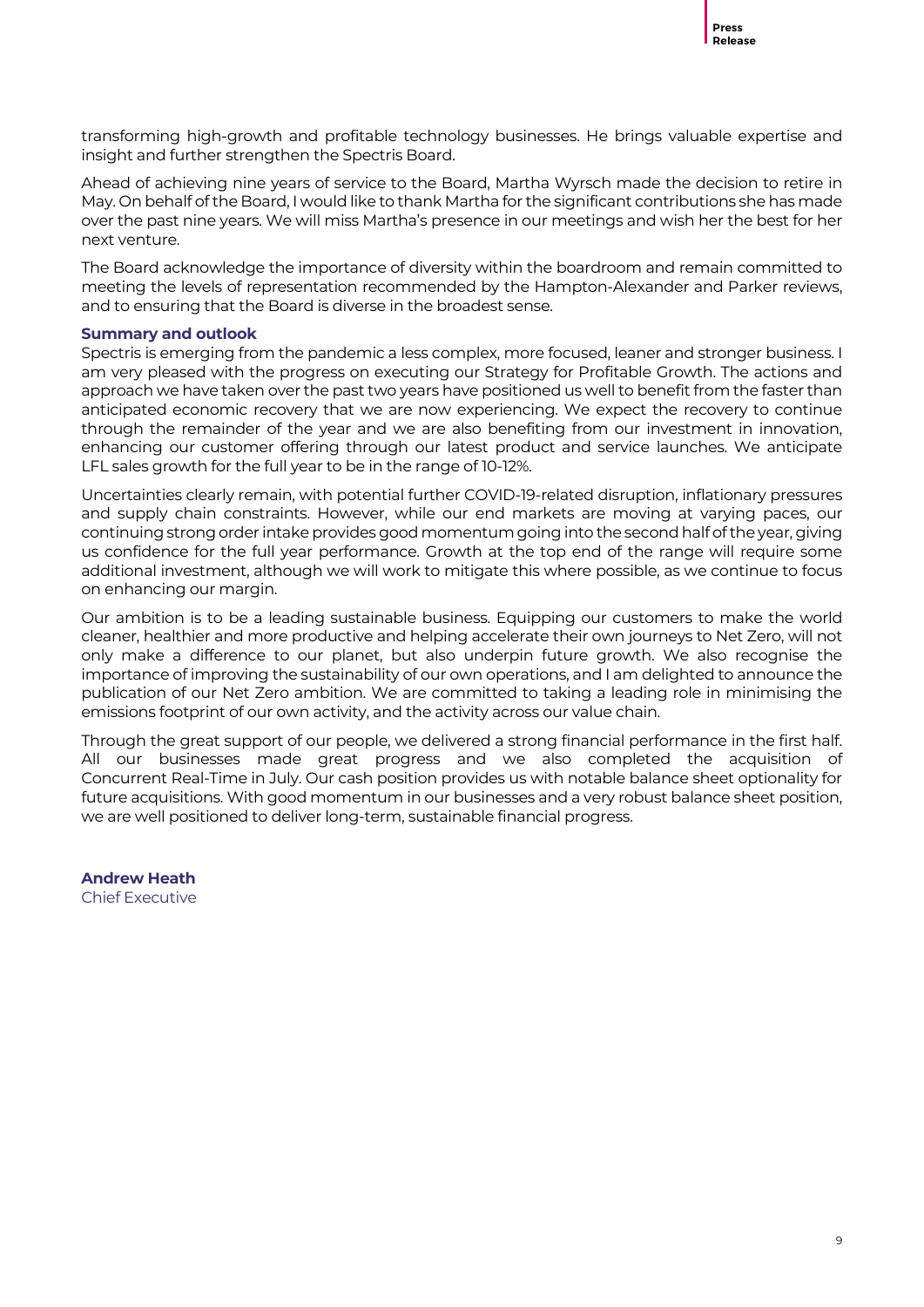# **Financial review**

#### **Financial performance**

Statutory reported sales increased by 0.5% or £2.8 million to £601.8 million (H1 2020: £599.0 million), LFL sales increased by £75.9 million (+14%) with the impact of disposals, net of acquisitions reducing sales by £44.8 million (-8%) and foreign exchange movements reducing sales by £28.3 million (-5%).

The statutory operating profit was £60.6 million, an increase of £116.8 million compared to the H1 2020 statutory operating loss of £56.2 million. Statutory operating margins of 10.1% were 1950bps higher than H1 2020 (-9.4%). The increase results from a £19.5 million volume and pricing-driven gross profit increase and a £97.3 million decrease in SG&A expenses.

Restructuring costs in the period were £3.8 million and include £2.2 million of employee-related costs, including redundancy and related costs, and £1.6 million of other costs.

Net transaction-related costs and fair value adjustments were £3.4 million, primarily related to the acquisition of Concurrent Real-Time. The group incurred £8.9 million of ongoing amortisation of acquisition-related intangible assets in the period.

|                                                                                                                               | 2021<br><b>Half year</b> | 2020<br>Half year |
|-------------------------------------------------------------------------------------------------------------------------------|--------------------------|-------------------|
|                                                                                                                               | £m                       | £m                |
| Statutory operating profit/(loss)                                                                                             | 60.6                     | (56.2)            |
| Restructuring costs                                                                                                           | 3.8                      | 3.0               |
| Net transaction-related costs and fair value adjustments                                                                      | 3.4                      | 2.0               |
| Depreciation of acquisition-related fair value adjustments to property, plant<br>and equipment                                | 0.1                      | $0.4^{\circ}$     |
| Impairment of goodwill                                                                                                        |                          | 58.4              |
| Amortisation and impairment of acquisition-related intangible assets and<br>impairment of other property, plant and equipment | 8.9                      | 36.5              |
| Adjusted operating profit                                                                                                     | 76.8                     | 44.1              |

Adjusted operating profit increased by 74% or £32.7 million to £76.8 million on a reported basis (H1 2020: £44.1 million). LFL adjusted operating profit increased by £35.0 million (+74%), with the impact of disposals increasing adjusted operating profit by £3.3 million (+7%), and foreign exchange movements reducing adjusted operating profit by £5.6m (-12%).

Adjusted operating margins increased by 540bps, with LFL adjusted operating margins up 450bps compared to H1 2020. The improvement in the LFL operating margin was due to a 120bps increase in LFL gross margin at 56.3% (H1 2020: 55.1%), reflecting the incremental volume and favourable pricing. This was partially offset by an expected 5.6% increase in LFL overheads, with the reversal of £6 million prior period COVID-19 overseas government subsidies, some inflationary pressures and sales volume-related costs impacting the cost base.

Investment in our R&D programmes amounted to £43.4 million or 7.2% of sales (H1 2020: £46.4 million or 7.7% of sales). The cost of R&D investment has increased by 0.6% on a like-for-like basis in the half-year results to 30 June 2021. Statutory profit before tax of £187.0 million (H1 2020: £65.5 million loss before tax) is calculated after a £117.7 million profit on disposal of businesses, which predominantly arose on the disposal of Brüel & Kjær Vibro, and a net finance credit of £8.7 million (H1 2020: £14.4 million charge), predominantly due to foreign exchange gains in H1 2021 of £6.7 million and a £5.1 million interest credit on release of a provision on settlement of an EU dividends tax claim.

In June 2021, the Group agreed a formal settlement with HMRC to resolve its dispute in relation to the taxation of dividends received from EU-based subsidiaries prior to 2009. The outstanding liability agreed with HMRC of £0.3 million of tax and £0.2 million of interest was paid in June 2021. As a result, £8 million of provision for current tax liabilities, a £5.1 million accrued interest liability and a deferred tax asset of £1 million related to accrued interest liabilities were released to the condensed consolidated income statement in H1 2021.

The effective tax rate on adjusted profit before tax for H1 2021 was 22.0% (H1 2020: 22.0%). Based on the forecast for the full year, the effective adjusted tax rate for the full year is estimated to be 22.0%.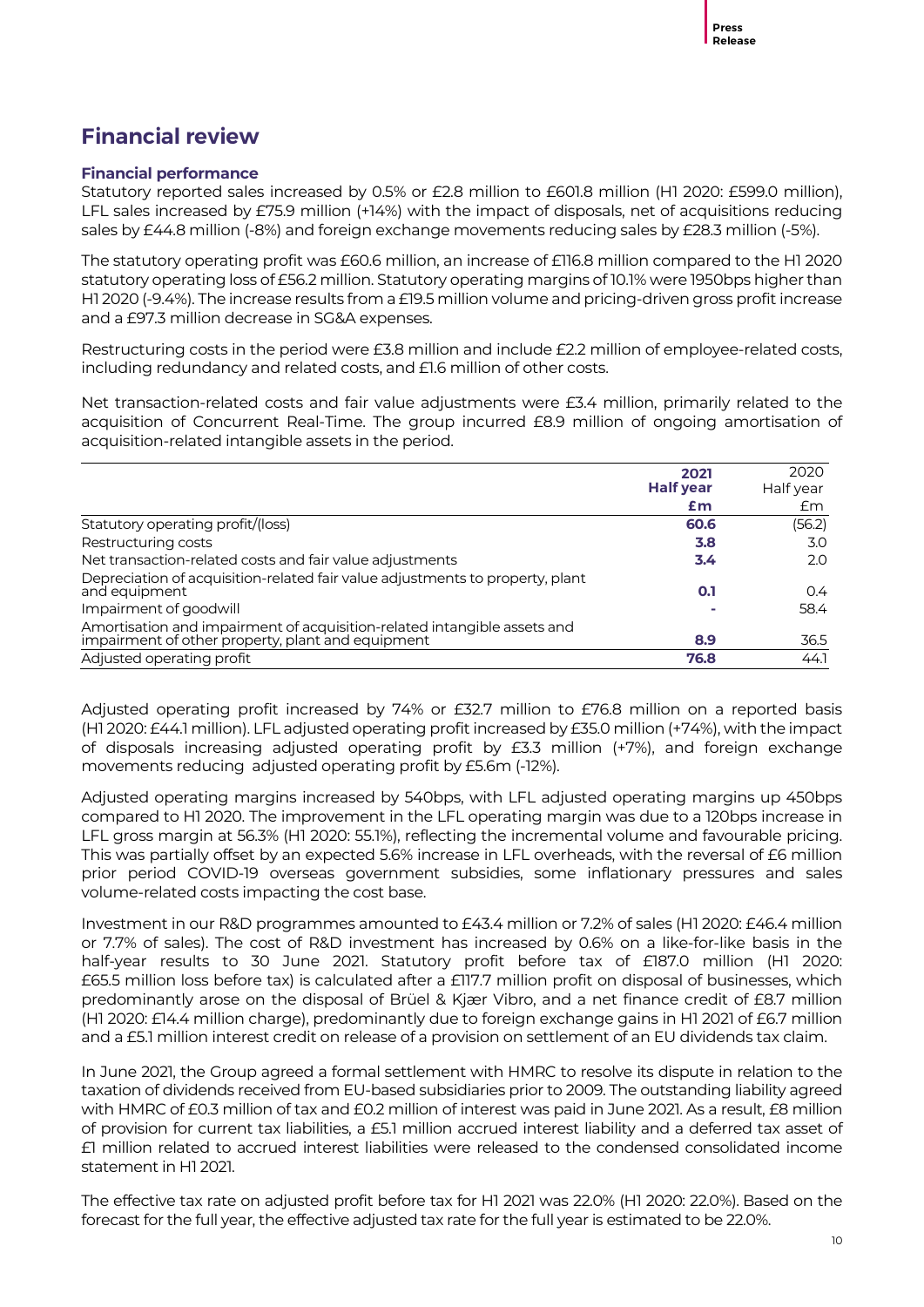#### **Disposals**

On 5 January 2021, the Group disposed of Concept Life Sciences' legacy food testing business based in Cambridge, which formed part of the Malvern Panalytical operating segment. The consideration received was £6.2 million, settled in cash received.

On 2 February 2021, the Group disposed of 100% of its Millbrook business, which formed part of the Industrial Solutions operating segment. The consideration received was £119.2 million, consisting of £71.2 million of cash received, €27.5 million (£25.0 million) of investment units in EZ Ring FPCI (the fund holding the combined UTAC-Millbrook group) and a £23.0 million Vendor Loan Note Receivable.

On 1 March 2021, the Group disposed of 100% of its Brüel & Kjær Vibro business, which formed part of the Industrial Solutions operating segment. The consideration received was £154.7 million, settled in cash received.

On 3 May 2021, the Group disposed of 100% of its ESG business, which formed part of the Industrial Solutions operating segment. The consideration received was £3.3 million, settled by £3.4 million cash received less a £0.1 million estimated completion accounts true-up.

Further details of the £117.7 million profit on disposal and the £208.8 million cash received on disposals is provided in note 8 of the condensed consolidated financial statements.

#### **Cash flow**

Adjusted cash flow improved by £4.6 million to £93.4 million during the period, resulting in an adjusted cash flow conversion rate of 122% (H1 2020: 201%).

|                                                                   | <b>Half year</b> | Half year |
|-------------------------------------------------------------------|------------------|-----------|
|                                                                   | 2021             | 2020      |
| <b>Adjusted cash flow</b>                                         | £m               | £m        |
| Adjusted operating profit                                         | 76.8             | 44.1      |
| Adjusted depreciation and software amortisation <sup>1</sup>      | 20.7             | 31.0      |
| Working capital and other non-cash movements                      | 15.0             | 36.9      |
| Capital expenditure, net of grants related to capital expenditure | (19.1)           | (23.2)    |
| Adjusted cash flow                                                | 93.4             | 88.8      |
| Adjusted cash flow conversion                                     | 122%             | 201%      |

1. Adjusted depreciation and software amortisation represent depreciation of property, plant and equipment, software and internal development amortisation, adjusted for depreciation of acquisition-related fair value adjustments to property, plant and equipment.

The improvement principally resulted from a favourable working capital movement mainly attributable to a reduction in trade receivables due to improved credit control, partly offset by a growth-related increase in inventories and lower capital expenditure,

Capital expenditure (net of grants related to capital expenditure) on property, plant and equipment and intangible assets during the period of £19.1 million (H1 2020: £23.2 million) equated to 3.2% of revenue (H1 2020: 3.9%) and was 92% of adjusted depreciation and software amortisation (H1 2020: 75%).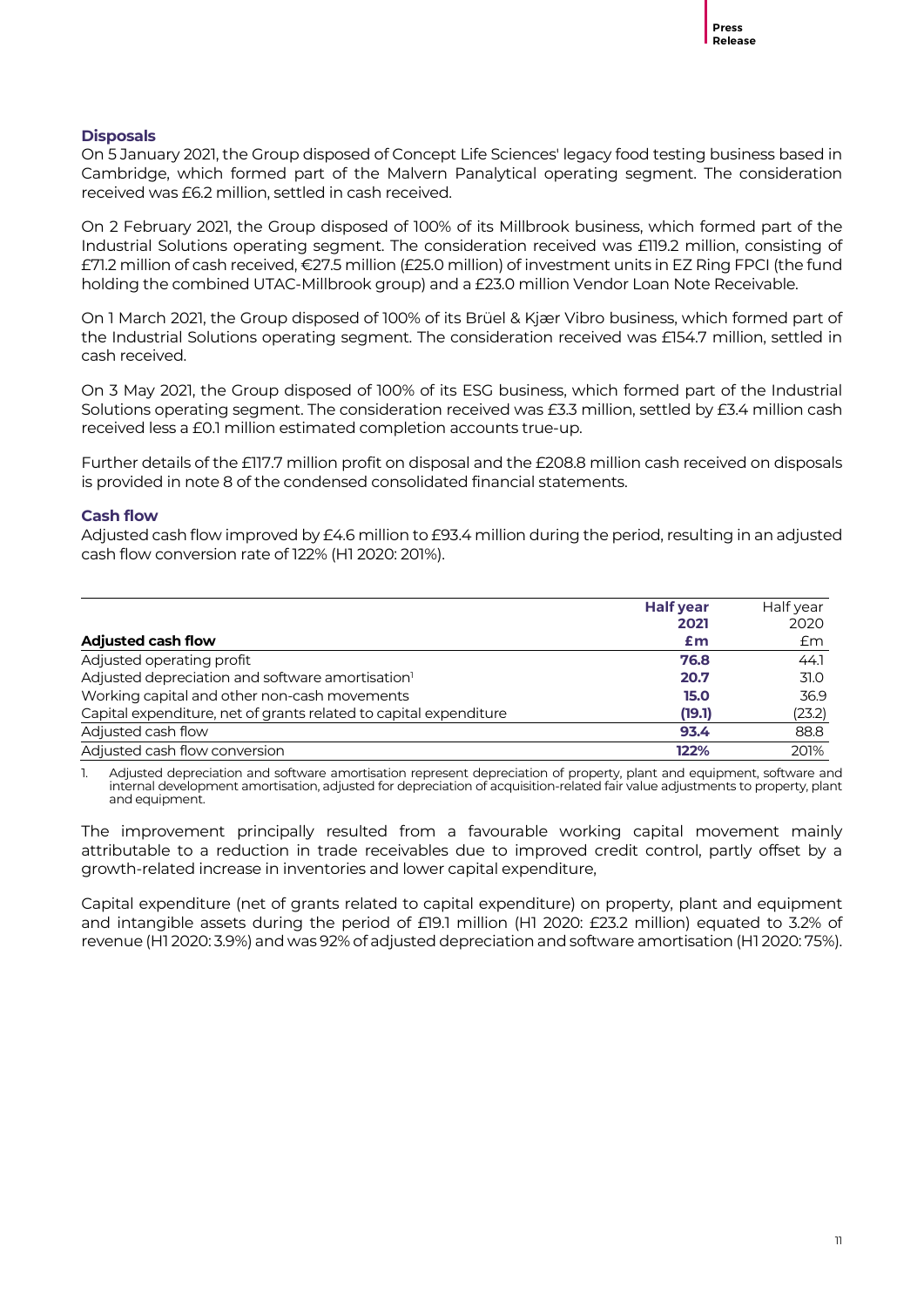|                                                 | <b>Half year</b> | Half year |
|-------------------------------------------------|------------------|-----------|
|                                                 | 2021             | 2020      |
| Other cash flows and foreign exchange           | Em               | £m        |
| Tax paid                                        | (17.2)           | (11.5)    |
| Net interest paid on cash and borrowings        | (2.5)            | (1.8)     |
| Dividends paid                                  | (53.6)           |           |
| Share buyback                                   | (79.7)           |           |
| Acquisition of businesses, net of cash acquired | (1.3)            | (7.1)     |
| Transaction-related costs paid                  | (9.0)            | (3.9)     |
| Proceeds from disposal of equity investments    | 38.3             |           |
| Proceeds from disposal of businesses            | 208.8            | 21.4      |
| Loan repaid by joint venture                    |                  | 3.0       |
| Lease payments and associated interest          | (7.3)            | (9.8)     |
| Restructuring costs paid                        | (6.8)            | (8.2)     |
| Net proceeds from exercise of share options     | 0.3              | O.1       |
| Total other cash flows                          | 70.0             | (17.8)    |
| Adjusted cash flow                              | 93.4             | 88.8      |
| Foreign exchange                                | 3.3              | (10.2)    |
| Increase in net cash                            | 166.7            | 60.8      |

During the period, 2,537,540 ordinary shares were repurchased and 2,417,148 were cancelled by the Group as part of the £200 million share buyback programme announced on 25 February 2021, resulting in a cash outflow of £79.7 million (H1 2020 and FY 2020: nil). At 30 June 2021, the Group was irrevocably committed to making a further £18 million of buyback payments and has therefore recognised a liability for this portion of the ongoing buyback programme.

The Group received £38.3 million in relation to the stake in the US-listed company where the acquisition by a third-party completed in April (H1 2020 and FY 2020: nil). The investment balance was valued at £38.3 million at the start of 2021 and therefore there was no 2021 income statement impact from this transaction.

#### **Financing and treasury**

The Group finances its operations from both retained earnings and third-party borrowings. The 30 June 2021 gross debt balance consists entirely of bank overdrafts of £0.2 million.

In determining the basis of preparation for the Condensed Consolidated Financial Statements, the Directors have considered the Group's available resources, current business activities and factors likely to impact on its future development and performance, including the impact of COVID-19 on the Group, which are described in the Chief Executive's Review, Financial Review and Operating Review.

During the period, the Group repaid in full a seven-year €116.2 million (£99.8 million) term loan which was due to mature in September 2022. As at 30 June 2021, the Group had £578.7 million of committed facilities, consisting entirely of an \$800.0 million multi-currency revolving credit facility ('RCF') maturing in July 2025. The RCF was undrawn at 30 June 2021. The Group is in the process of reviewing its \$800 million committed facility with a view to agreeing a reduction in size to \$500 million by the end of the third quarter of 2021.

The RCF has a leverage (net debt/EBITDA) covenant of up to 3.5x. The Group regularly monitors its financial position to ensure that it remains within the terms of its banking covenants. At 30 June 2021, interest cover (defined as adjusted earnings before interest, tax and amortisation divided by net finance charges) was 48 times (30 June 2020: 35 times; 31 December 2020: 42 times), against a minimum requirement of 3.75 times, and leverage (defined as adjusted earnings before interest, tax, depreciation and amortisation divided by net cash/(debt)) was less than zero (30 June 2020 and 31 December 2020: less than zero) due to the Group's net cash position, against a maximum permitted leverage of 3.5 times.

In addition to the above, at 30 June 2021, the Group had a cash and cash equivalents balance of £273.0 million and various uncommitted facilities and bank overdraft facilities available, resulting in a net cash position of £272.8 million, an increase of £166.7 million from £106.1 million at 31 December 2020.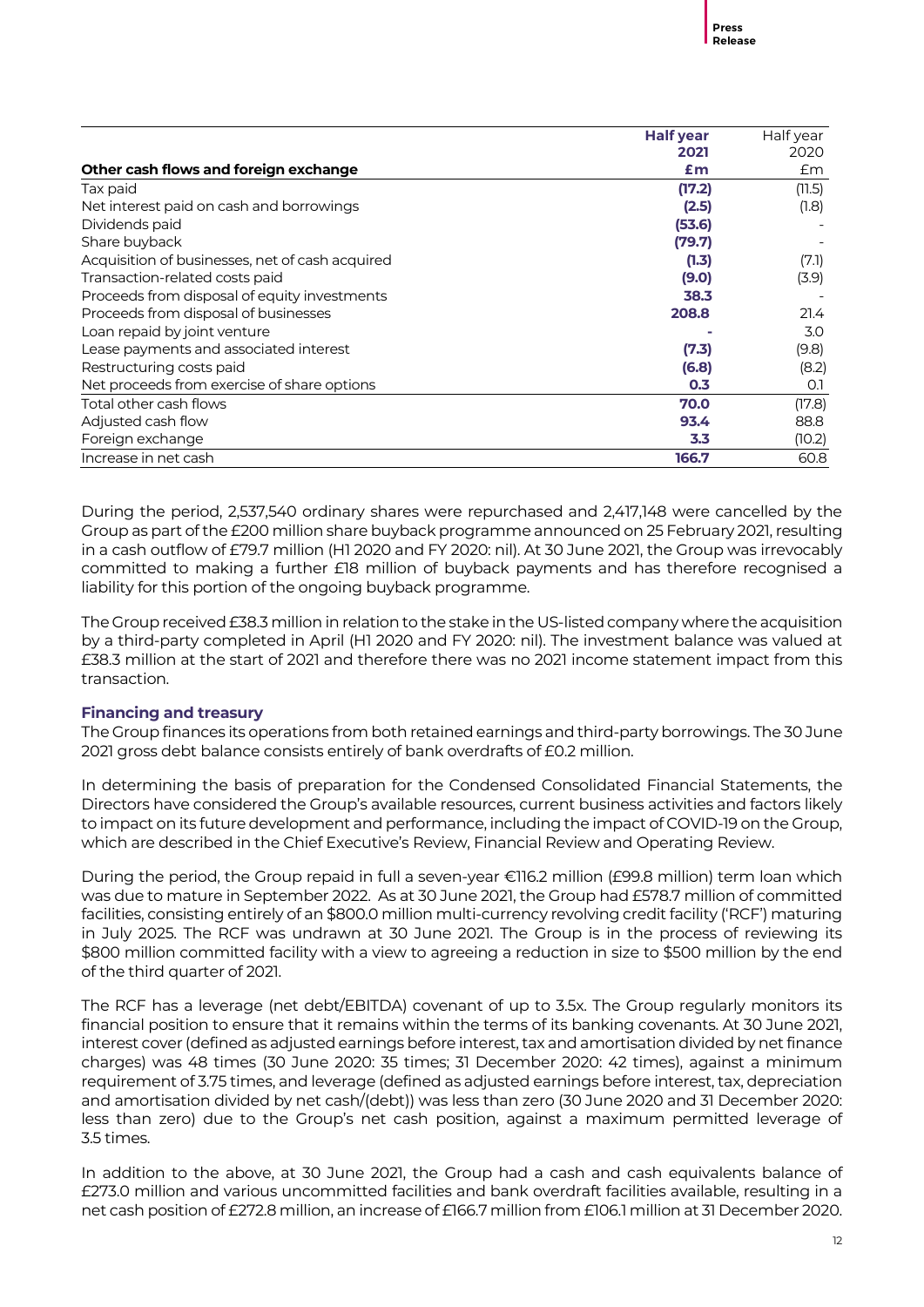The Group has prepared and reviewed cash flow forecasts for the period to 31 December 2022, which reflect forecasted changes in revenue across its business as set out and compared these to a reverse stress test of the forecasts to determine the extent of downturn which would result in a breach of covenants. Assuming similar levels of cash conversion as experienced in recent months since the outbreak of COVID-19 occurred, a monthly decline of revenue well in excess of that experienced in any month during 2020 would need to persist throughout the entire going concern period for a covenant breach to occur, which is considered very unlikely. In addition, the reverse stress test does not take into account any mitigating actions which the Group would implement in the event of a severe and extended revenue decline, which would increase the headroom further. This assessment indicates that the Group can operate within the level of its current facilities, as set out above, without the need to obtain any new facilities for a period of not less than 12 months from the date of this report.

Following this assessment, the Board of Directors are satisfied that the Group has sufficient resources to continue in operation for the foreseeable future, a period of not less than 12 months from the date of this report. Accordingly, they continue to adopt the going concern basis in relation to this conclusion and preparing the Condensed Consolidated Financial Statements.

#### **Currency**

The Group has both translational and transactional currency exposures. Translational exposures arise on the consolidation of overseas company results into Sterling. Transactional exposures arise where the currency of sale or purchase invoices differs from the functional currency in which each company prepares its local accounts. The transactional exposures include situations where foreign currency denominated trade receivables, trade payables and cash balances are held.

After matching the currency of revenue with the currency of costs wherever practical, forward exchange contracts are used to hedge a proportion of the remaining forecast net transaction cashflows where there is reasonable certainty of an exposure. At 30 June 2021, approximately 62% of the estimated transactional exposures for 2021 of £211.2 million were hedged using forward exchange contracts, mainly against Sterling, the Euro, the US Dollar and the Danish Krone.

The largest translational exposures during the period were to the US Dollar, Euro and Chinese Yuan Renminbi. Translational exposures are not hedged. The table below shows the average and closing key exchange rates compared to Sterling.

|                             | <b>Half year</b><br>2021<br>(average) | Half year<br>2020<br>(average) | Change | <b>Half year</b><br>2021<br>(closing) | Half year<br>2020<br>(closing) | Change |
|-----------------------------|---------------------------------------|--------------------------------|--------|---------------------------------------|--------------------------------|--------|
| US Dollar (USD)             | 1.39                                  | 1.26                           | 10%    | 1.38                                  | 1.23                           | 12%    |
| Euro (EUR)                  | 1.15                                  | 1.14                           | 1%     | 1.16                                  | 1.10                           | 5%     |
| Chinese Yuan Renminbi (CNY) | 8.98                                  | 8.86                           | 1%     | 8.93                                  | 8.68                           | 3%     |

During the period, currency translation effects resulted in adjusted operating profit being £5.6 million lower (H1 2020: £1.0 million higher) than it would have been if calculated using prior year exchange rates.

Transactional foreign exchange gains of £0.1 million (H1 2020: £1.9 million gains) were included in administrative expenses, whilst sales include a gain of £1.1 million (H1 2020: £1.3 million loss) arising on forward exchange contracts taken out to hedge transactional exposures in respect of sales.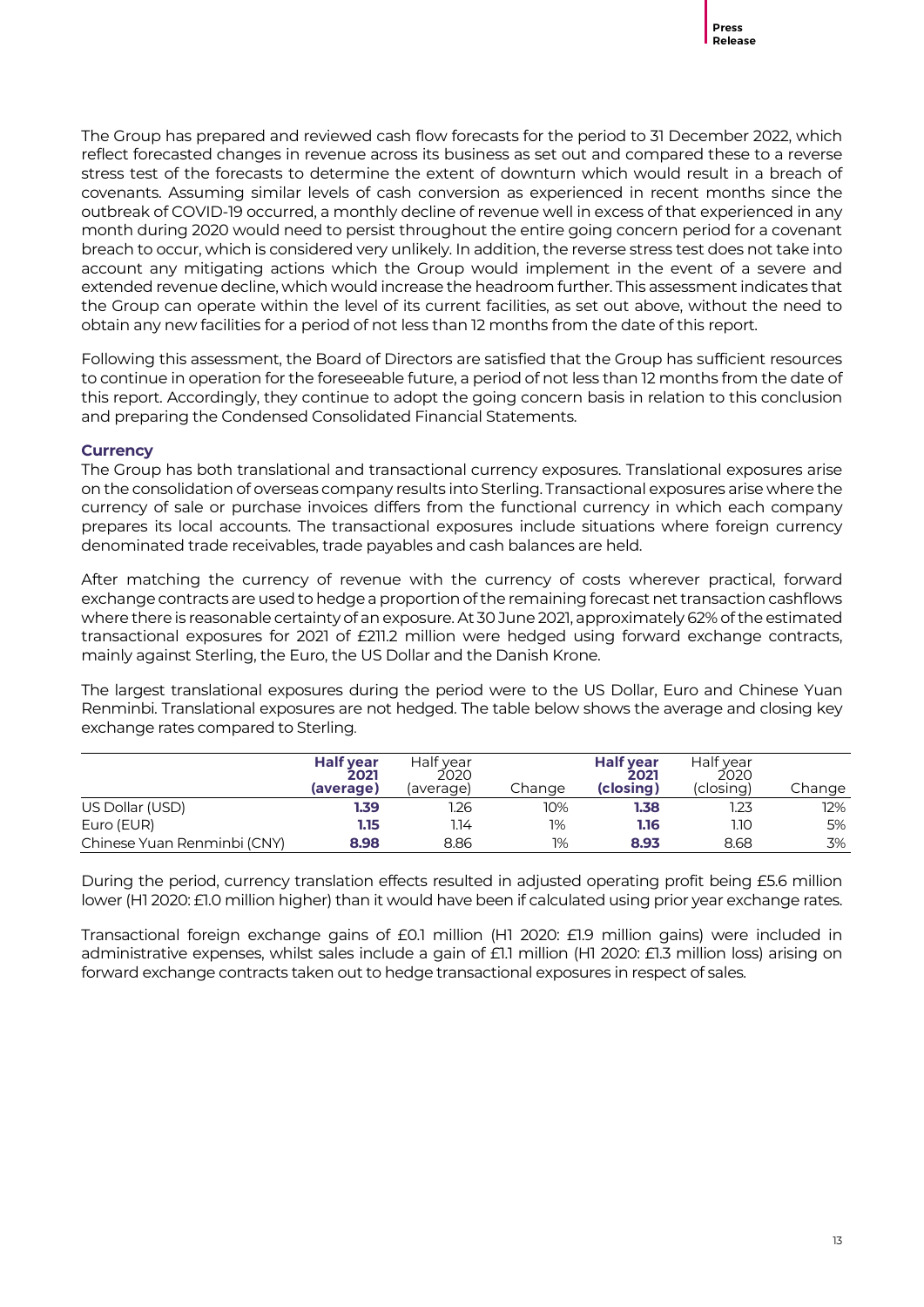٦

# **Operating segments – financial summary**

|                                            | <b>Malvern Panalytical</b> |         |         | <b>HBK</b> | Omega   |         | <b>Industrial Solutions</b> |            | <b>Total</b> |         |
|--------------------------------------------|----------------------------|---------|---------|------------|---------|---------|-----------------------------|------------|--------------|---------|
|                                            | H1 2021                    | H1 2020 | H1 2021 | H1 2020    | H1 2021 | H1 2020 | H1 2021                     | H1 2020    | H1 2021      | H1 2020 |
| Sales (£m)                                 | 178.5                      | 151.0   | 188.0   | 179.4      | 64.3    | 60.9    | 171.0                       | 207.7      | 601.8        | 599.0   |
| LFL sales growth (%)                       | 23%                        |         | 8%      |            | 14%     |         | 12%                         |            | 14%          |         |
| Statutory operating profit/(loss) (£m)     | 18.3                       | 4.8     | 15.7    | 10.9       | 3.0     | (0.9)   | 23.6                        | $(71.0)^1$ | 60.6         | (56.2)  |
| Statutory operating margin (%)             | 10.3%                      | 3.2%    | 8.4%    | 6.1%       | 4.7%    | (1.5%)  | 13.8%                       | (34.2%)    | 10.1%        | (9.4%)  |
| Adjusted operating profit (£m)             | 23.0                       | 8.4     | 22.5    | 16.4       | 6.5     | 2.9     | 24.8                        | 16.4       | 76.8         | 44.1    |
| LFL adjusted operating profit change (%)   | 186%                       |         | 44%     |            | 145%    |         | 41%                         |            | 74%          |         |
| Adjusted operating margin (%)              | 12.9%                      | 5.6%    | 12.0%   | 9.1%       | 10.1%   | 4.8%    | 14.5%                       | 7.9%       | 12.8%        | 7.4%    |
| LFL adjusted operating margin change (bps) | 730bps                     |         | 310bps  |            | 550bps  |         | 320bps                      |            | 450bps       |         |
|                                            |                            |         |         |            |         |         |                             |            |              |         |
| Sales % of Group sales                     | 30%                        | 25%     | 31%     | 30%        | 11%     | 10%     | 28%                         | 35%        | 100%         | 100%    |

1. The statutory operating loss of £71.0 million was largely impacted by the £75.8 million impairment of goodwill, other acquisition-related intangible assets and other property, plant and equipment at Millbrook.

Throughout this Operating Review, all commentary refers to the adjusted LFL measures unless otherwise stated. A reconciliation of adjusted measures to statutory measures for all segments can be found in the appendix.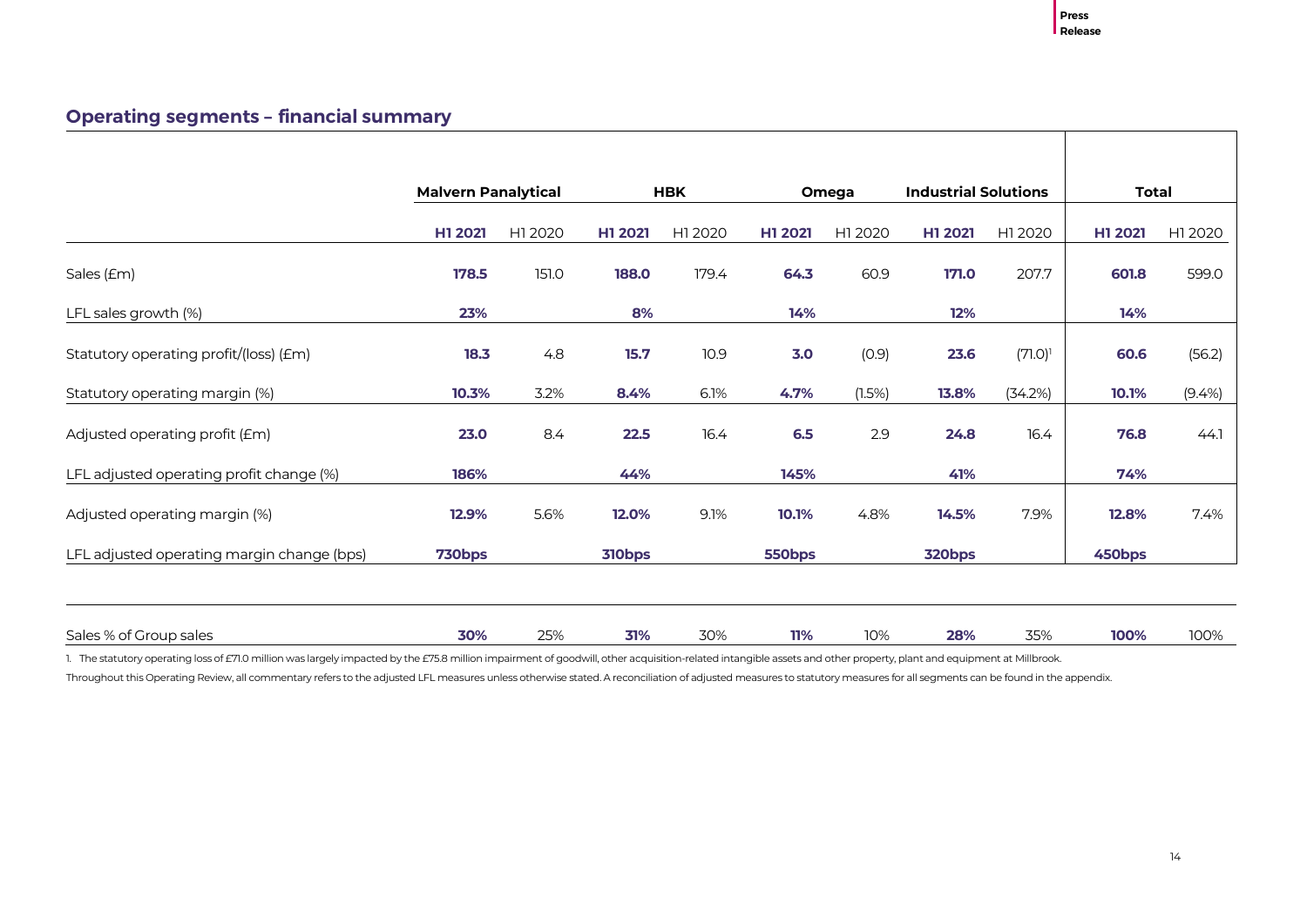# **Malvern Panalytical**

|                                             |                          |                   |         |                                                 |                    | _FL                |
|---------------------------------------------|--------------------------|-------------------|---------|-------------------------------------------------|--------------------|--------------------|
|                                             | <b>Half year</b><br>2021 | Half year<br>2020 | 2019    | Half year Change vs change vs change vs<br>2020 | 2020               | 2019               |
| Statutory reported sales (£m)               | 178.5                    | 151.0             | 200.2   | 18%                                             | 23%                | (3%)               |
| Adjusted operating profit <sup>1</sup> (£m) | 23.0                     | 8.4               | 18.5    | 175%                                            | 186%               | 28%                |
| Adjusted operating margin <sup>1</sup> (%)  | 12.9%                    | 5.6%              | 9.2%    | 730 <sub>bps</sub>                              | 730 <sub>bps</sub> | 310 <sub>bps</sub> |
| Statutory operating profit/(loss) (£m)      | 18.3                     | 4.8               | (63.2)  |                                                 |                    |                    |
| Statutory operating margin (%)              | $10.3\%$                 | 3.2%              | (31.6%) |                                                 |                    |                    |

1. This is an alternative performance measure ('APM'). APMs are defined in full and reconciled to the reported statutory measures in the Appendix to the Financial Statements.

#### **Financial performance**

Statutory reported sales increased 18% to £178.5 million, with a 23% increase in LFL sales supported by both a strong market recovery and the impact of new products like Zetasizer Advance and OmniTrust launched in 2020.

All regions saw strongly improved LFL sales with Asia seeing the strongest performance, particularly China which was impacted early by the lockdown in 2020. Equally, Malvern Panalytical's orderbook has also seen a strong recovery in demand, particularly in pharmaceutical, growing 30% in the period.

Statutory operating profit increased from £4.8 million to £18.3 million and on a LFL basis, adjusted operating profit increased 186% and adjusted operating margins rose 730bps, predominantly due to cost management, pricing movements and increased service revenues leveraging the installed base. The gross margin improved, reflecting volume impact as well as a positive mix effect and the higher service revenues, with overheads higher given 2020 benefited from government subsidies.

The strong recovery in the first half means that Malvern Panalytical's sales compared with 2019, are only 3% lower on a LFL basis, with LFL adjusted operating profit 28% higher reflecting the strong operating leverage on the back of cost management over the past two years.

#### **Delivering the strategy**

During the first half of 2021, Malvern Panalytical continued with its programme of launching new and enhanced product offerings, with software, services and analytics being a key focus area. The strong sales growth in the year to date has been underpinned by orders for the new product ranges, particularly the Zetasizer Advance and Omnitrust, both launched in 2020. The Zetasizer Advance has been well received by pharmaceutical customers for R&D and quality control applications, in particular supporting vaccine development and production. Likewise Omnitrust, the new suite of data integrity and compliance software solutions for regulated environments, has seen good traction in pharmaceutical development and manufacture.

In April, Malvern Panalytical introduced Smart Manager, a cloud based 'control room' that connects and monitors its Zetium and Axios-mAX X-ray fluorescence ('XRF') systems. In one simple web-based dashboard, it provides customers with a clear picture of both the real-time utilisation and health of their instruments, wherever they are located. It also continually analyses the data giving customers better information and deeper insights, to maximise the benefit of their equipment, and improve process and team productivity. We fully expect this new offering to be attractive to customers in the mining, metals, and building materials markets, with a global metals trader and producer already becoming an early adopter.

Following its initial launch in 2017, a newer version of the Aeris compact X-ray diffractometer ('XRD') was introduced in February. This new version contains capabilities previously only seen in much larger systems, enabling a wider range of customers to carry out in-depth materials analysis and optimise their processes.

Similarly, an enhanced version of the Epsilon XRF analyser was launched to meet certain fuel specification standards, being an out-of-the-box solution for the analysis of low sulphur content. It provides a quick, safe and simple method of sample preparation, with higher accuracy and more reproducible data compared to other techniques.

#### **Market trends and outlook**

#### **Pharmaceutical and food**

LFL sales to the pharmaceutical sector were up strongly, almost 40%, in the first half of 2021, as the market continued the recovery which started in the second half of 2020. Sales are now above 2019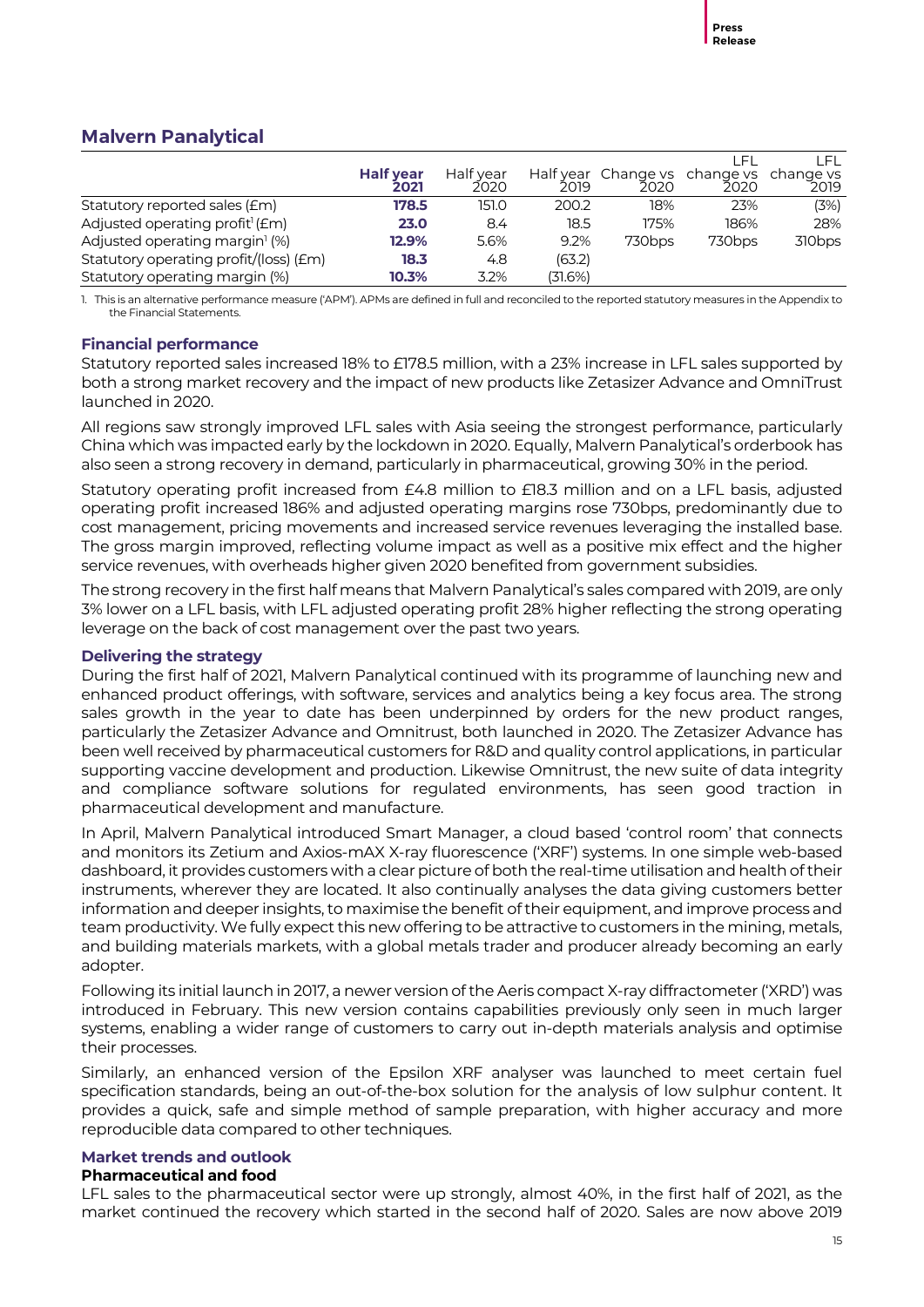levels, with strong growth in all regions. This is supported by an increase in onshoring in the traditional small molecule area, prompting investment in pharmaceutical facilities as customers look to increase the robustness of supply chains.

Malvern Panalytical is supporting the global effort to develop treatments and vaccines, providing analytical instruments, expert support and services to pharmaceutical companies around the world. For example, a collaboration with Leukocare AG was announced to help improve the availability of vaccines for COVID-19. The collaboration combines Leukocare's pioneering expertise in biopharmaceutical formulation development with Malvern Panalytical's extensive analytical know-how to understand how the stability of vaccines can be improved, increasing production and simplifying distribution to ensure wider availability.

We continue to see high demand for vaccine and viral vector development and manufacturing solutions. The platforms developed in the response to COVID-19 are now being used for other vaccines and treatments, being highly adaptable and therefore speeding up vaccine development times. The growth rate of the vaccine market is projected to double as a result, with the largest markets being North America, Europe, China and India.

The ongoing demand for vaccines as well as the high-growth biologics/cell and gene therapy space supports a continued strong opportunity pipeline for Malvern Panalytical's life sciences solutions. We see many opportunities for our new Amplify Analytics solutions. Customers are seeking access to additional expertise, to de-risk and accelerate their method development pipelines, and Amplify Analytics helps them rapidly identify those drug candidates that meet bio-availability and processability requirements.

We are starting to see activity levels return within academia, with an increase in growth in the second quarter. We are also working across the industry, including pharmaceutical companies, to develop opportunities in advanced research, in response to increased government funding as part of the response to COVID-19.

LFL sales to the food sector also improved year-on-year. The continued focus on sustainable sourcing and manufacture, food quality and safety, represent opportunities relevant to our solution portfolio, for example, the development of digital solutions for improving yield in agricultural applications.

#### **Primary materials**

LFL sales were notably higher year-on-year, with 16% growth. Asia saw the strongest regional performance (+33%) and we also achieved good growth in aftersales revenues. We have booked the first revenues from our new digital, connected instrument solution offering, as a prelude to driving additional service revenues through our extensive installed base.

In the metals and minerals market, which has proven to be more resilient, demand continues to improve, as witnessed by growth in our order book. The continued economic recovery is underpinning a more widespread improvement in demand, beyond the initial regional upswing we saw in a number of countries in late 2020 (India, south-east Asia and Australia).

Amongst oil and chemicals customers, performance has been variable, with growth at North American chemical companies, but slower activity in Europe. Although the oil price has returned to pre-COVID-19 levels and there has been some signs of increased activity and new capex projects, oil and petrochemical companies are generally continuing to keep an eye on cost constraint.

Against this variable backdrop, customers are looking at delivering improved yields, productivity, product quality and lowering cost. As a result, we are seeing the greater use of automation and digital solutions. This plays to Malvern Panalytical's process automation solutions, for example in mining, where we offer fully automated analytical laboratories to help improve quality and yield, while reducing risk and improving safety.

A focus on sustainable practices and environmental matters is also a helpful underpin for Malvern Panalytical's products, services and specialised solutions. For example, a new mine water monitoring solution, Epsilon Xflow, provides real-time information about the quality of process and waste water from mining operations, detecting traces of toxic metals and other elements to enable immediate countermeasures to prevent environmental damage. It was selected by the Geological Survey of Finland for their R&D projects dedicated to waste water treatment, resource recovery and recycling the process water in the mineral processing pilot plant.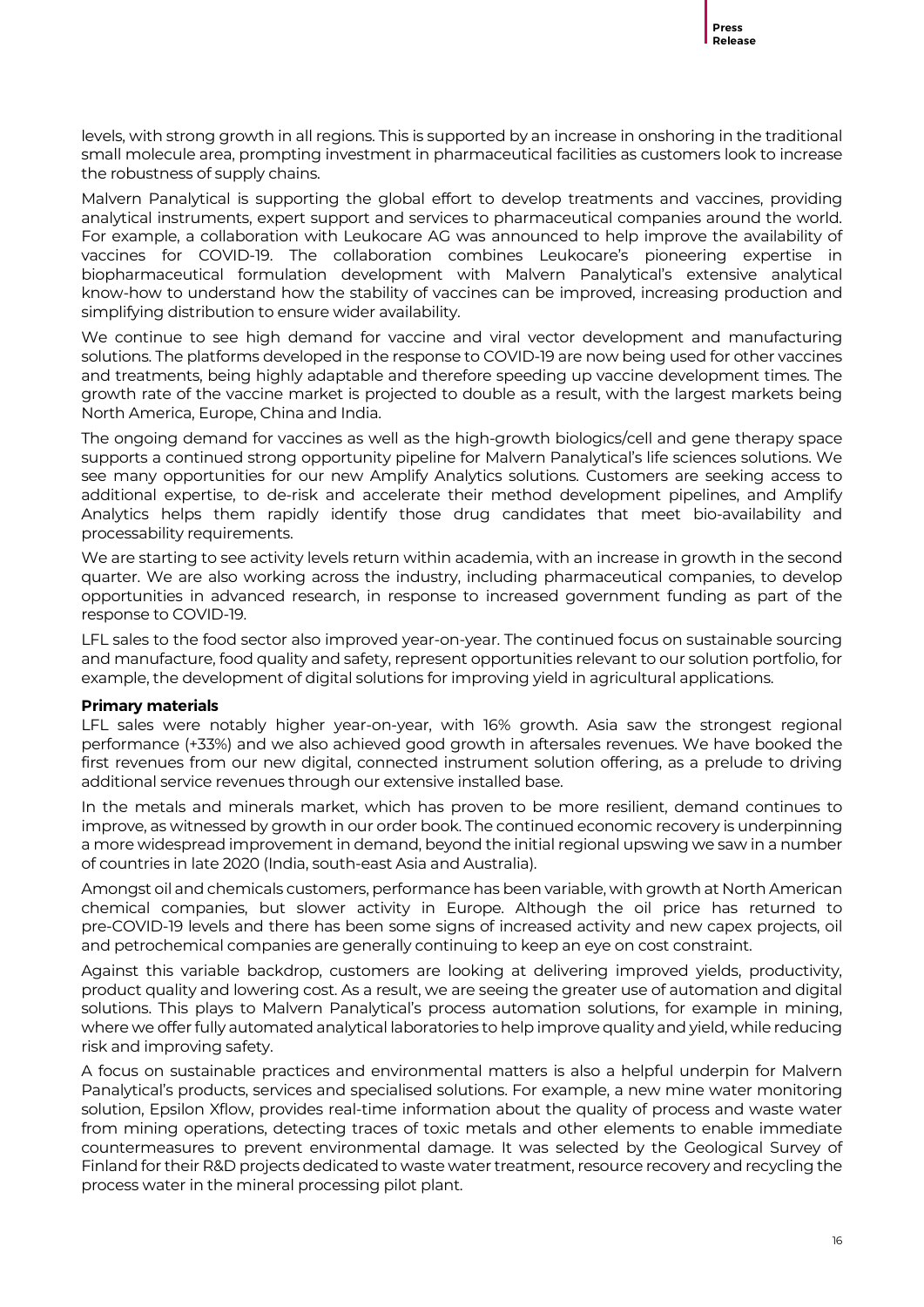#### **Advanced materials**

LFL sales to advanced materials customers have improved considerably (+29%) year-on-year, as research institutes re-open, after lockdowns have eased. We have seen improvements in sectors such as semiconductor, energy technologies (batteries), and additive manufacturing, where new technology developments continue.

Within the additive manufacturing space, we expect investment to expand. This versatile technology can help with shorter production runs, on-demand solutions and more resilient supply chains, providing customers with greater flexibility, which has been particularly helpful against the backdrop of COVID-19-related disruptions and restrictions.

Demand for emerging battery technologies, electric vehicles and other new applications is supporting investment in new facilities to accelerate development in material analysis and characterisation. Alongside batteries, fuel cells will also be an element of smart energy infrastructure, within the global energy and transportation landscape, providing localised energy generation for both stationary and mobile applications. Our analytical solutions support many of the material advancements in fuel cell development and optimisation. We expect this to further underpin the recovery in demand as we go through the second half of 2021, with Asia being the key driver.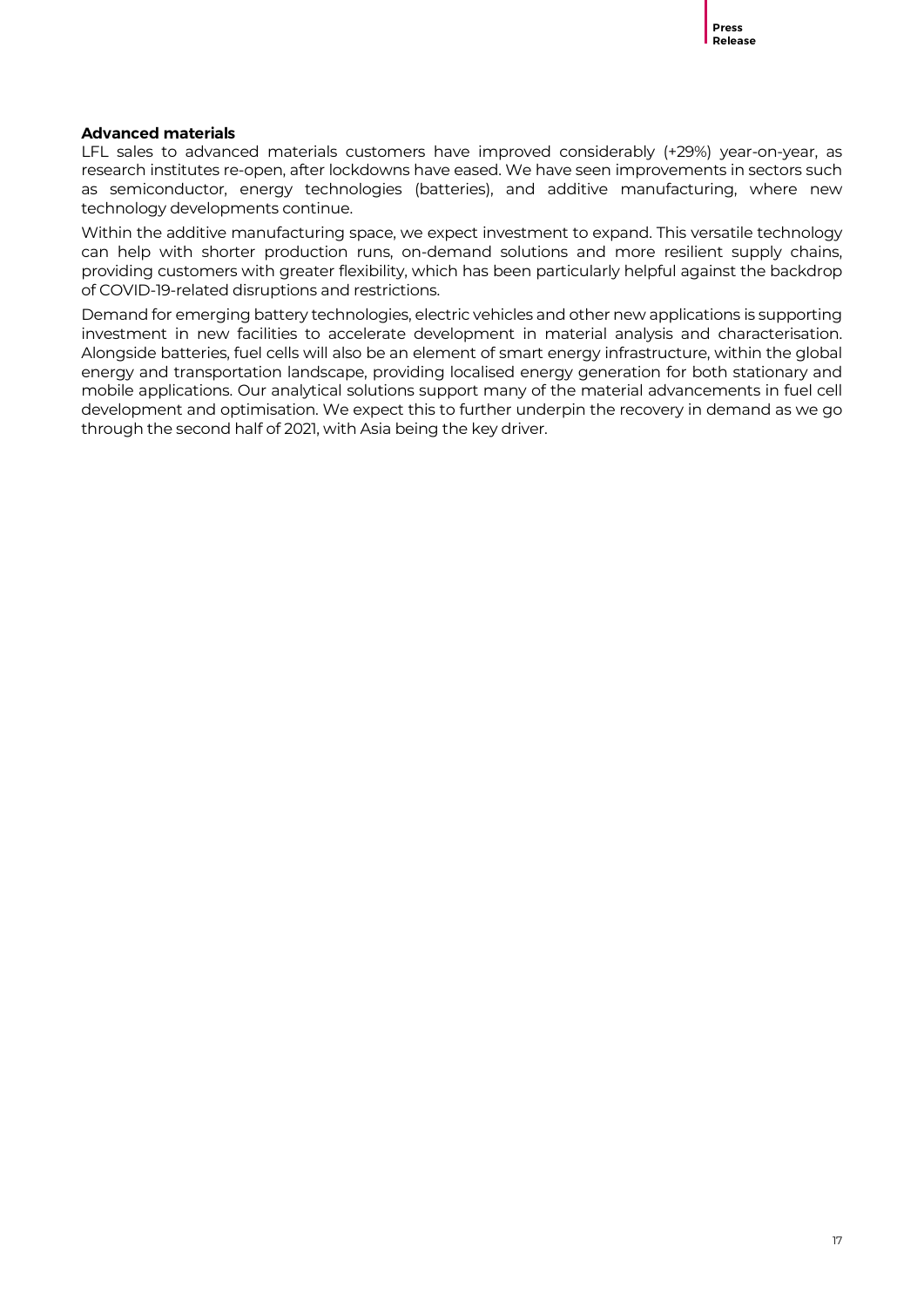#### **HBK**

|                                             | <b>Half year</b><br>2021 | Half year<br>2020 | Half year<br>2019 | Change<br>vs 2020  | change vs change vs<br>2020 | l El-<br>2019      |
|---------------------------------------------|--------------------------|-------------------|-------------------|--------------------|-----------------------------|--------------------|
|                                             |                          |                   |                   |                    |                             |                    |
| Statutory reported sales (Em)               | 188.0                    | 179.4             | 193.5             | 5%                 | 8%                          | (1%)               |
| Adjusted operating profit <sup>1</sup> (£m) | 22.5                     | 16.4              | 16.7              | 37%                | 44%                         | 40%                |
| Adjusted operating margin <sup>1</sup> (%)  | 12.0%                    | 9.1%              | 8.6%              | 290 <sub>bps</sub> | 310 <sub>bps</sub>          | 350 <sub>bps</sub> |
| Statutory operating profit (£m)             | 15.7                     | 10.9              | (8.2)             |                    |                             |                    |
| Statutory operating margin (%)              | 8.4%                     | 6.1%              | (4.2%)            |                    |                             |                    |

1. This is an alternative performance measure ('APM'). APMs are defined in full and reconciled to the reported statutory measures in the Appendix to the Financial Statements.

#### **Financial performance**

Statutory reported sales at HBK increased 5% to £188.0 million, 8% on a LFL basis.

LFL sales in both Europe and Asia increased, with notable growth in the latter, with North America lower, compared to a resilient second quarter 2020 comparison. In general, markets globally continue to recover with increased customer activity, most pronounced in China and the USA. Machine manufacturing was the strongest end market.

Statutory operating profit has improved by £4.8 million to £15.7 million and adjusted operating profit increased 44% on a LFL basis, while LFL adjusted operating margin increased 310bps. This reflected an improved gross margin, reflecting the higher sales and productivity improvements, partly offset by marginally higher net overheads.

Compared with 2019, HBK sales are broadly flat on a LFL basis and LFL adjusted operating profit is 40% higher, reflecting the operational improvements and merger benefits that continue to be delivered.

#### **Delivering the strategy**

The strategic growth objectives at HBK include completing the merger and strengthening the organisation, along with investment in organic growth projects aligned to the strongest market sector growth opportunities, such as electrification, simulation and digitisation. In addition, customers appreciate having the ability to work with a single supplier across a large range of physical and virtual testing needs, as well as sensing requirements.

As part of its ongoing merger initiatives, the new go-to-market model is in place and the new CRM system will be deployed, starting in the second half of the year. The system will enable a full digital buying experience, thereby enhancing the sales and marketing effort to further drive growth and strengthen customer relationships.

HBK's strategic growth drivers focus on virtual testing and simulation; physical testing (including electric power train development); smart sensors and software. Recent new product offerings, as well as product re-positionings and enhancement, have concentrated on three of these areas, with smart sensor products being launched later in the year.

The acquisition of Concurrent-RT is a major milestone in adding to HBK's virtual test and simulation offering. It is being integrated with the VI-grade real-time simulation business to form HBK's Virtual Test Division to meet the growing demand from customers for more realistic simulation in helping bring ever more sophisticated products to market faster, at lower cost and risk. The acquisition will add industry diversification, especially in aerospace and defence, and integrate driver-in-the-loop and hardware-in-the-loop ('HiL') capabilities into a single simulator offering; an unmet need in the automotive industry today.

Elsewhere in virtual testing, HBK has continued to see strong interest for its simulator solutions. In March, [VI-grade](https://www.vi-grade.com/) released NVH Simulator 2021.0, the latest release of its NVH simulator software, incorporating significant new features and capabilities to enable easier technology use and accessibility. These enable a highly accurate experience of sound and vibration data and comprise a comprehensive set of solutions including desktop NVH simulators, full-vehicle static NVH simulators, exterior sound simulators, and sound solutions providing accurate sound in concert with any driving simulator. [Together these solutions provide automotive product development professionals with the](https://www.vi-grade.com/en/applications/nvh/)  [tools they need to accelerate product development across a wide range of automotive applications](https://www.vi-grade.com/en/applications/nvh/)  and - [and especially demanding electric vehicle platforms –](https://www.vi-grade.com/en/applications/nvh/) and all from a single supplier.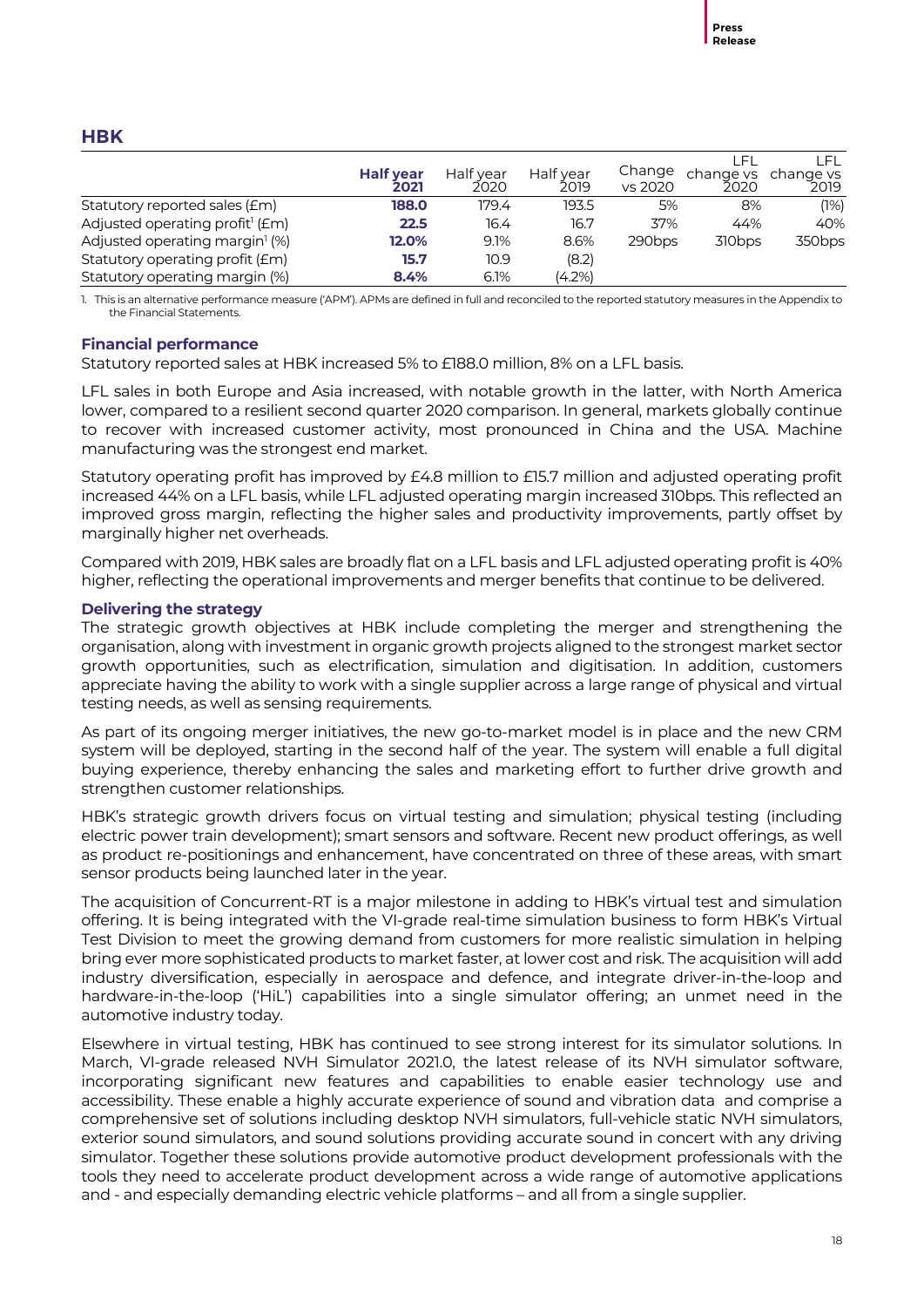In physical testing, HBK have added new technology to their QuantumX line-up of flexible and sophisticated data acquisition systems. The release of the MXFS optical interrogator module provides the opportunity to combine mechanical, electrical and fibre-optic measurements in one system. This significantly simplifies complex measurement solutions in battery electric drive-trains, hydrogen fuel applications and structural health monitoring.

HBK has also expanded and streamlined its engineering software offering. Following the launch in 2020 of Tescia®, a one-of-a-kind data acquisition software for repetitive testing and real-time noise measurement analysis, HBK released the latest version of its Tescia® Repetitive Testing system. The software features enable faster testing, improved product quality, and time to market. With its origin in the aerospace and defence industry, a key win has been with Air France in the performance testing of its aircraft engines. The test processes and uses, common to A&D customers, are also relevant in other industries, such that the product has applicability to large complex machinery, as well as those with simpler measurement needs.

HBK's highly regarded fatigue and durability engineering software solutions have also been upgraded. The release ofnCode 2021 sees key improvements in functionality and performance, including new capabilities to aid the post-processing of large amounts of measured electric motor test data, with enhanced analytics functions, speeding up the optimisation cycles for electric drive-trains.

#### **Market trends and outlook Automotive**

Within automotive, LFL sales were 9% lower year-on-year, with an easing in the rate of decline through the first half, and growth in Asia. This reflected the continued slowdown in the overall automotive sector, and some delays to VI-grade simulator installations given continued COVID-19-related customer access restrictions. The decline also reflected some larger, one-off orders in early 2020.

Overall, while the picture is mixed, we are seeing a positive trend and an improving outlook. With many automotive OEMs committing to increased development and production of electric vehicles, and newcomers continuing to enter this market, R&D budgets in this area remain resilient. Orders for VI-grade's simulators during the first half demonstrates how we can help companies enhance and shorten their development phases. For example, [Aston Martin Lagonda](https://www.astonmartinlagonda.com/) ('AML') adopted Vi-grade's [compact simulator](https://www.vi-grade.com/en/products/compact-simulator/) to meet increasingly complex vehicle targets allowing AML to move to a more virtual environment, saving cost and resources in the development of new vehicles. Politecnico di Milano also saw the first commercial installation of VI-grade's new (and largest yet) DiM400 driving simulator.

The DiM400, along with the majority of HBK solutions sold to the automotive market, are instrumental for customers to design and realise new environmentally friendly vehicles. Our solutions are being used to develop components and complete structures with innovative materials, optimising fuel consumption, reducing noise profiles and verifying advanced driver-assistance systems and applications for autonomous driving, to create cleaner and safer solutions in transportation.

#### **Machine manufacturing**

LFL sales to the machine manufacturing sector rose strongly, over 40%, during the first half of the year, and were particularly strong into North America. This continued the buoyant performance seen in 2020, reflecting the very positive outlook for agriculture, food and medical equipment and the strong fit of our sensor applications in this sector.

The above market growth has also been driven by HBK's initiative to provide OEM sensor capabilities to selected high value asset markets. Demand for HBK's weighing technologies overall, and specifically OEM-type solutions in agriculture and medical applications, to optimise farming and improve healthcare, has been strong. A higher quality offering and increased production capacity has also helped meet the increase in demand.

#### **Aerospace and defence**

LFL sales have continued to improve, with growth of 3% in the first half, driven by demand for HBK's transducers and shaker systems. Growth in Asia and Europe more than offset lower LFL sales in North America.

The commercial aerospace sector continues to be impacted by COVID-19, however indicators are that demand will improve against last year, by about 10%. HBK's exposure to commercial aviation is limited and aerospace firms have kept large investment programmes running. Key orders were received to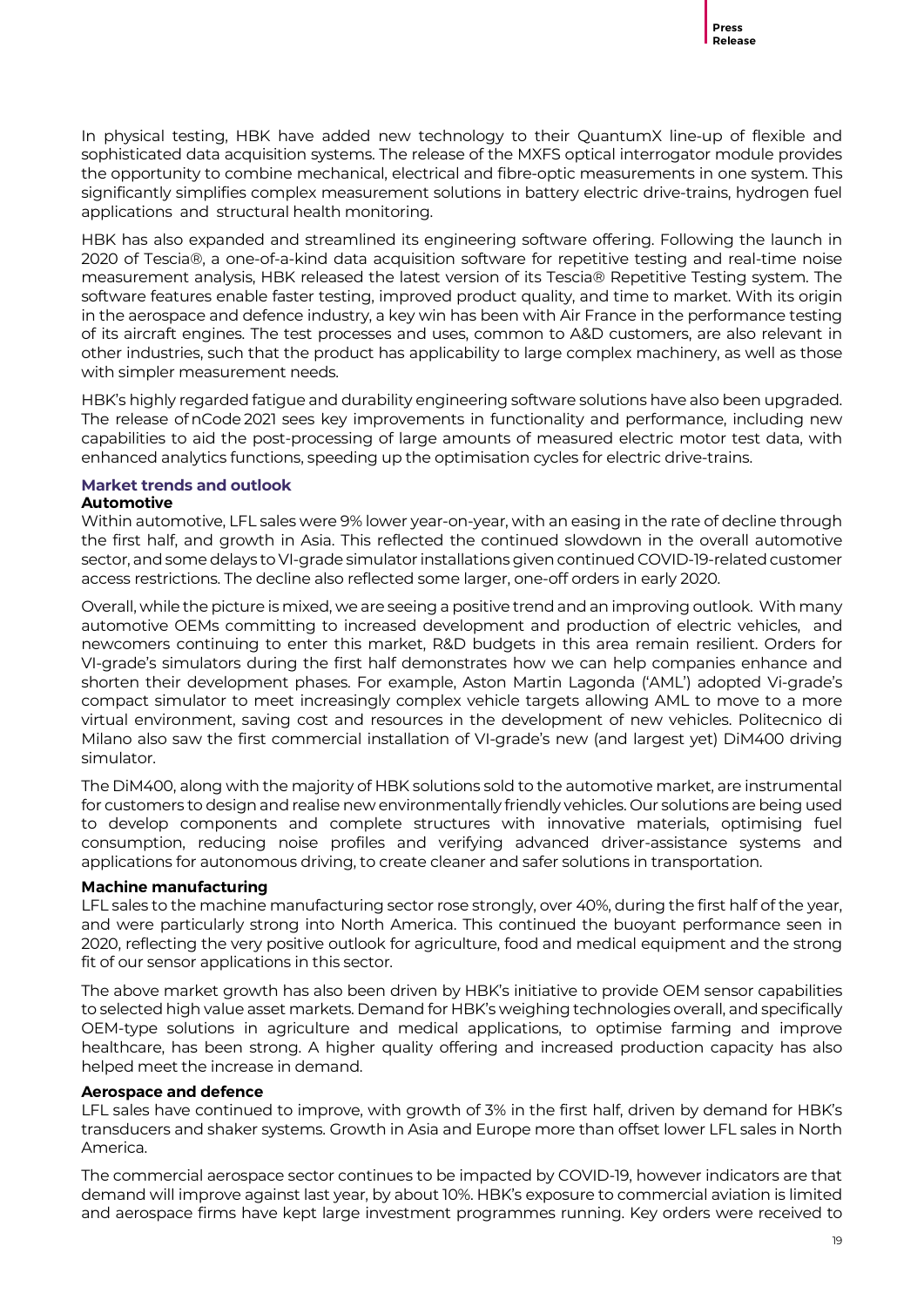

equip updated acoustics labs for a large passenger aircraft manufacturer, as well as orders for sensor supply for rotary aircraft systems.

HBK is more exposed to defence and satellite/space markets where there has been less of an impact on spending. A key win in this area was to supply a system consisting of one of the largest water-cooled shakers that HBK manufactures to a major US university affiliated research centre for defence technologies.

#### **Consumer electronics and telecoms**

LFL sales to electronics and telecoms customers were higher overall in the first half of year. We are seeing increasing requirements for support for voice recognition technologies with more widespread deployment in such products as smartphones and voice-activated, smart home products. With consumer satisfaction closely linked to how well smart speakers understand voice commands, HBK's market-leading mouth and ear simulators are well matched to meet the increased requirements for speech intelligibility and overall sound quality.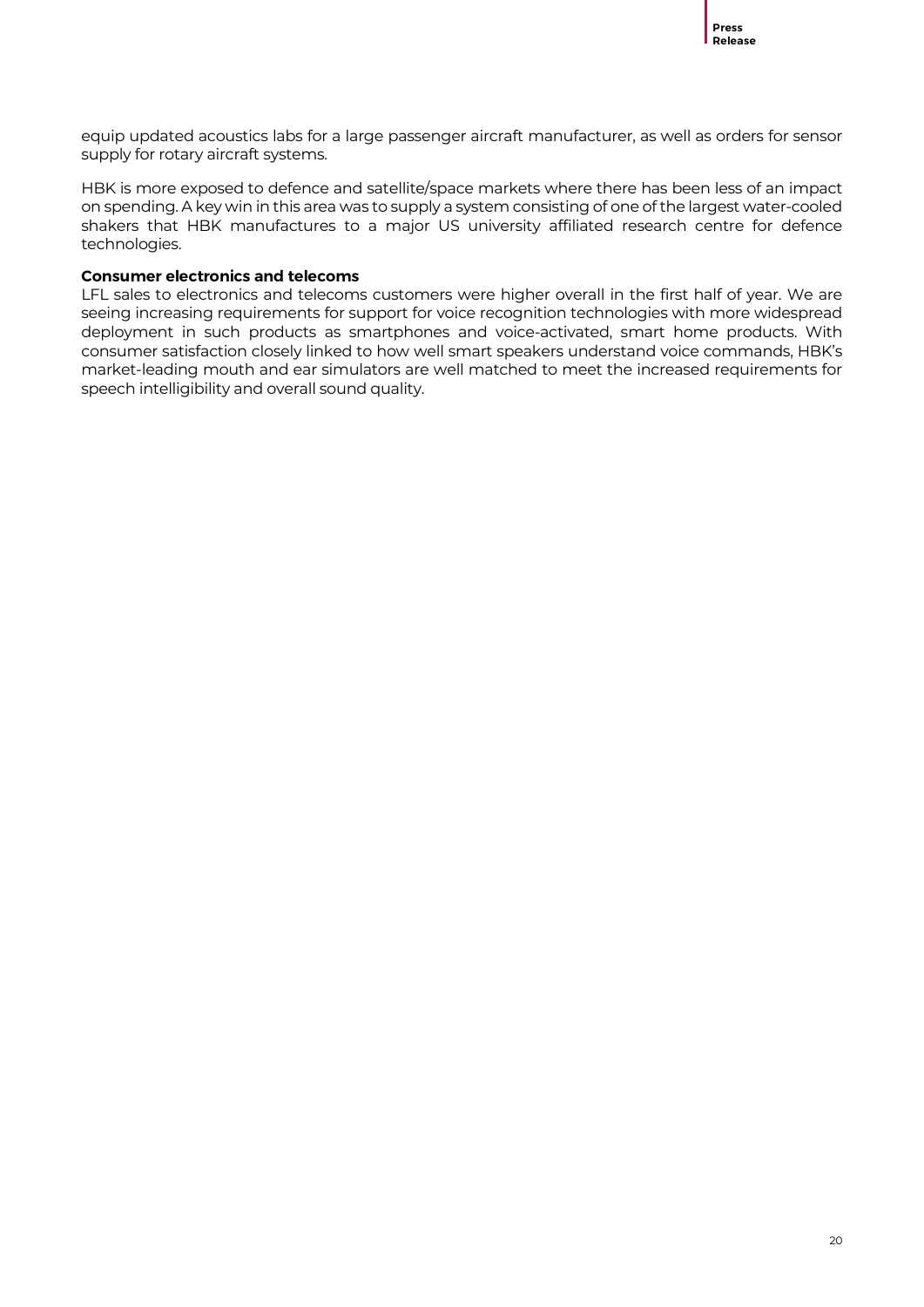# **Omega**

|                                             |                          |                   |                   |                                       |                    | I EL     |
|---------------------------------------------|--------------------------|-------------------|-------------------|---------------------------------------|--------------------|----------|
|                                             | <b>Half year</b><br>2021 | Half year<br>2020 | Half vear<br>2019 | Change vs change vs change vs<br>2020 | 2020               | 2019     |
| Statutory reported sales (£m)               | 64.3                     | 60.9              | 69.3              | 6%                                    | 14%                | (2%)     |
| Adjusted operating profit <sup>1</sup> (£m) | 6.5                      | 2.9               | 9.9               | 124%                                  | 145%               | (30%)    |
| Adjusted operating margin <sup>1</sup> (%)  | 10.1%                    | 4.8%              | 14.3%             | 530 <sub>bps</sub>                    | 550 <sub>bps</sub> | (420bps) |
| Statutory operating profit (£m)             | 3.0                      | (0.9)             | 9.6               |                                       |                    |          |
| Statutory operating margin (%)              | 4.7%                     | (1.5%)            | 13.9%             |                                       |                    |          |

1. This is an alternative performance measure ('APM'). APMs are defined in full and reconciled to the reported statutory measures in the Appendix to the Financial Statements.

#### **Financial performance**

Statutory reported sales increased 6% to £64.3 million, 14% on a LFL basis. Omega has a high exposure to North America (68%), where growth has been above that of the market, with strong demand from its strategic accounts and from market share gains. Similarly, LFL sales growth was strong in Asia, with Europe flat year-on-year.

Statutory operating profit improved to £3.0 million and on a LFL basis, adjusted operating profit increased 145% and LFL operating margins rose 550bps. This resulted from the higher LFL sales, higher gross margins and flat overheads.

Compared with 2019, Omega sales are 2% lower on a LFL basis with LFL adjusted operating profit also lower, given the higher cost base following the website investment.

#### **Delivering the strategy**

Achieving greater scale through organic sales growth is the key requirement for the recovery in performance at Omega. Four focused initiatives have been enacted to drive above market growth and in turn, recover lost margin: enhancing the digital experience; expanding the sales channels; accelerating new product development and improving operational performance. Omega has continued to make progress across each of these focus areas in the first half of 2021.

The refinements to the digital platform to simplify the user experience and improve search functionality are having a positive impact with some good improvements in key metrics in the first half. Web orders have returned to 2018 levels, achieving record average order values and improved conversion rate. In addition, Omega continues to improve product findability and enhance its search engine optimisation rankings.

Efforts to increase sales growth through focusing on under-penetrated channels and on key accounts are helping to drive the above market growth. Omega continues to execute on its sales channel expansion strategy. Sales through the partnership with Newark in North America have doubled yearover-year. Omega is also working to extend this relationship to a global account, expanding its reach in Europe and Asia.

Investment in new products remains a key strategic aim. As well as increasing its engagement with customers, Omega is working to expand its network of university and research lab contacts, staying close to emerging technologies to further enhance the new product development pipeline.

Following the launch in 2020 of 94 new products, the new product innovation strategy has shifted to fewer, more impactful launches in key growth areas. Such an example, has been the launch of a new, innovative high accuracy non-invasive temperature sensor ('HANI') in the first half. This clamp-on sensor achieves the same accuracy and fast response times as state-of-the-art invasive in-pipe temperature sensors, without the cost and risk, and at a lower price point to current equivalent offerings. Omega recently partnered with the Food Innovation Center at Rutgers University (a food business incubator and accelerator) as a beta site to test the HANI sensor in one of their food production lines. The sensor has been installed on the outside of the pipe so that there is no contact with the product and, therefore, zero chance of cross-contamination. The accuracy of the Omega sensor is just as good as, or better than, the thermocouples they replaced and installation was achieved in minutes, rather than the days-long shutdown needed to install an in-line sensor. Food and beverage is a key initial target end market, although other applications for the technology are being planned for other end markets.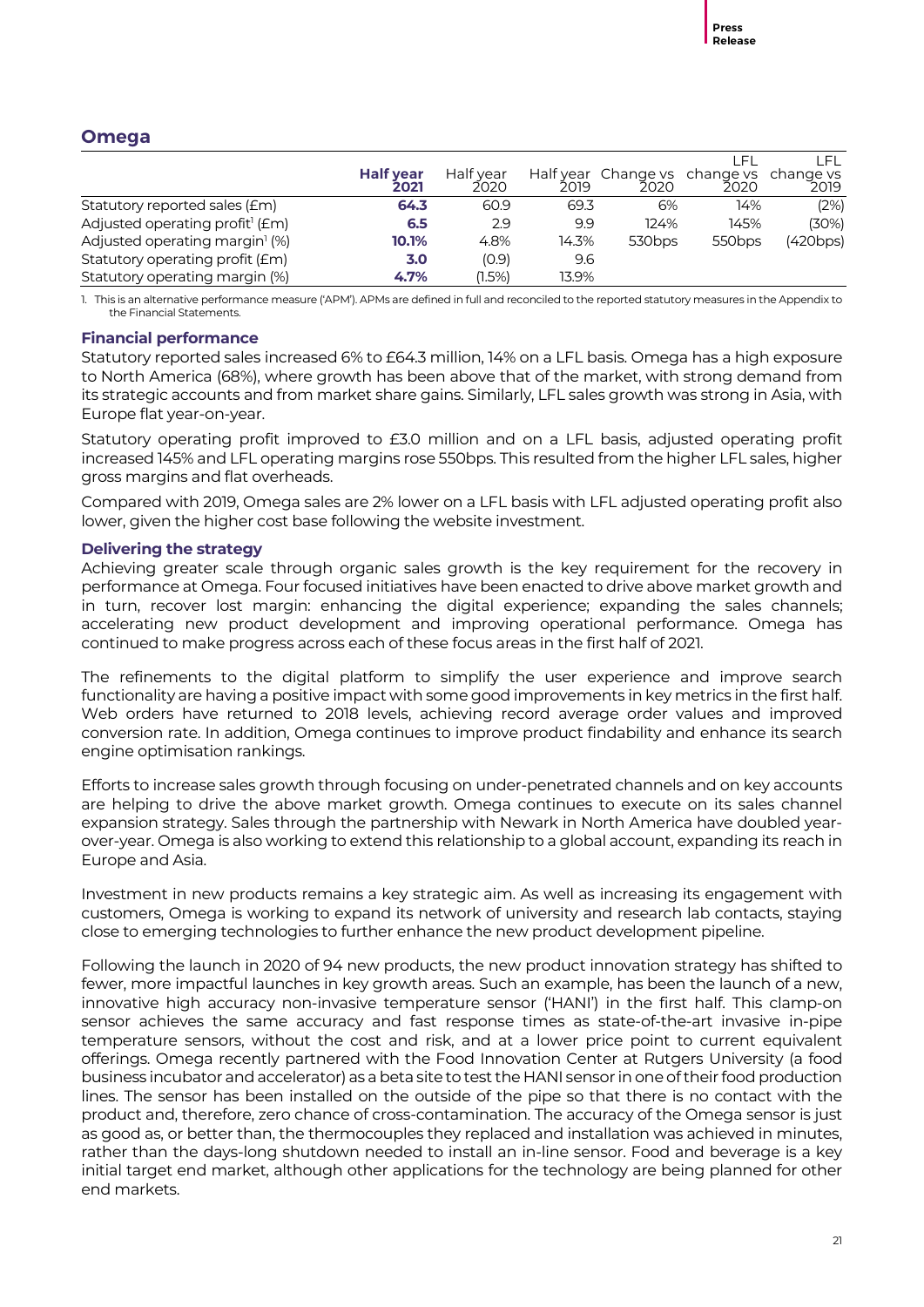Omega continued to expand its IIoT solutions range to access further opportunities in the growing wireless sensing market. Following the launch in 2020 of its Layer N products to sense, store and process data via a fully customised wireless solution, Omega is adding further products to the range, with smart acceleration/vibration sensors scheduled to launch in the fourth quarter and smart differential pressure sensors scheduled to launch early in 2022.

#### **Market trends and outlook**

Omega's 14% LFL sales growth was driven by strong market tailwinds in US industrial production, combined with market share gains related to its strategic initiatives. The market recovery and share gain initiatives have been much stronger than the modest growth expected, driving double-digit growth and delivering above market growth for the first half. Omega has almost fully recovered to pre-COVID-19 levels in first half 2019.

In North America, LFL sales were up, led by distribution, reflecting the strong relationship with Newark. Omega has also seen strength with key customers in semiconductor, aerospace, defence and R&D.

In Asia, LFL sales were up significantly, led by China, driven by a key distributor plus other broad-based market gains, and South Korea, driven by key project wins and strong semiconductor demand.

In Europe, the recovery continues to lag other key regions, with LFL sales flat through the first half of the year. However, the trend is improving with sequential gains each month since February. The UK is recovering faster than the rest of Europe.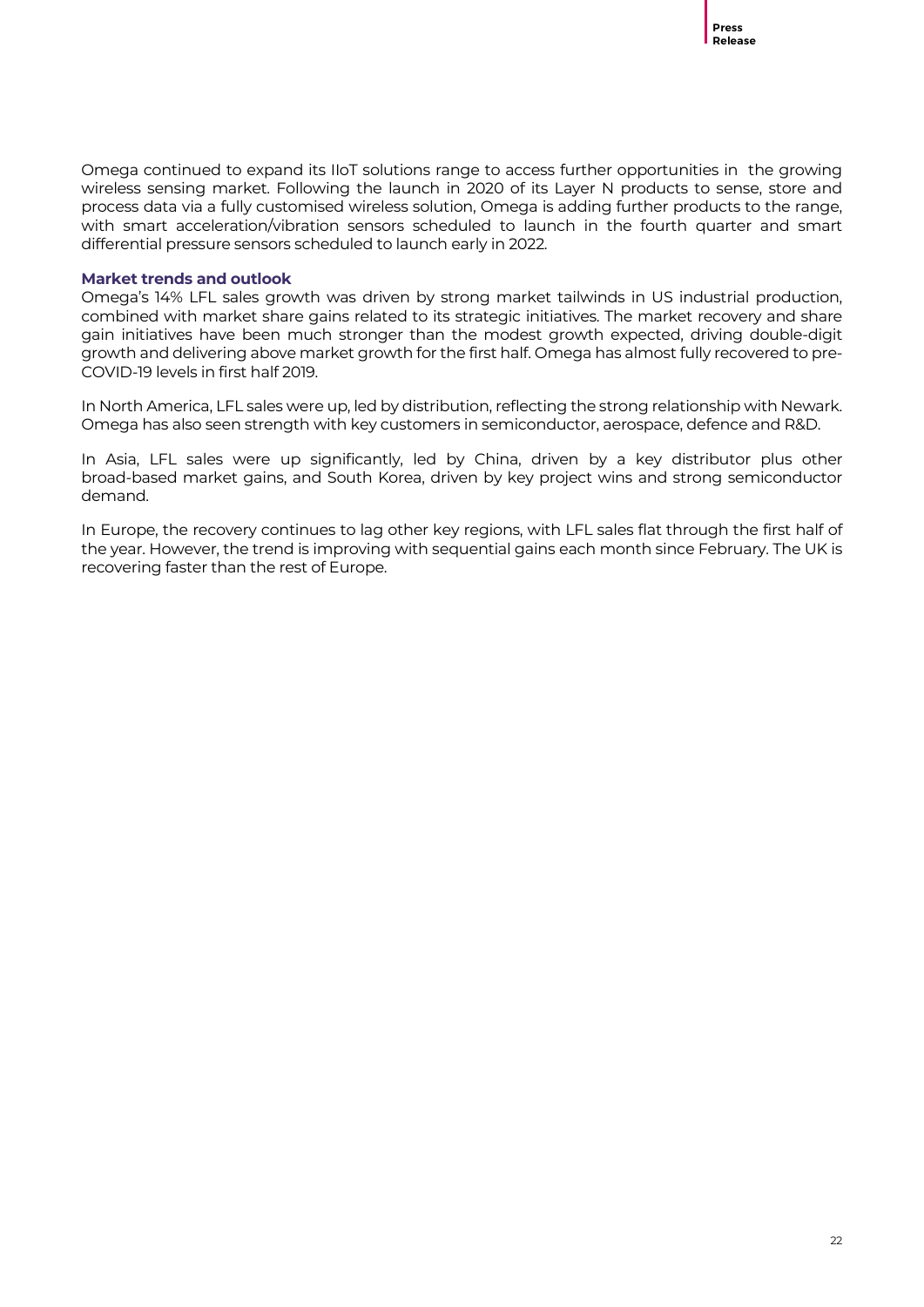# **Industrial Solutions**

|                                             |                          |                   |       |                                                 | I EI               | LEL.   |
|---------------------------------------------|--------------------------|-------------------|-------|-------------------------------------------------|--------------------|--------|
|                                             | <b>Half year</b><br>2021 | Half vear<br>2020 | 2019  | Half year Change vs change vs change vs<br>2020 | 2020               | 2019   |
| Statutory reported sales (£m)               | 171.0                    | 207.7             | 296.1 | (18%)                                           | 12%                | (4%)   |
| Adjusted operating profit <sup>1</sup> (£m) | 24.8                     | 16.4              | 38.4  | 51%                                             | 41%                | 4%     |
| Adjusted operating margin (%)               | 14.5%                    | 7.9%              | 13.0% | 660 <sub>bps</sub>                              | 320 <sub>bps</sub> | 110bps |
| Statutory operating profit/(loss) (£m)      | 23.6                     | (71.0)            | 15.7  |                                                 |                    |        |
| Statutory operating margin (%)              | 13.8%                    | (34.2%)           | 5.3%  |                                                 |                    |        |

1. This is an alternative performance measure ('APM'). APMs are defined in full and reconciled to the reported statutory measures in the Appendix to the Financial Statements.

#### **Financial performance**

Statutory reported sales decreased 18% to £171.0 million, a 12% increase on a LFL basis. The divestments of B&K Vibro, ESG and Millbrook reduced sales by 22%.

A strong market recovery and the impact of product launches in 2020 has helped underpin growth. LFL sales increased in all regions, with a very strong performance in Asia. By end market, LFL sales growth was strongest into semiconductor and pharmaceutical customers, while LFL sales into energy and utilities were still lower year-on-year, although orders into this sector demonstrate the market is recovering, being up year-on-year by 4%.

Statutory operating profit increased to £23.6 million and LFL adjusted operating profit increased 41% and LFL adjusted operating margins increased 320bps. This primarily resulted from the increase in LFL sales and mix. PMS, which is higher margin, delivered LFL sales growth of 30%. Gross margin was higher, also reflecting the higher volume and some mix effects, and overheads were flat year on year. The improvement in statutory profit also reflected the prior year £75.8 million impairment of goodwill, other acquisition-related intangible assets and other property, plant and equipment at Millbrook.

Compared with 2019, ISD sales are 4% lower and adjusted operating profit is 4% higher on a LFL basis.

#### **Delivering the strategy**

Further progress has been made in executing each of the operating company strategies, improving the performance of the businesses, in parallel with the divestment programme.

The divestments of B&K Vibro and Millbrook were completed and sales proceeds of £225.9 million in cash were received in the first quarter. In May, the divestment of ESG was completed to SCF Partners, a private equity investor group, via an existing company in its portfolio Deep Imaging Technologies, Inc. for £3.3 million.

All three of the disposed businesses were dilutive to the Division's and Group's profitability. We expect the portfolio rationalisation strategy, as identified in 2019, to be completed during the second half of this year.

For the remaining ISD businesses, the strategic direction will be centred around being a leading provider of high precision, in-line sensing and monitoring solutions. Here too, the product development strategy has been focused around enhancing the portfolio to meet customers' evolving requirements – for example higher sensitivities, faster measurements and enhanced product capabilities – and targeting high-growth areas such as pharmaceutical and semiconductors, as well as automation and digitisation solutions.

PMS has been actively releasing new products to meet demand from pharmaceutical customers for its cleanroom monitoring solutions. For example, in May, PMS launched the new Lasair® Pro Airborne Particle Counter. Leveraging the capabilities of its existing, flagship Lasair III particle counter, this new addition to the PMS portfolio supports a variety of applications including clean area monitoring (portable and remote) and classification, while meeting international cleanroom certification standards.

PMS also released the adaptable, new IsoAir® Pro-Plus - another option in its customisable cleanroom monitoring solutions. This new product is the smallest footprint remot[e particle counter](https://www.pmeasuring.com/products/cleanroom-particle-counters/?utm_source=PMS&utm_medium=Press%20Release&utm_campaign=IsoAir%20Pro-Plus&utm_content=Introduction) on the market, but with extensive features to meet the needs of environmental monitoring for the pharmaceutical manufacturing industry, where high accuracy, flexible connectivity, instrument durability and worldclass service and support are valued.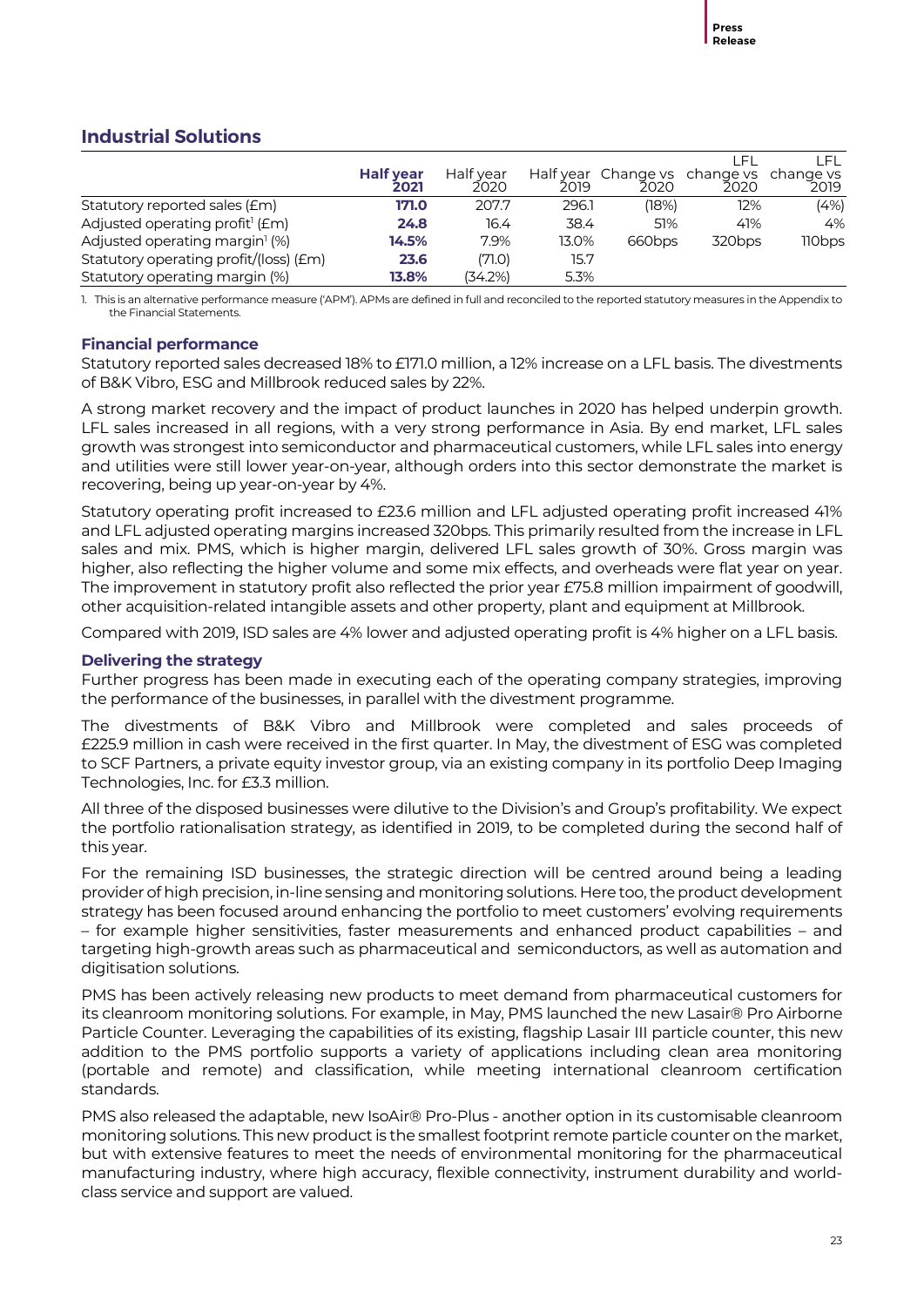For the semiconductor market, Servomex's new range of gas purity analysers launched in 2020, the Ultra Oxygen and Moisture product range, has positioned Servomex well, driving order growth in the first half, notably above that of the market. The Ultra Series provides higher accuracy measurement for ultra-high purity gas analysis, at a low cost compared to competing technologies, with fast response times, low detection levels and is easy to use and maintain.

NDCT released the next generation of two key products. The AccuScan Pro Series provides higher-accuracy, single-axis diameter measurement for plastic pipe/hose/tube, wire, cable and other extruded or drawn cylindrical, flat or unique profile products. The SlimTrak II, is a space-saving scanning measurement system for narrow processes.

At Red Lion, the product refresh programme continues to make good progress, with its new products, especially the FlexEdge, Intelligent Edge Automation Platform, seeing robust demand as new customer project opportunities continue to grow. Work on its next-generation indication platform ahead of launch in the fourth quarter continues, and the product is getting good support from customers in in pre-launch demos.

#### **Market trends and outlook**

#### **Semiconductor and electronics**

Sales into semiconductor customers increased notably, with strong demand for PMS' particle measuring counters and cleanroom monitoring products and for Servomex's gas purity analysers, with good demand for the latter's new purity range.

PMS' Chem-20 and Ultra-DI 20 continue to perform well in the semiconductor and electronics market. PMS' performance also reflected market share gains and the strong backlog it had entering 2021. Its sales pipeline funnel continues to expand, underpinning the outlook for the second half of the year. This is in line with the rising demand for chips, which is driving an increase in global fabricated equipment spending in 2021, as well as the onshoring of production to mitigate the risk associated with overseas supply of critical computer chips.

Sales in electronics were down slightly in the first half of the year, after a robust performance in 2020. The pipeline for sales into the electronics industry continues to strengthen supported by LED demand in consumer products, cloud computing and 5G infrastructure roll-out, as well as the development of new consumer 'smart' electronic products.

#### **Pharmaceutical and life sciences**

The pharmaceutical and life sciences industries saw notable LFL sales growth in the first half, continuing the strong performance in 2020, and were up notably at both PMS and Servomex.

As well as the underlying growth in the pharmaceutical and life sciences market, demand from pharmaceutical customers has been supported by the notable investment in vaccine production taking place across many countries and the trend for nearshoring of production, to ensure unrestricted access to critically required pharmaceutical products.

In 2020, demand rapidly increased for the Paracube oxygen sensors, manufactured by Servomex's sensor technology brand Hummingbird, which are used in ventilators to monitor the amount of oxygen administered, and sales have continued to be good in the first half of the year. The demand of sensors in the medical equipment industry is normalising after the high demand due to COVID-19, but has been stronger than expected due to the requirements to increase ventilator inventory across many countries.

#### **Energy and utilities**

In energy, LFL sales at Servomex were lower year-on-year, reflecting the order book coming into 2021 and a slower recovery in the hydrocarbon sector. Orders in the first half have fared better, supported by strong growth in Asia, in particular as a result of the successful performance of the 2500 SpectraExact product.

The need to reduce emissions, driven by climate change concerns, is expected to create demand for Servomex's products which deliver effective solutions for process control, safety and quality in a wide range of midstream and downstream applications.

#### **Industrial and other markets**

In our other end markets, Red Lion posted higher LFL sales. Orders fared even better, being up in all regions and driven by a strong second quarter. Additionally, Red Lion was awarded the Control Design Readers' Choice Award for their panel meters, where over 15,000 industrial automation participants vote.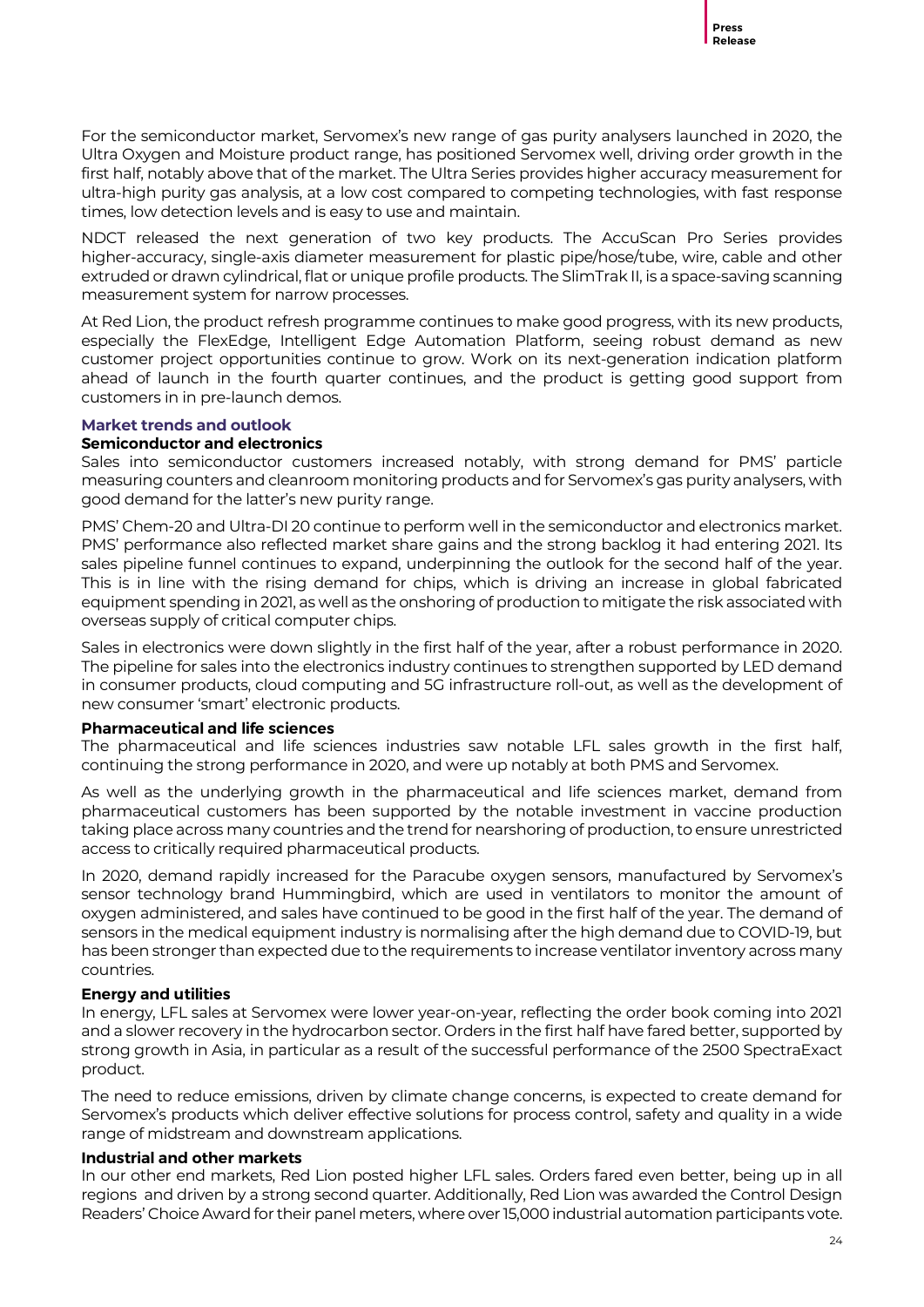At NDCT, LFL sales were higher with growth, driven by an increase in sales in the converting and film extrusion industries, and in cable and tubing. Following the strong growth in sales into food and beverage customers in 2020, with notable orders into two major North American food manufacturing companies, LFL sales were lower in this sector.

**Derek Harding** Chief Financial Officer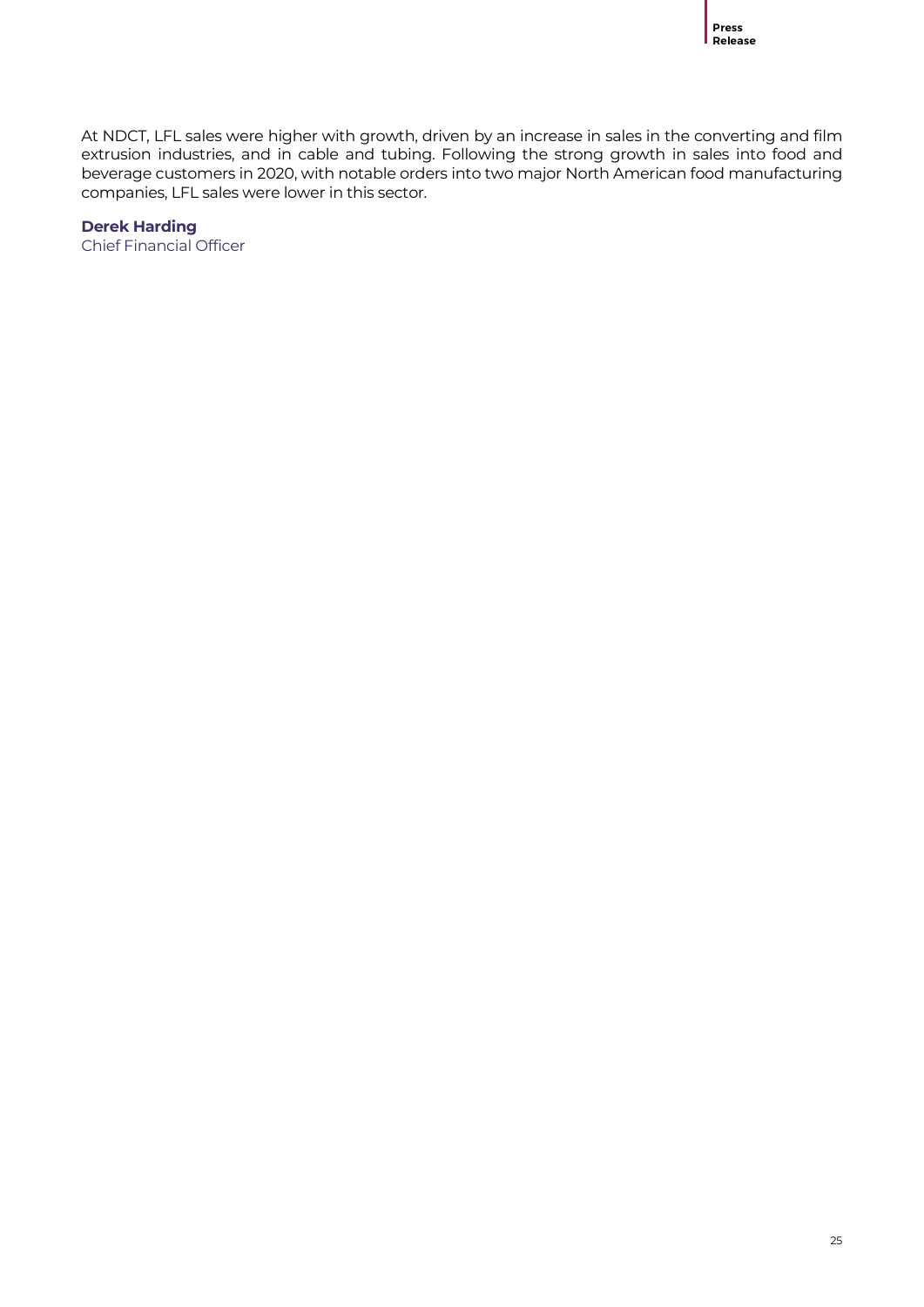#### **Principal Risks and Uncertainties**

A number of potential risks and uncertainties exist which could have a material impact on the Group's performance over the second half of the financial year and could cause actual results to differ materially from expected and historical results. The Group has processes in place for identifying, evaluating and managing the key risks which could have an impact upon the Group's performance.

The current risks, together with a description of how they relate to the Group's strategy and the approach to managing them, are set out on pages 44 to 48 in the 2020 Annual Report and Accounts which is available on the Group's website at www.spectris.com. The Group has reviewed these risks and concluded that they will continue to remain relevant for the second half of the financial year. The potential impact of these risks on our strategy and financial performance, together with details of our specific mitigation actions, are set out in the 2020 Annual Report.

The full list of principal risks relevant as at the half year comprises:

- **Business Disruption** Failure to appropriately prepare for and respond to a crisis or major disruption to key operations either across the Group, in a key region/location, or via a critical supplier.
- **Compliance -** Failure to comply with laws and regulations, leading to reputational damage, substantial fines and potential market exclusion.
- **Cyber Threat** Failure to appropriately protect critical information/physical assets from cyber threats, including external hacking, cyber fraud, and inadvertent/intentional electronic leakage of critical data.
- **Market / Financial Shock** Material adverse changes in market conditions, such as economic recession, sudden negative investor sentiment and currency fluctuation.
- **Political** Material adverse changes in the geopolitical environment putting at risk our ability to execute our strategy, including trade protectionism, punitive tax/regulatory regimes, and general heightened tension between trading parties or blocs.
- **Talent and Capabilities** Failure to attract, retain, and deploy the necessary talent to deliver Group strategy.
- **Strategic Transformation -** Failure to successfully deliver the Group strategy, including business transformation and key mergers, acquisitions and divestments activity.

During 2021, we have seen a further decrease in disruption to our businesses caused by the COVID-19 pandemic. Market/financial shock remains an external risk to the Group in 2021. Both risks are existing principal risks, and therefore have been subject to Executive oversight and formal assessment prior to and during the pandemic. Our crisis management efforts and mitigations continue to operate effectively, and we have maintained the resilience demonstrated in 2020. The economic/disruption impact to the business continues to be limited to an appropriately managed net exposure.

#### **Responsibility statement of the Directors in respect of the Interim report**

We confirm that to the best of our knowledge:

- a) the condensed set of financial statements has been prepared in accordance with IAS 34 'Interim Financial Reporting';
- b) the interim management report includes a fair review of the information required by DTR 4.2.7R (indication of important events and their impact during the first six months and description of the principal risks and uncertainties for the remaining six months of the year); and
- c) the interim management report includes a fair review of the information required by DTR 4.2.8R (disclosure of related party transactions and changes therein).

By order of the Board

#### **Andrew Heath Derek Harding**

28 July 2021

Chief Executive Chief Financial Officer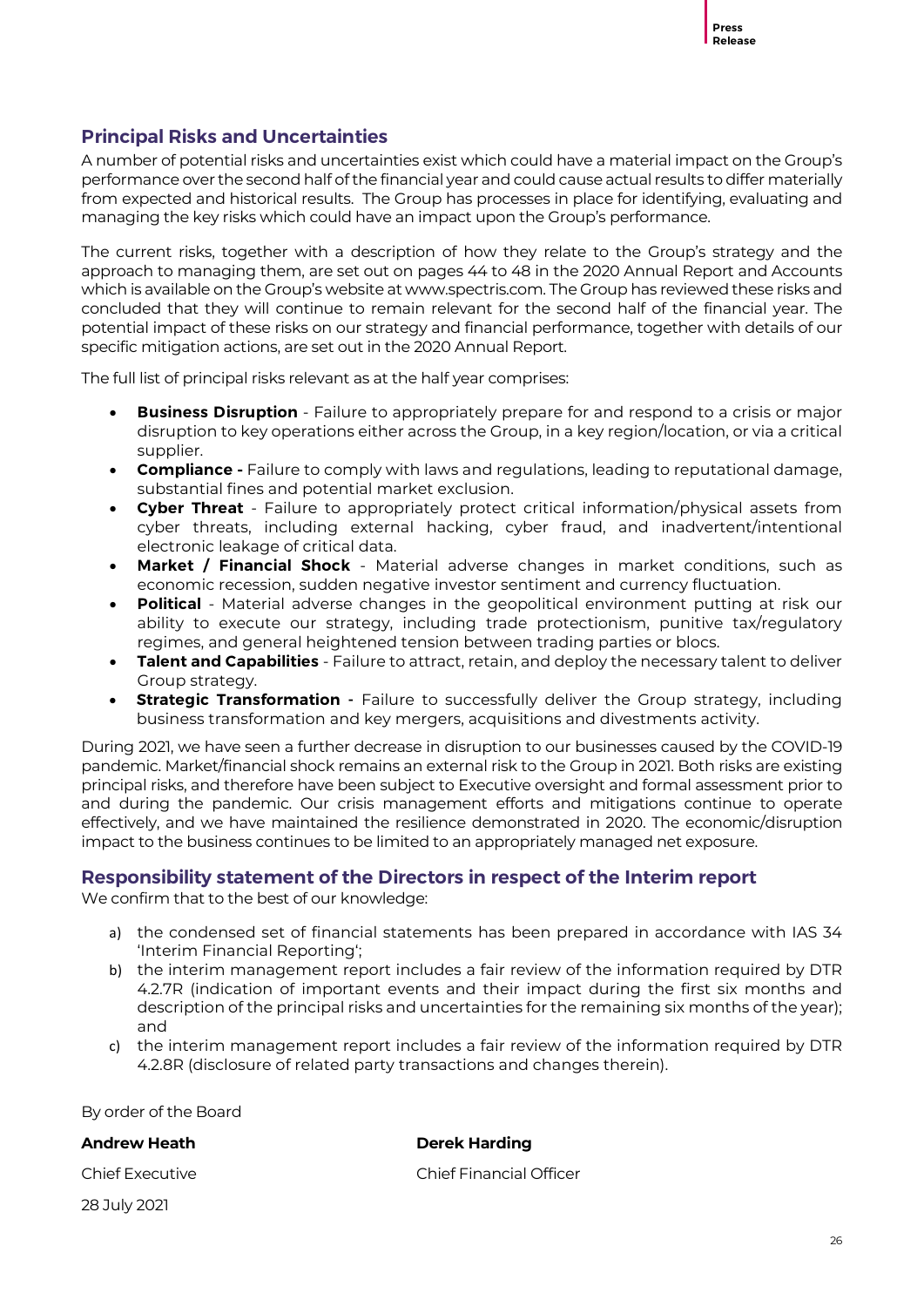#### **Independent Review Report to Spectris PLC**

We have been engaged by the company to review the condensed set of financial statements in the half-yearly financial report for the six months ended 30 June 2021 which comprises the Condensed Consolidated Income Statement, Condensed Consolidated Statement of Comprehensive Income, the Condensed Consolidated Statement of Financial Position, the Condensed Consolidated Statement of Changes in Equity and the Condensed Consolidated Statement of Cash Flows and related notes 1 to 11. We have read the other information contained in the half-yearly financial report and considered whether it contains any apparent misstatements or material inconsistencies with the information in the condensed set of financial statements.

#### **Directors' responsibilities**

The half-yearly financial report is the responsibility of, and has been approved by, the directors. The directors are responsible for preparing the half-yearly financial report in accordance with the Disclosure Guidance and Transparency Rules of the United Kingdom's Financial Conduct Authority.

As disclosed in note 1, the annual financial statements of the group will be prepared in accordance with United Kingdom adopted International Financial Reporting Standards. The condensed set of financial statements included in this half-yearly financial report has been prepared in accordance with United Kingdom adopted International Accounting Standard 34, "Interim Financial Reporting".

#### **Our responsibility**

Our responsibility is to express to the Company a conclusion on the condensed set of financial statements in the half-yearly financial report based on our review.

#### **Scope of review**

We conducted our review in accordance with International Standard on Review Engagements (UK and Ireland) 2410 "Review of Interim Financial Information Performed by the Independent Auditor of the Entity" issued by the Financial Reporting Council for use in the United Kingdom. A review of interim financial information consists of making inquiries, primarily of persons responsible for financial and accounting matters, and applying analytical and other review procedures. A review is substantially less in scope than an audit conducted in accordance with International Standards on Auditing (UK) and consequently does not enable us to obtain assurance that we would become aware of all significant matters that might be identified in an audit. Accordingly, we do not express an audit opinion.

#### **Conclusion**

Based on our review, nothing has come to our attention that causes us to believe that the condensed set of financial statements in the half-yearly financial report for the six months ended 30 June 2021 is not prepared, in all material respects, in accordance with United Kingdom adopted International Accounting Standard 34 and the Disclosure Guidance and Transparency Rules of the United Kingdom's Financial Conduct Authority.

#### **Use of our report**

This report is made solely to the company in accordance with International Standard on Review Engagements (UK and Ireland) 2410 "Review of Interim Financial Information Performed by the Independent Auditor of the Entity" issued by the Financial Reporting Council. Our work has been undertaken so that we might state to the company those matters we are required to state to it in an independent review report and for no other purpose. To the fullest extent permitted by law, we do not accept or assume responsibility to anyone other than the company, for our review work, for this report, or for the conclusions we have formed.

#### **Deloitte LLP**

Statutory Auditor

Reading, UK

28 July 2021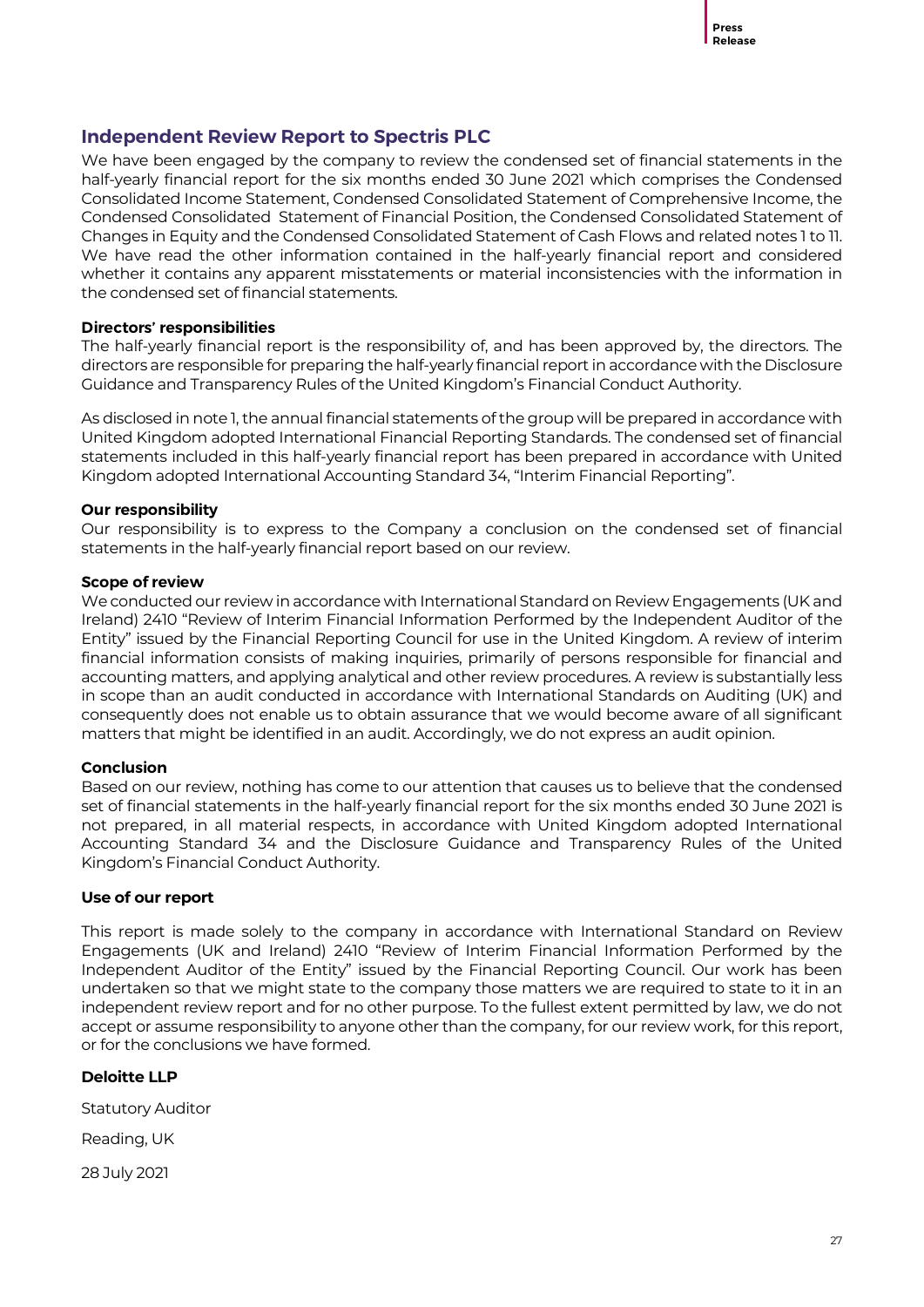# **Condensed Consolidated Income Statement (unaudited)**

#### **For the six months ended 30 June 2021**

|                                                                                                  |                | 2021               | 2020      | 2020              |
|--------------------------------------------------------------------------------------------------|----------------|--------------------|-----------|-------------------|
|                                                                                                  |                | <b>Half year</b>   | Half year | Full year         |
| <b>Continuing operations</b>                                                                     | Note           | £m                 | £m        | Em                |
| Revenue                                                                                          | $\overline{2}$ | 601.8              | 599.0     | 1,336.2           |
| Cost of sales                                                                                    |                | (261.8)            | (278.5)   | (599.8)           |
| <b>Gross profit</b>                                                                              |                | 340.0              | 320.5     | 736.4             |
|                                                                                                  |                |                    |           |                   |
| Indirect production and engineering expenses                                                     |                | (46.4)             | (48.9)    | (96.7)            |
| Sales and marketing expenses                                                                     |                | (118.9)            | (131.8)   | (268.3)           |
| Administrative expenses                                                                          |                | (114.1)            | (196.0)   | (394.7)           |
| Statutory operating profit/(loss)                                                                | $\mathcal{P}$  | 60.6               | (56.2)    | (23.3)            |
|                                                                                                  |                |                    |           |                   |
| Fair value through profit and loss movements on equity                                           |                |                    |           |                   |
| investments                                                                                      |                |                    |           | 23.2              |
| Profit on disposal of businesses                                                                 | 8              | 117.7              | 5.1       | 4.4               |
| Financial income                                                                                 | 3              | 11.9               | 0.6       | 1.8               |
| Finance costs                                                                                    | 3              | (3.2)              | (15.0)    | (10.2)            |
| Profit/(loss) before tax                                                                         |                | 187.0              | (65.5)    | (4.1)             |
|                                                                                                  |                |                    |           |                   |
| Taxation charge                                                                                  | 4              | (6.7)              | (1.0)     | (12.9)            |
| Profit/(loss) for the period from continuing<br>operations attributable to owners of the Company |                | 180.3              | (66.5)    | (17.0)            |
|                                                                                                  |                |                    |           |                   |
| Basic earnings/(loss) per share                                                                  | 6              | 155.8 <sub>p</sub> | (57.3p)   | (14.6p)           |
| Diluted earnings/(loss) per share                                                                | 6              | 155.3p             | (57.3p)   | (14.6p)           |
| 2021 interim dividend declared/2020 interim dividend                                             |                |                    |           |                   |
| and additional interim dividend paid for the period<br>(per share)                               | 5              | 23.0 <sub>p</sub>  | 21.9p     | 111.6p            |
|                                                                                                  |                |                    |           |                   |
| Dividends paid during the period (per share)                                                     | 5              | 46.5 <sub>p</sub>  |           | 65.1 <sub>p</sub> |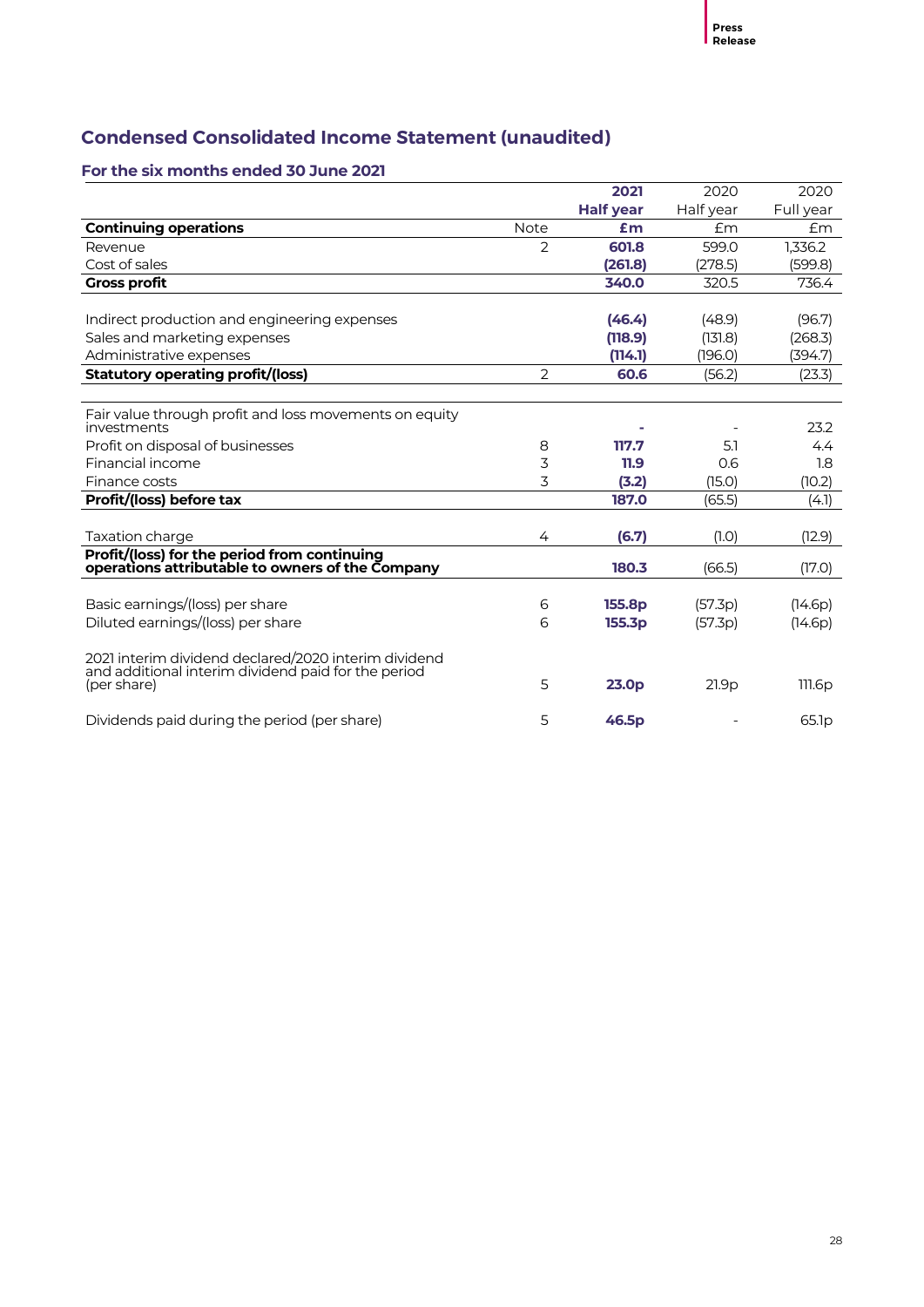# **Condensed Consolidated Statement of Comprehensive Income (unaudited)**

#### **For the six months ended 30 June 2021**

|                                                                                                                                 |             | 2021             | 2020      | 2020         |
|---------------------------------------------------------------------------------------------------------------------------------|-------------|------------------|-----------|--------------|
|                                                                                                                                 |             | <b>Half year</b> | Half year | Full year    |
|                                                                                                                                 | <b>Note</b> | £m               | Em        | £m           |
| Profit/(loss) for the period attributable to owners of the<br>Company                                                           |             | 180.3            | (66.5)    | (17.0)       |
| Other comprehensive income:                                                                                                     |             |                  |           |              |
| Items that will not be reclassified to the Consolidated<br><b>Income Statement:</b>                                             |             |                  |           |              |
| Re-measurement of net defined benefit obligation                                                                                |             | 2.2              | (1.6)     | 8.5          |
| Fair value (loss)/gain on investment in equity instruments<br>designated as at fair value through other comprehensive<br>income |             |                  |           | O.1          |
|                                                                                                                                 |             | (0.6)            | (0.1)     |              |
| Tax (charge)/credit on items above                                                                                              |             | (0.1)<br>1.5     | 0.4       | (1.3)<br>7.3 |
| Items that are or may be reclassified subsequently to the<br><b>Consolidated Income Statement:</b>                              |             |                  | (1.3)     |              |
| Net loss on effective portion of changes in fair value of<br>forward exchange contracts on cash flow hedges                     |             |                  | (3.7)     | (0.6)        |
| Foreign exchange movements on translation of overseas<br>operations                                                             |             | (27.0)           | 62.4      | (0.6)        |
| Currency translation differences transferred to profit on<br>disposal of businesses                                             | 8           | (3.8)            |           |              |
| Tax credit on items above                                                                                                       |             |                  | 0.7       | O.1          |
|                                                                                                                                 |             | (30.8)           | 59.4      | (1.1)        |
| Total other comprehensive (loss)/income                                                                                         |             | (29.3)           | 58.1      | 6.2          |
| Total comprehensive income/(loss) for the period<br>attributable to owners of the Company                                       |             | 151.0            | (8.4)     | (10.8)       |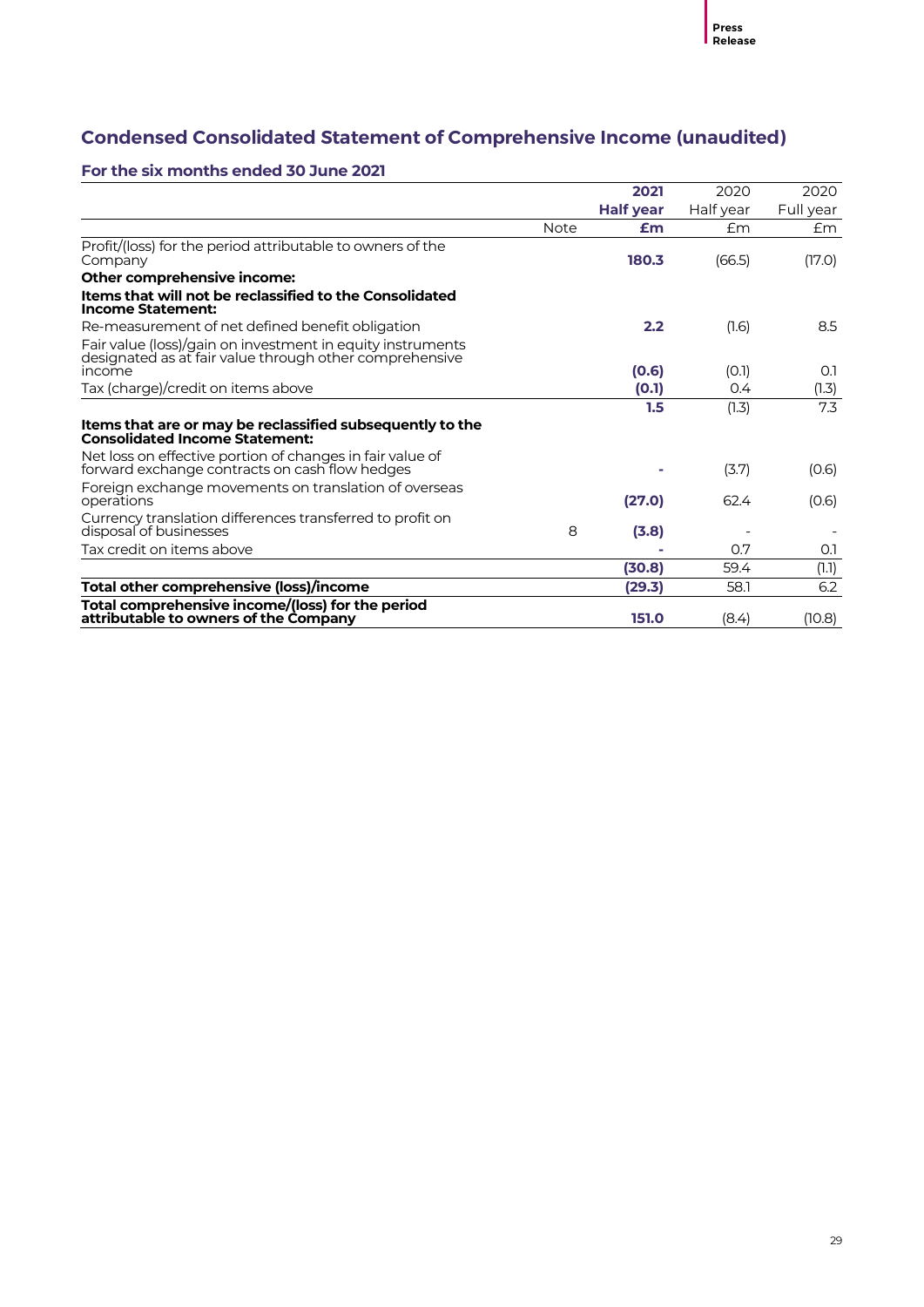# **Condensed Consolidated Statement of Changes in Equity (unaudited)**

#### **For the six months ended 30 June 2021**

|                                                                     | <b>Share</b> | capital premium earnings | <b>Share Retained</b> | <b>Translatio Hedging</b><br>n reserve | reserve | reserve | <b>Capital</b><br><b>Merger redemption</b><br>reserve | Total<br>equity |
|---------------------------------------------------------------------|--------------|--------------------------|-----------------------|----------------------------------------|---------|---------|-------------------------------------------------------|-----------------|
|                                                                     | £m           | £m                       | £m                    | £m                                     | £m      | £m      | £m                                                    | £m              |
| At 1 January 2021                                                   | 6.0          | 231.4                    | 901.5                 | 98.0                                   | (1.9)   | 3.1     | 0.5                                                   | 1,238.6         |
| Profit for the period                                               |              |                          | 180.3                 |                                        |         |         |                                                       | 180.3           |
| Other comprehensive<br>income/(loss)                                |              |                          | $1.5\,$               | (30.8)                                 |         |         |                                                       | (29.3)          |
| <b>Total comprehensive</b><br>income/(loss)<br>for the period       |              |                          | 181.8                 | (30.8)                                 |         |         |                                                       | 151.0           |
| Transactions with owners<br>recorded directly in<br>equity:         |              |                          |                       |                                        |         |         |                                                       |                 |
| Equity dividends paid by<br>the Company                             |              |                          | (53.6)                |                                        |         |         |                                                       | (53.6)          |
| Own shares acquired for<br>share buyback<br>programme (see note 10) | (0.1)        |                          | (97.8)                |                                        |         |         | 0.1                                                   | (97.8)          |
| Share-based payments,<br>net of tax                                 |              |                          | 4.6                   |                                        |         |         |                                                       | 4.6             |
| Proceeds from exercise of<br>equity-settled share<br>options        |              |                          | 0.3                   |                                        |         |         |                                                       | 0.3             |
| <b>At 30 June 2021</b>                                              | 5.9          | 231.4                    | 936.8                 | 67.2                                   | (1.9)   | 3.1     | 0.6                                                   | 1,243.1         |

#### **For the six months ended 30 June 2020**

|                                                               | <b>Share</b> |       | capital premium earnings | <b>Share Retained Translation Hedging</b><br>reserve | reserve | reserve | Capital<br>Merger redemption<br>reserve | Total<br>equity |
|---------------------------------------------------------------|--------------|-------|--------------------------|------------------------------------------------------|---------|---------|-----------------------------------------|-----------------|
|                                                               | £m           | £m    | £m                       | £m                                                   | £m      | £m      | £m                                      | £m              |
| At 1 January 2020                                             | 6.0          | 231.4 | 983.3                    | 98.6                                                 | (1.4)   | 3.1     | 0.5                                     | 1,321.5         |
| Loss for the period                                           |              |       | (66.5)                   |                                                      |         |         |                                         | (66.5)          |
| Other comprehensive<br>(loss)/income                          |              |       | (1.3)                    | 62.4                                                 | (3.0)   |         |                                         | 58.1            |
| <b>Total comprehensive</b><br>(loss)/income<br>for the period |              |       | (67.8)                   | 62.4                                                 | (3.0)   |         |                                         | (8.4)           |
| Transactions with owners<br>recorded directly in<br>equity:   |              |       |                          |                                                      |         |         |                                         |                 |
| Share-based payments,<br>net of tax                           |              |       | O.1                      |                                                      |         |         |                                         | O.1             |
| Proceeds from exercise of<br>equity-settled share<br>options  |              |       | O.1                      |                                                      |         |         |                                         | O.1             |
| At 30 June 2020                                               | 6.0          | 231.4 | 915.7                    | 161.0                                                | (4.4)   | 3.1     | 0.5                                     | 1,313.3         |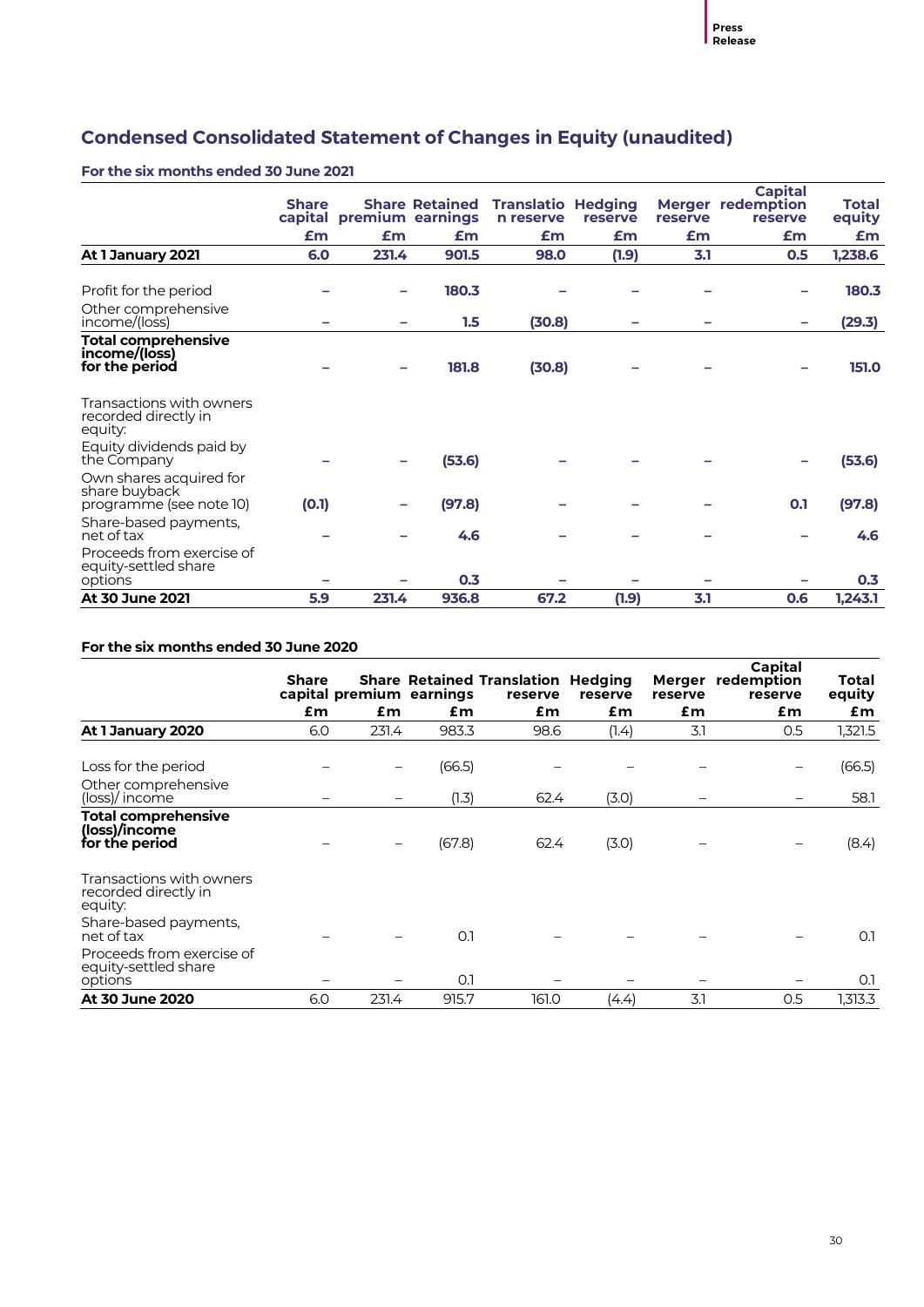#### **For the year ended 31 December 2020**

|                                                              | <b>Share</b> |       | capital premium earnings | <b>Share Retained Translation Hedging</b><br>reserve | reserve | reserve | Capital<br>Merger redemption<br>reserve | Total<br>equity |
|--------------------------------------------------------------|--------------|-------|--------------------------|------------------------------------------------------|---------|---------|-----------------------------------------|-----------------|
|                                                              | £m           | £m    | £m                       | £m                                                   | £m      | £m      | £m                                      | £m              |
| At 1 January 2020                                            | 6.0          | 231.4 | 983.3                    | 98.6                                                 | (1.4)   | 3.1     | 0.5                                     | 1,321.5         |
| Loss for the year                                            |              |       | (17.0)                   |                                                      |         |         |                                         | (17.0)          |
| Other comprehensive<br>income/(loss)                         |              |       | 7.3                      | (0.6)                                                | (0.5)   |         |                                         | 6.2             |
| <b>Total comprehensive</b><br>loss<br>for the year           |              |       | (9.7)                    | (0.6)                                                | (O.5)   |         |                                         | (10.8)          |
| Transactions with owners<br>recorded directly in<br>equity:  |              |       |                          |                                                      |         |         |                                         |                 |
| Equity dividends paid by<br>the Company                      |              |       | (75.7)                   |                                                      |         |         |                                         | (75.7)          |
| Share-based payments,<br>net of tax                          |              |       | 3.3                      |                                                      |         |         |                                         | 3.3             |
| Proceeds from exercise of<br>equity-settled share<br>options |              |       | 0.3                      |                                                      |         |         |                                         | 0.3             |
| At 31 December 2020                                          | 6.0          | 231.4 | 901.5                    | 98.0                                                 | (1.9)   | 3.1     | 0.5                                     | 1,238.6         |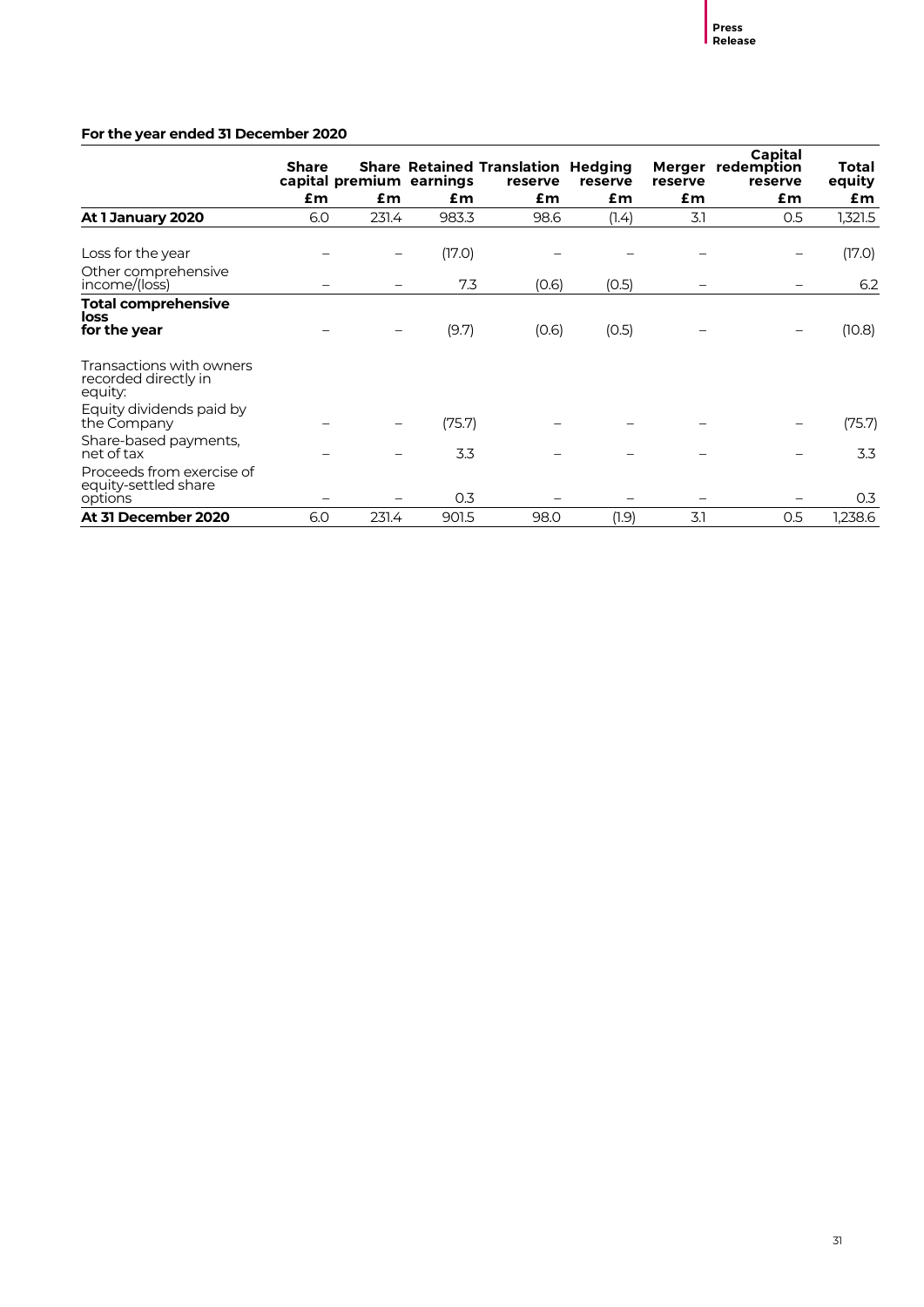# **Condensed Consolidated Statement of Financial Position (Unaudited)**

**As at 30 June 2021**

|                                                    |             | 2021             | 2020      | 2020      |
|----------------------------------------------------|-------------|------------------|-----------|-----------|
|                                                    |             | <b>Half year</b> | Half year | Full year |
|                                                    | <b>Note</b> | £m               | £m        | £m        |
| <b>ASSETS</b>                                      |             |                  |           |           |
| <b>Non-current assets</b>                          |             |                  |           |           |
| Intangible assets:                                 |             |                  |           |           |
| Goodwill                                           |             | 564.4            | 621.8     | 577.0     |
| Other intangible assets                            |             | 122.4            | 162.1     | 133.5     |
|                                                    |             | 686.8            | 783.9     | 710.5     |
| Property, plant and equipment                      |             | 182.4            | 368.9     | 187.1     |
| Investment in equity instruments                   | 8           | 24.1             | 0.8       | 39.4      |
| Investment in debt instruments                     | 8           | 23.0             |           |           |
| Deferred tax assets                                |             | 14.5             | 9.0       | 14.6      |
|                                                    |             | 930.8            | 1,162.6   | 951.6     |
| <b>Current assets</b>                              |             |                  |           |           |
| Inventories                                        |             | 178.0            | 221.8     | 168.5     |
| Current tax assets                                 |             | 5.1              | 4.1       | 4.1       |
| Trade and other receivables                        |             | 273.8            | 298.1     | 291.8     |
| Derivative financial instruments                   |             | 1.9              | 1.5       | 1.9       |
| Cash and cash equivalents                          |             | 273.0            | 287.0     | 222.2     |
| Assets held for sale                               |             |                  |           | 178.7     |
|                                                    |             | 731.8            | 812.5     | 867.2     |
| <b>Total assets</b>                                |             | 1,662.6          | 1,975.1   | 1,818.8   |
| <b>LIABILITIES</b>                                 |             |                  |           |           |
| <b>Current liabilities</b>                         |             |                  |           |           |
| <b>Borrowings</b>                                  |             | (0.2)            | (86.6)    | (13.1)    |
| Derivative financial instruments                   |             |                  | (4.1)     | (O.1)     |
| Trade and other payables                           |             | (309.2)          | (306.8)   | (288.3)   |
| Lease liabilities                                  |             | (13.4)           | (14.8)    | (12.9)    |
| Current tax liabilities                            | 4           | (5.9)            | (14.3)    | (16.7)    |
| Provisions                                         |             | (14.7)           | (24.6)    | (24.7)    |
| Liabilities held for sale                          |             |                  |           | (37.3)    |
|                                                    |             | (343.4)          | (451.2)   | (393.1)   |
| <b>Net current assets</b>                          |             | 388.4            | 361.3     | 474.1     |
| <b>Non-current liabilities</b>                     |             |                  |           |           |
| Borrowings                                         |             |                  | (106.1)   | (104.5)   |
| Other payables                                     |             | (20.3)           | (17.8)    | (24.7)    |
| Lease liabilities                                  |             | (25.0)           | (45.0)    | (26.0)    |
| Provisions                                         |             | (4.6)            | (4.8)     | (3.8)     |
| Retirement benefit obligations                     |             | (17.8)           | (29.5)    | (20.4)    |
| Deferred tax liabilities                           |             | (8.4)            | (7.4)     | (7.7)     |
|                                                    |             | (76.1)           | (210.6)   | (187.1)   |
| <b>Total liabilities</b>                           |             | (419.5)          | (661.8)   | (580.2)   |
| <b>Net assets</b>                                  |             | 1,243.1          | 1,313.3   | 1,238.6   |
| <b>EQUITY</b>                                      |             |                  |           |           |
| Share capital                                      |             | 5.9              | 6.0       | 6.0       |
| Share premium                                      |             | 231.4            | 231.4     | 231.4     |
| Retained earnings                                  |             | 936.8            | 915.7     | 901.5     |
| Translation reserve                                |             | 67.2             | 161.0     | 98.0      |
| Hedging reserve                                    |             | (1.9)            | (4.4)     | (1.9)     |
| Merger reserve                                     |             | 3.1              | 3.1       | 3.1       |
| Capital redemption reserve                         |             | 0.6              | 0.5       | 0.5       |
| Total equity attributable to owners of the Company |             | 1,243.1          | 1,313.3   | 1,238.6   |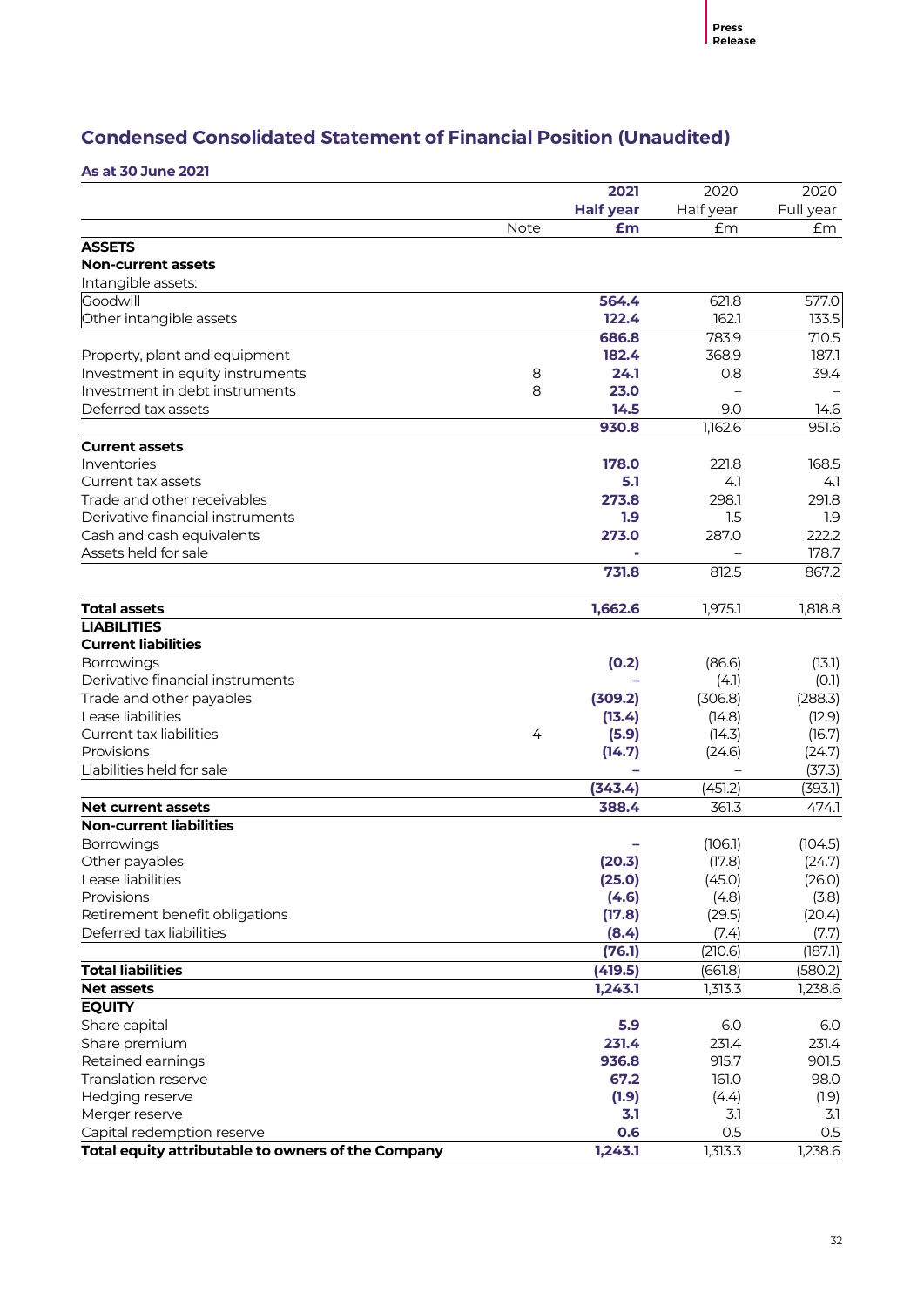# **Condensed Consolidated Statement of Cash Flows (Unaudited)**

**For the six months ended 30 June 2021**

|                                                                                                                    |      | 2021             | 2020      | 2020      |
|--------------------------------------------------------------------------------------------------------------------|------|------------------|-----------|-----------|
|                                                                                                                    |      | <b>Half year</b> | Half year | Full year |
|                                                                                                                    | Note | £m               | Em        | £m        |
| <b>Cash generated from operations</b>                                                                              | 9    | 96.7             | 99.9      | 254.6     |
| Net income taxes paid                                                                                              |      | (17.2)           | (11.5)    | (28.6)    |
| Net cash inflow from operating activities                                                                          |      | 79.5             | 88.4      | 226.0     |
| Cash flows used from/(used in) investing<br>activities                                                             |      |                  |           |           |
| Purchase of property, plant and equipment and<br>intangible assets                                                 |      | (19.1)           | (23.4)    | (43.1)    |
| Proceeds from disposal of property, plant and<br>equipment and software                                            |      |                  |           | 4.1       |
| Acquisition of businesses, net of cash acquired                                                                    | 7    | (1.3)            | (7.1)     | (10.9)    |
| Purchase of equity investments                                                                                     |      |                  |           | (15.2)    |
| Proceeds from disposal of equity investments                                                                       |      | 38.3             |           |           |
| Proceeds from disposal of businesses, net of tax<br>paid of £nil (2020 Half year: £1.0m; 2020 Full<br>year: £2.3m) | 8    | 208.8            | 21.4      | 20.6      |
| Proceeds from government grants related to<br>purchase of property, plant and equipment and<br>intangible assets   |      |                  | 0.2       | 0.2       |
| Interest received                                                                                                  |      | 0.1              | 0.5       | 2.4       |
| Net cash flows from/(used in) investing<br>activities                                                              |      | 226.8            | (8.4)     | (41.9)    |
|                                                                                                                    |      |                  |           |           |
| <b>Cash flows used in financing activities</b>                                                                     |      |                  |           |           |
| Interest paid on borrowings                                                                                        |      | (2.6)            | (2.3)     | (6.9)     |
| Interest paid on lease liabilities                                                                                 |      | (0.7)            | (1.3)     | (2.3)     |
| Dividends paid                                                                                                     | 5    | (53.6)           |           | (75.7)    |
| Share buyback purchase of shares                                                                                   | 10   | (79.7)           |           |           |
| Net proceeds from exercise of share options                                                                        |      | 0.3              | 0.1       | 0.3       |
| Payments on principal portion of lease liabilities                                                                 |      | (6.6)            | (8.5)     | (19.3)    |
| Loan repaid by joint venture                                                                                       |      |                  | 3.0       | 3.0       |
| Proceeds from borrowings                                                                                           |      |                  |           | 0.3       |
| Repayment of borrowings                                                                                            |      | (99.8)           |           | (86.4)    |
| Net cash flows used in financing activities                                                                        |      | (242.7)          | (9.0)     | (187.0)   |
| Net increase/(decrease) in cash and cash<br>equivalents                                                            |      | 63.6             | 71.0      | (2.9)     |
| Cash and cash equivalents at beginning of                                                                          |      |                  |           |           |
| period                                                                                                             |      | 210.9            | 213.1     | 213.1     |
| Effect of foreign exchange rate changes                                                                            |      | (1.5)            | 2.9       | 0.7       |
| Cash and cash equivalents at end of period <sup>1</sup>                                                            |      | 273.0            | 287.0     | 210.9     |

1. Cash and cash equivalents in the Condensed Consolidated Statement of Cash Flows at 30 June 2021 and 30 June 2020 consisted solely of cash and cash equivalents included in current assets. Cash and cash equivalents in the Condensed Consolidated Statement of Cash Flows at 31 December 2020 consisted of £222.2 million of cash and cash equivalents included in current assets, £3.7 million of cash and cash equivalents included in assets held for sales less £12.8 million of notional cash-pool related bank overdrafts included in current borrowings and £2.2 million of notional cash-pool related bank overdrafts included in liabilities held for sale.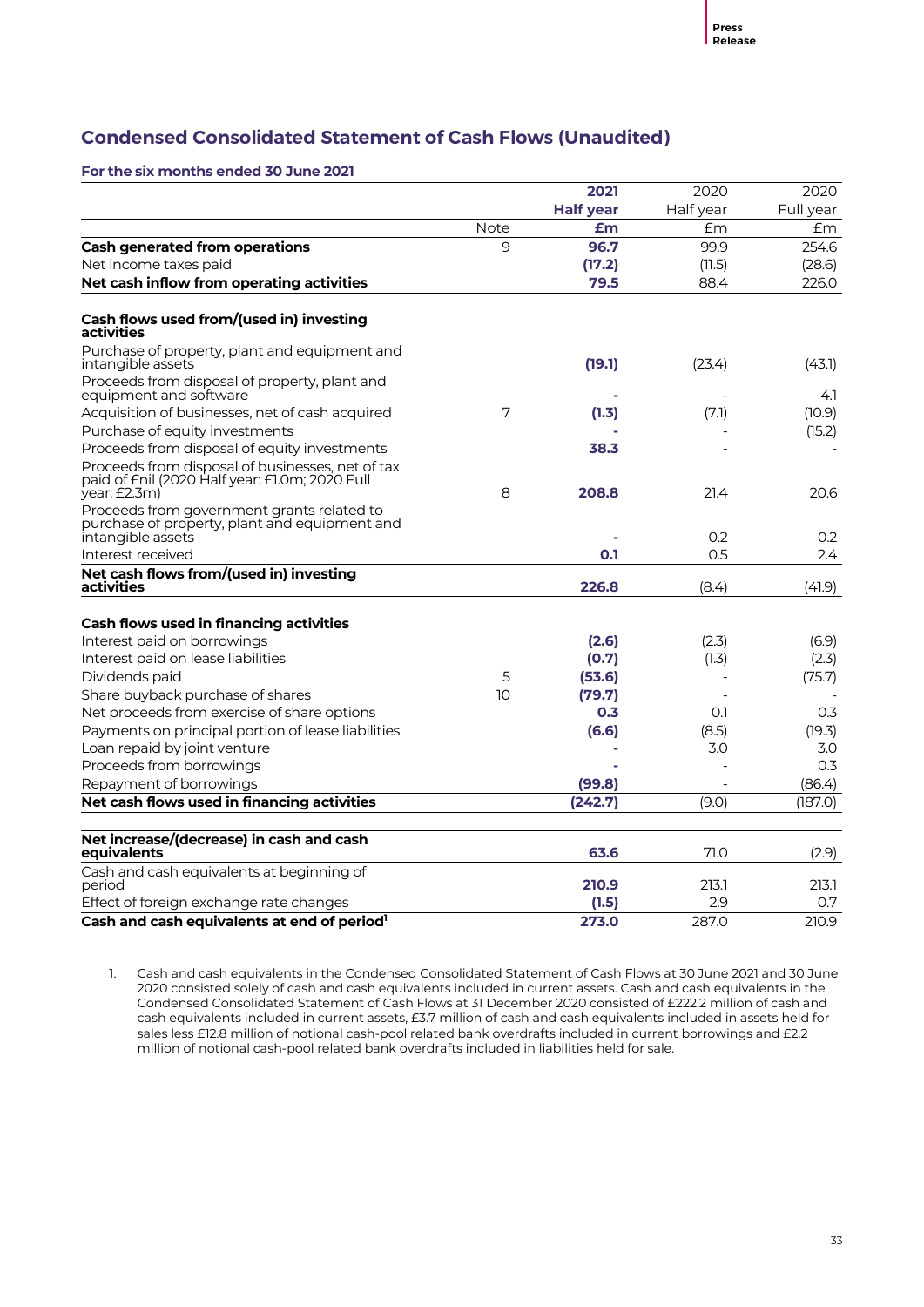# **Notes to the accounts**

#### **1. Basis of preparation and accounting policies**

#### **a) Basis of accounting**

The Condensed Consolidated Interim Financial Statements of the Company for the six months ended 30 June 2021 comprise the Company and its subsidiaries, together referred to as the 'Group'. These Condensed Consolidated Interim Financial Statements are presented in millions of Sterling rounded to the nearest one decimal place, which is the Group's presentational currency. The Consolidated Financial Statements of the Group for the year ended 31 December 2020 are available upon request from the Company's registered office at Heritage House, Church Road, Egham, Surrey TW20 9QD, and on the Company's website at *www.spectris.com*.

These Condensed Consolidated Interim Financial Statements have been prepared in accordance with the Disclosure and Transparency Rules of the Financial Conduct Authority and with IAS 34, 'Interim Financial Reporting', as adopted by the European Union. They do not include all of the information required for full annual financial statements and should be read in conjunction with the Consolidated Financial Statements of the Group for the year ended 31 December 2020.

The Condensed Consolidated Financial Statements have been prepared using consistent accounting policies with those of the previous financial year except for the adoption of new accounting standards and interpretations noted below.

#### **New standards and interpretations applied for the first time**

On 1 January 2021, the Group adopted Interest Rate Benchmark Reform – Phase 2 (Amendments to IFRS 9, IAS 39, IFRS 7, IFRS 4 and IFRS 16) as issued by the IASB. The adoption has not had a material impact on the interim Condensed Consolidated Financial Statements. Apart from this change, the accounting policies set out in the 2020 Annual Report and Accounts have been applied consistently to both periods presented in these Condensed Consolidated Financial Statements.

#### **New standards and interpretations not yet applied**

There were no new or revised IFRSs, amendments or interpretations in issue but not yet effective that are potentially material for the Group and which have not yet been applied.

The Condensed Consolidated Interim Financial Statements for the six-month period ended 30 June 2021 are unaudited but have been subject to an independent review by the auditor. They do not constitute statutory financial statements as defined in section 434 of the Companies Act 2006. The comparative figures for the financial year ended 31 December 2020 are derived from the Company's statutory accounts for that financial year. Those accounts have been reported on by the Company's auditor and delivered to the Registrar of Companies. The Report of the auditor was (i) unqualified, (ii) did not include a reference to any matters to which the auditor drew attention by way of emphasis without qualifying their report, and (iii) did not contain a statement under section 498(2) or 498(3) of the Companies Act 2006.

The Group's financial risk management objectives and policies are consistent with those disclosed in the Consolidated Financial Statements of the Group for the year ended 31 December 2020. These Condensed Consolidated Interim Financial Statements were approved by the Board of Directors on 28 July 2021.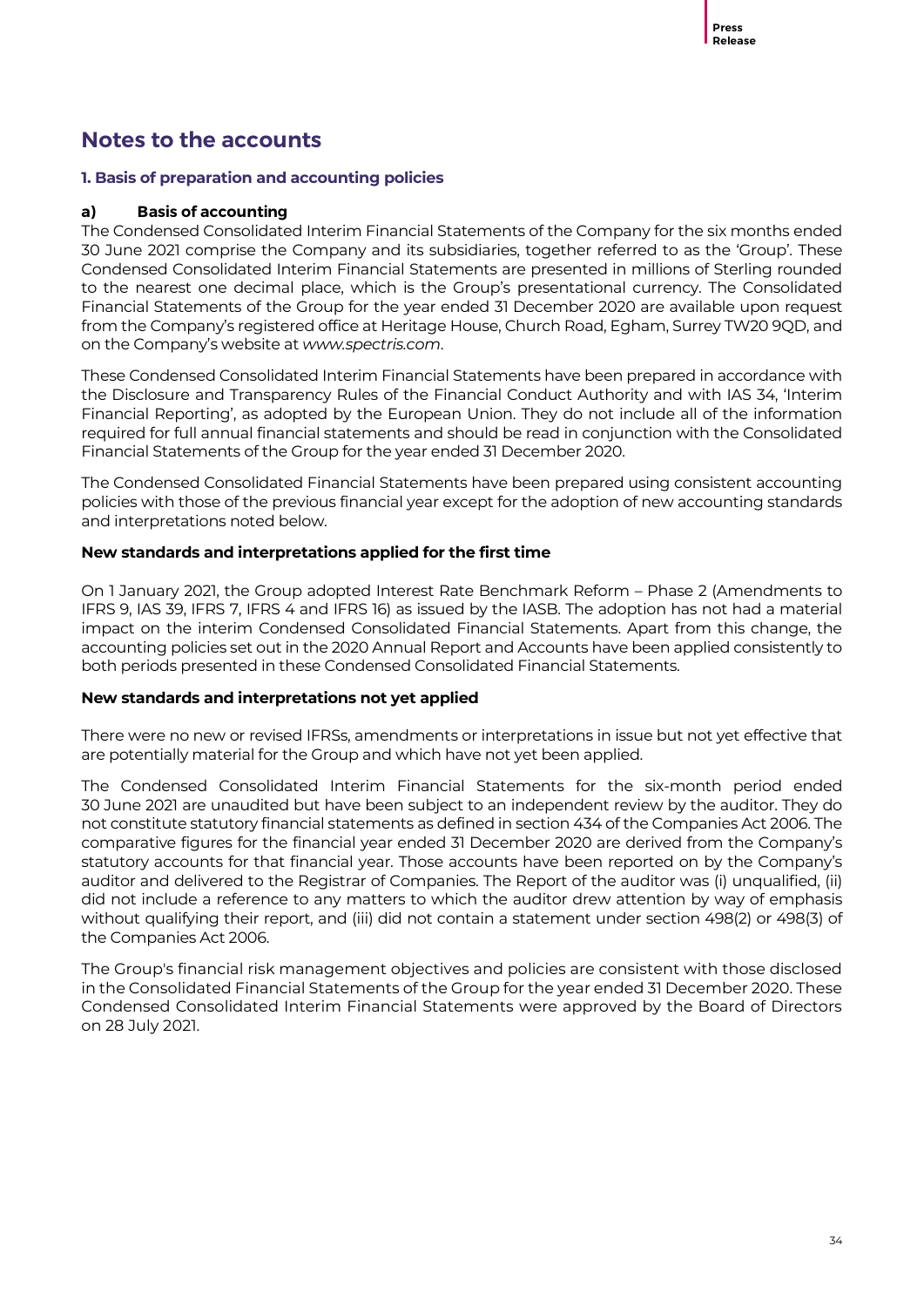#### **1. Basis of preparation and accounting policies** (continued)

#### **b) Going concern**

In determining the basis of preparation for the Condensed Consolidated Financial Statements, the Directors have considered the Group's available resources, current business activities and factors likely to impact on its future development and performance, including the impact of COVID-19 on the Group, which are described in the Chief Executive's Review, Financial Review and Operating Review.

During the period, the Group repaid in full a seven-year €116.2 million (£99.8 million) term loan which was due to mature in September 2022. As at 30 June 2021, the Group had £578.7 million of committed facilities, consisting entirely of an \$800.0 million multi-currency revolving credit facility ('RCF') maturing in July 2025. The RCF was undrawn at 30 June 2021. The Group is in the process of reviewing its \$800 million committed facility with a view to agreeing a reduction in size to \$500 million by the end of the third quarter of 2021.

The RCF has a leverage (net debt/EBITDA) covenant of up to 3.5x. The Group regularly monitors its financial position to ensure that it remains within the terms of its banking covenants. At 30 June 2021, interest cover (defined as adjusted earnings before interest, tax and amortisation divided by net finance charges) was 48 times (30 June 2020: 35 times; 31 December 2020: 42 times), against a minimum requirement of 3.75 times, and leverage (defined as adjusted earnings before interest, tax, depreciation and amortisation divided by net cash/(debt)) was less than zero (30 June 2020 and 31 December 2020: less than zero) due to the Group's net cash position, against a maximum permitted leverage of 3.5 times.

In addition to the above, at 30 June 2021, the Group had a cash and cash equivalents balance of £273.0 million and various uncommitted facilities and bank overdraft facilities available, resulting in a net cash position of £272.8 million, an increase of £166.7 million from £106.1 million at 31 December 2020.

The Group has prepared and reviewed cash flow forecasts for the period to 31 December 2022, which reflect forecasted changes in revenue across its business as set out and compared these to a reverse stress test of the forecasts to determine the extent of downturn which would result in a breach of covenants. Assuming similar levels of cash conversion as experienced in recent months since the outbreak of COVID-19 occurred, a monthly decline of revenue well in excess of that experienced in any month during 2020 would need to persist throughout the entire going concern period for a covenant breach to occur, which is considered very unlikely. In addition, the reverse stress test does not take in account any mitigating actions which the Group would implement in the event of a severe and extended revenue decline, which would increase the headroom further. This assessment indicates that the Group can operate within the level of its current facilities, as set out above, without the need to obtain any new facilities for a period of not less than 12 months from the date of this report.

Following this assessment, the Board of Directors are satisfied that the Group has sufficient resources to continue in operation for the foreseeable future, a period of not less than 12 months from the date of this report. Accordingly, they continue to adopt the going concern basis in relation to this conclusion and preparing the Condensed Consolidated Financial Statements.

#### **c) Seasonality**

The Group's financial results and cash flows have, historically, been subject to seasonal trends between the first and second half of the financial year. Historically, the second half of the financial year sees higher revenue and profitability. There is no assurance that this trend will continue in the future.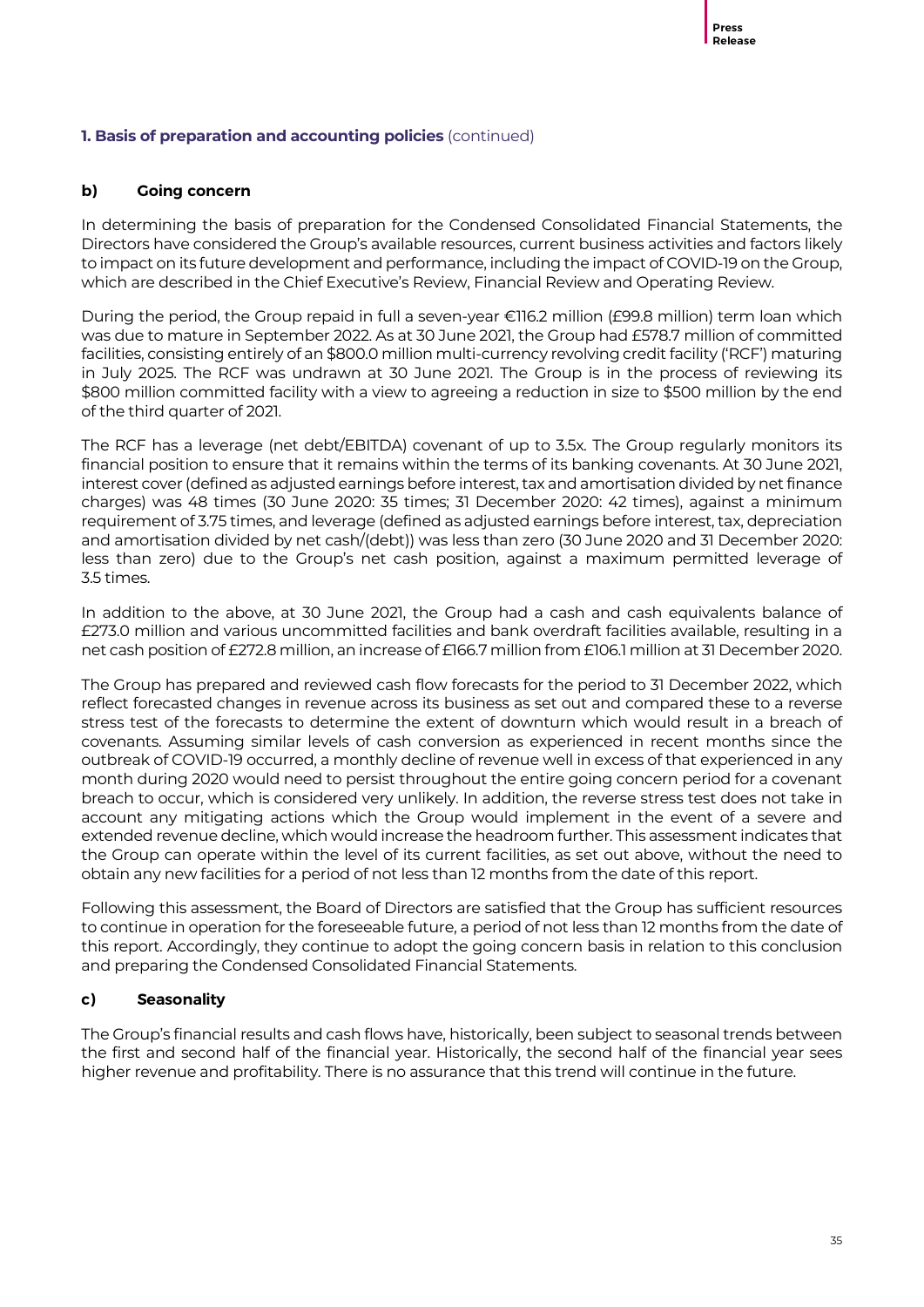#### **1. Basis of preparation and accounting policies** (continued)

#### **d) Critical accounting judgments and key sources of estimation uncertainty update**

In determining and applying accounting policies, judgement is often required where the choice of specific policy, assumption or accounting estimate to be followed could materially affect the reported amounts of assets, liabilities, income and expenses, should it be determined that a different choice be more appropriate. Estimates and assumptions are reviewed on an ongoing basis and are based on historical experience and various other factors that are believed to be reasonable under the circumstances, including the impact of COVID-19 on the Group.

At 31 December 2020, management concluded that determining the provision for tax was a key source of estimation uncertainty. During the half year ended 30 June 2021, the Group agreed a formal settlement with HMRC to resolve its dispute in relation to the taxation of dividends received from EU based subsidiaries prior to 2009. Further details are provided in note 4. As this matter has now been settled, management believes that the determination of the provision for tax no longer has sufficient estimation uncertainty to cause a material adverse impact on the results and net position of the Group within the next twelve months and have therefore removed this as a source of key estimation uncertainty.

The Group's critical accounting judgments and other key sources of estimation uncertainty remain the same as those as set out in the Group's Consolidated Financial Statements for the year ended 31 December 2020.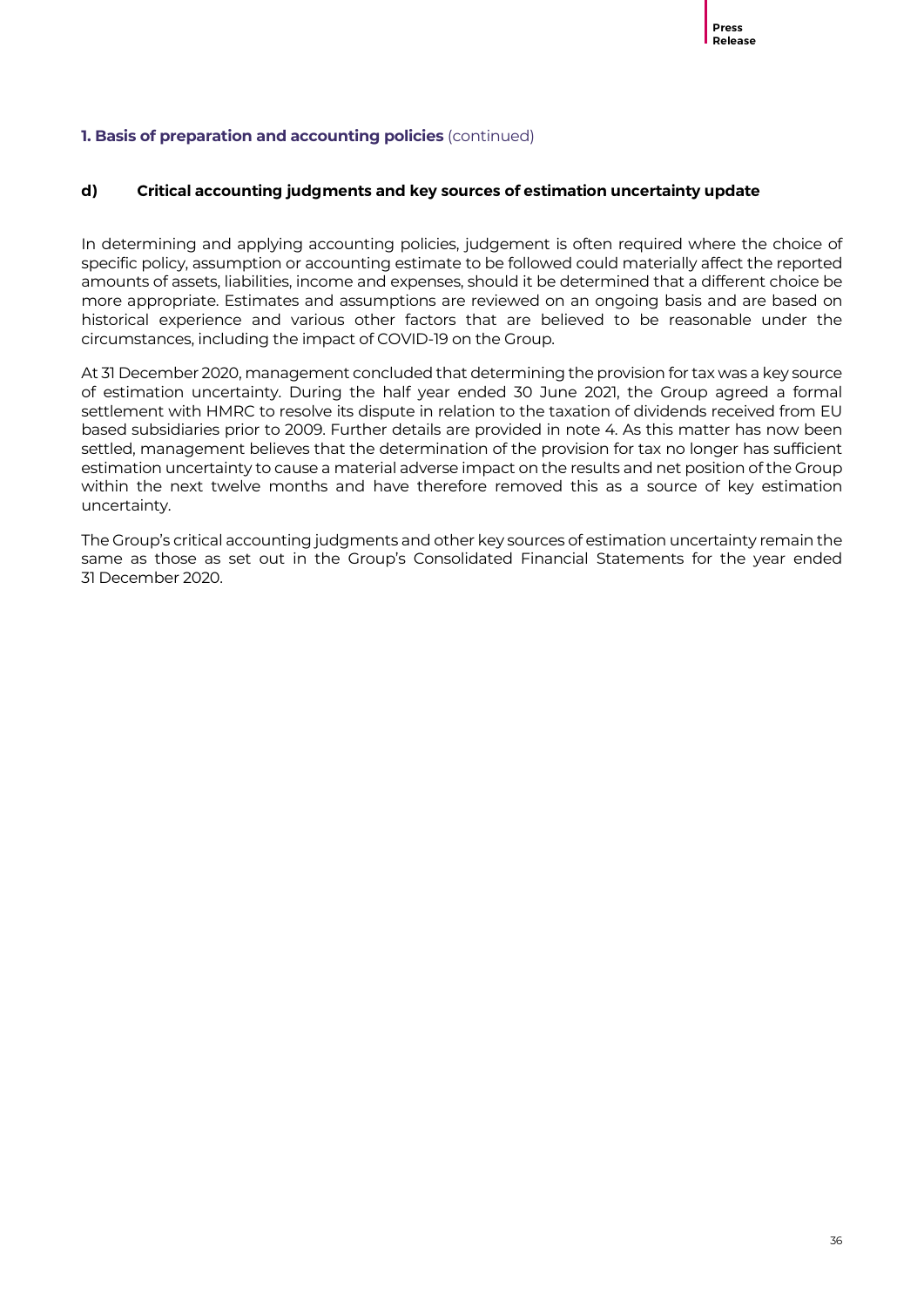#### **2. Operating segments**

The Group has four reportable segments, as described below. The segmental platform structure reflects the internal reporting provided to the Chief Operating Decision Maker (considered to be the Board) on a regular basis to assist in making decisions on capital allocated to each segment and to assess performance. The operating segment results include an allocation of head office expenses. The following summarises the operations in each of the Group's reportable segments:

- The Malvern Panalytical platform provides products and services that enable customers to determine structure, composition, quantity and quality of particles and materials during their research and product development processes, when assessing materials before production, or during the manufacturing process. The operating companies in this segment are Malvern Panalytical and Concept Life Sciences.
- The HBK platform supplies test, measurement and analysis equipment, software and services for product design optimisation, and manufacturing control. The operating companies in this segment are Hottinger, Brüel & Kjær and VI-grade.
- The Omega platform is a global leader in the technical marketplace, offering products for measurement and control of temperature, humidity, pressure, strain, force, flow, level, pH and conductivity. Omega also provides a complete line of data acquisition, electric heating and custom-engineered products. The operating company in this segment is Omega Engineering.
- The Industrial Solutions division ('ISD') comprises a portfolio of high-value, niche businesses. A number of ISD companies have platform potential, with strong market positions, growth prospects and margins. The operating companies in this segment are NDC Technologies, Particle Measuring Systems, Red Lion Controls, Servomex, Brüel & Kjær Vibro (disposed 1 March 2021), ESG Solutions (disposed 3 May 2021) and Millbrook (disposed 2 February 2021).

|                                               | <b>Malvern</b><br><b>Panalytical</b> | <b>HBK</b> | <b>Omega</b> | <b>Industrial</b><br><b>Solutions</b> | 2021<br><b>Half year</b><br>Total |
|-----------------------------------------------|--------------------------------------|------------|--------------|---------------------------------------|-----------------------------------|
| Information about reportable segments         | £m                                   | £m         | £m           | £m                                    | £m                                |
| Segment revenues                              | 178.6                                | 188.1      | 64.3         | 171.2                                 | 602.2                             |
| Inter-segment revenue                         | (0.1)                                | (0.1)      |              | (0.2)                                 | (0.4)                             |
| External revenue                              | 178.5                                | 188.0      | 64.3         | 171.0                                 | 601.8                             |
| Statutory operating profit                    | 18.3                                 | 15.7       | 3.0          | 23.6                                  | 60.6                              |
| Profit on disposal of businesses <sup>1</sup> |                                      |            |              |                                       | 117.7                             |
| Financial income <sup>1</sup>                 |                                      |            |              |                                       | 11.9                              |
| Finance costs <sup>1</sup>                    |                                      |            |              |                                       | (3.2)                             |
| Profit before tax <sup>1</sup>                |                                      |            |              |                                       | 187.0                             |
| Taxation charge <sup>1</sup>                  |                                      |            |              |                                       | (6.7)                             |
| Profit after tax <sup>1</sup>                 |                                      |            |              |                                       | 180.3                             |

1. Not allocated to reportable segments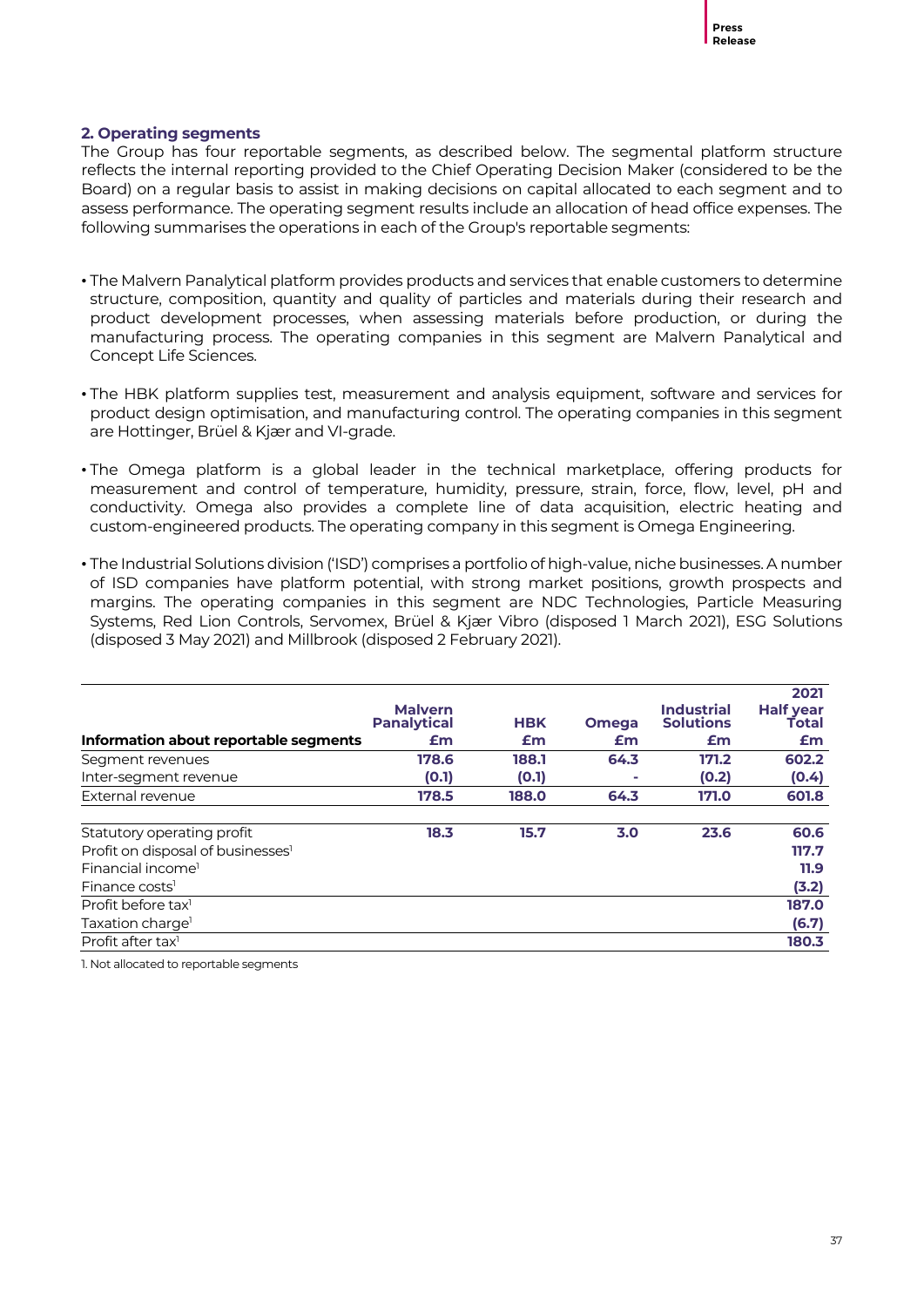#### **2. Operating segments** (continued)

|                                               |             |            |       |            | 2020      |
|-----------------------------------------------|-------------|------------|-------|------------|-----------|
|                                               | Malvern     |            |       | Industrial | Half year |
|                                               | Panalytical | <b>HBK</b> | Omega | Solutions  | Total     |
| Information about reportable segments         | £m          | Em         | Em    | £m         | £m        |
| Segment revenues                              | 151.0       | 179.7      | 60.9  | 207.9      | 599.5     |
| Inter-segment revenue                         |             | (0.3)      |       | (0.2)      | (0.5)     |
| External revenue                              | 151.0       | 179.4      | 60.9  | 207.7      | 599.0     |
|                                               |             |            |       |            |           |
| Statutory operating profit/(loss)             | 4.8         | 10.9       | (0.9) | (71.0)     | (56.2)    |
| Profit on disposal of businesses <sup>1</sup> |             |            |       |            | 5.1       |
| Financial income <sup>1</sup>                 |             |            |       |            | 0.6       |
| Finance costs <sup>1</sup>                    |             |            |       |            | (15.0)    |
| Loss before tax $l$                           |             |            |       |            | (65.5)    |
| Taxation charge <sup>1</sup>                  |             |            |       |            | (1.0)     |
| Loss after tax <sup>1</sup>                   |             |            |       |            | (66.5)    |

1. Not allocated to reportable segments

|                                                                                    |                        |            |       |                         | 2020               |
|------------------------------------------------------------------------------------|------------------------|------------|-------|-------------------------|--------------------|
|                                                                                    | Malvern<br>Panalytical | <b>HBK</b> | Omega | Industrial<br>Solutions | Full year<br>Total |
| Information about reportable segments                                              | £m                     | Em         | £m    | £m                      | £m                 |
| Segment revenues                                                                   | 372.6                  | 393.3      | 119.3 | 452.2                   | 1,337.4            |
| Inter-segment revenue                                                              | (0.1)                  | (0.7)      | (0.1) | (0.3)                   | (1.2)              |
| External revenue                                                                   | 372.5                  | 392.6      | 119.2 | 451.9                   | 1,336.2            |
| Statutory operating profit/(loss)                                                  | 44.6                   | 14.2       | 1.2   | (83.3)                  | (23.3)             |
| Fair value through profit and loss<br>movements on equity investments <sup>1</sup> |                        |            |       |                         | 23.2               |
| Profit on disposal of businesses <sup>1</sup>                                      |                        |            |       |                         | $4.4^{\circ}$      |
| Financial income <sup>1</sup>                                                      |                        |            |       |                         | 1.8                |
| Finance costs <sup>1</sup>                                                         |                        |            |       |                         | (10.2)             |
| Loss before tax <sup>1</sup>                                                       |                        |            |       |                         | (4.1)              |
| Taxation charge <sup>1</sup>                                                       |                        |            |       |                         | (12.9)             |
| Loss after tax <sup>1</sup>                                                        |                        |            |       |                         | (17.0)             |

1 Not allocated to reportable segments

#### **Geographical segments**

The Group's operating segments are each located in several geographical locations and sell to external customers in all parts of the world. No individual country amounts to more than 3% of revenue by location of customer, other than those noted below. The following is an analysis of revenue by geographical destination.

|                       | 2021             | 2020      | 2020      |
|-----------------------|------------------|-----------|-----------|
|                       | <b>Half year</b> | Half year | Full year |
|                       | £m               | £m        | £m        |
| UK.                   | 28.3             | 48.0      | 101.4     |
| Germany               | 53.0             | 53.8      | 114.7     |
| France                | 19.3             | 17.8      | 41.9      |
| Rest of Europe        | 85.5             | 78.3      | 182.2     |
| <b>USA</b>            | 169.6            | 182.9     | 386.3     |
| Rest of North America | 17.6             | 17.7      | 37.9      |
| Japan                 | 31.8             | 34.2      | 73.0      |
| China                 | 97.7             | 79.0      | 190.4     |
| South Korea           | 20.1             | 16.1      | 41.6      |
| Rest of Asia          | 53.8             | 44.9      | 106.3     |
| Rest of the world     | 25.1             | 26.3      | 60.5      |
|                       | 601.8            | 599.0     | 1.336.2   |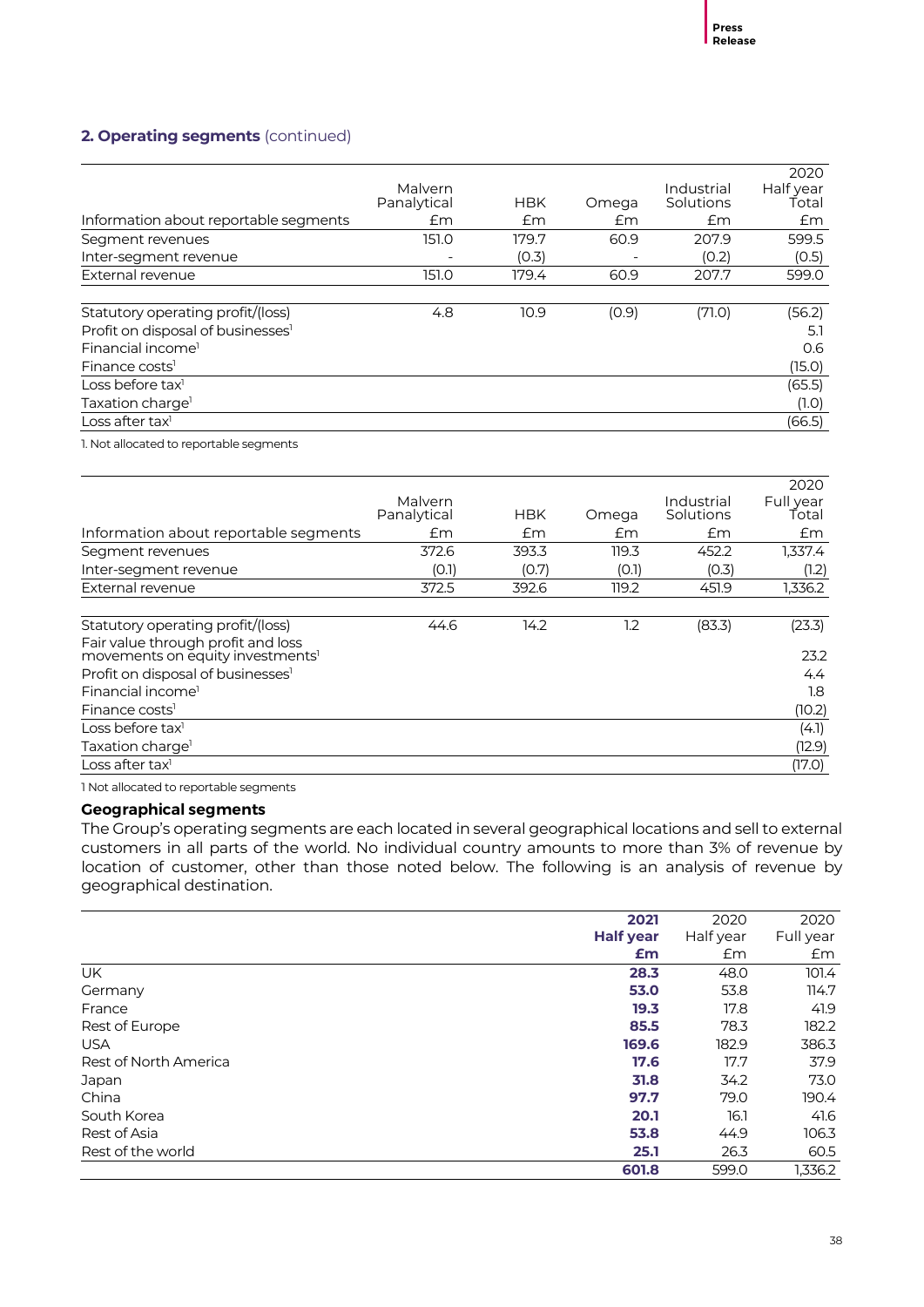#### **3. Financial income and finance costs**

|                                                                                                 | 2021             | 2020      | 2020                |
|-------------------------------------------------------------------------------------------------|------------------|-----------|---------------------|
|                                                                                                 | <b>Half year</b> | Half year | Full year           |
| <b>Financial income</b>                                                                         | £m               | £m        | £m                  |
| Interest receivable                                                                             | (0.1)            | (0.6)     | (1.8)               |
| Interest credit on release of provision on settlement of<br>EU dividends tax claim (see note 4) | (5.1)            |           |                     |
| Net gain on retranslation of short-term<br>inter-company loan balances                          | (6.7)            |           |                     |
|                                                                                                 | (11.9)           | (0.6)     | (1.8)               |
|                                                                                                 |                  |           |                     |
|                                                                                                 | 2021             | 2020      | 2020                |
|                                                                                                 | <b>Half year</b> |           | Half year Full year |
| <b>Finance costs</b>                                                                            | £m               | £m        | Em                  |
| Interest payable on loans and overdrafts                                                        | 2.5              | 2.7       | 6.0                 |
| Net loss on retranslation of short-term<br>inter-company loan balances                          |                  | 10.4      | 0.8                 |
| Unwinding of discount factor on lease liabilities                                               | 0.7              | 1.3       | 2.3                 |
| Unwinding of discount factor on deferred and<br>contingent consideration                        |                  | 0.3       | 0.4 <sub>2</sub>    |
| Net interest cost on pension plan obligations                                                   |                  | 0.2       | 0.4                 |
| Other finance costs                                                                             |                  | O.1       | 0.3                 |
|                                                                                                 | 3.2              | 15.0      | 10.2                |
|                                                                                                 |                  |           |                     |
| Net finance (credit)/costs                                                                      | (8.7)            | 14.4      | 8.4                 |

#### **4. Taxation**

The tax charge for the six months to 30 June 2021 has been calculated using the effective tax rate which is expected to apply to the Group for the full year, using tax rates substantively enacted at 30 June 2021. The effective tax rate applied to adjusted profit before tax for the half year is 22.0% (Half year 2020: 22.0%; Full year 2020: 21.8%). The effective tax rate has been estimated using full year projections of adjusted profit before tax by territory and the tax rates applying in those territories. The tax rates applied to adjusting items are established on an individual basis for each adjusting item.

A reconciliation of the tax charge on adjusted profit to the actual tax charge is presented below:

|                                                                                                                               | 2021             | 2020      | 2020      |
|-------------------------------------------------------------------------------------------------------------------------------|------------------|-----------|-----------|
|                                                                                                                               | <b>Half year</b> | Half year | Full year |
|                                                                                                                               | £m               | £m        | £m        |
| Tax charge on adjusted profit before tax                                                                                      | 16.2             | 8.9       | 36.3      |
| Tax credit on amortisation and impairment of acquisition-related<br>intangible assets and other property, plant and equipment | (1.8)            | (6.6)     | (18.8)    |
| Tax credit on net transaction-related costs and fair value adjustments                                                        | (0.1)            | (O.1)     | (1.6)     |
| Tax credit on impairment of goodwill                                                                                          |                  | (0.9)     | (0.9)     |
| Tax charge on profit on disposal of businesses                                                                                |                  | 1.1       | 1.1       |
| Tax charge/(credit) on retranslation of short-term inter-company loan<br>balances                                             | 0.3              | (0.6)     | (0.4)     |
| Tax credit on depreciation of acquisition-related fair value adjustments to<br>property, plant and equipment                  |                  | (0.1)     | (0.1)     |
| Tax credit on release of provision on settlement of EU dividends tax claim                                                    | (7.0)            |           |           |
| Tax charge on fair value through profit and loss movements on equity<br>investments                                           |                  |           | 1.8       |
| Tax credit on restructuring costs                                                                                             | (0.9)            | (0.7)     | (4.5)     |
| <b>Total tax charge</b>                                                                                                       | 6.7              | 1.0       | 12.9      |

In June 2021, the Group agreed a formal settlement with HMRC to resolve its dispute in relation to the taxation of dividends received from EU based subsidiaries prior to 2009. The outstanding liability agreed with HMRC of £0.3 million of tax and £0.2 million of interest was paid in June 2021. As a result, £8.0 million of provision for current tax liabilities and a deferred tax asset of £1.0 million related to accrued interest liabilities were released to the condensed consolidated income statement in the half year ending 30 June 2021. In addition, £5.1 million of accrued interest liabilities were released to the Condensed Consolidated Income Statement, as disclosed in note 3.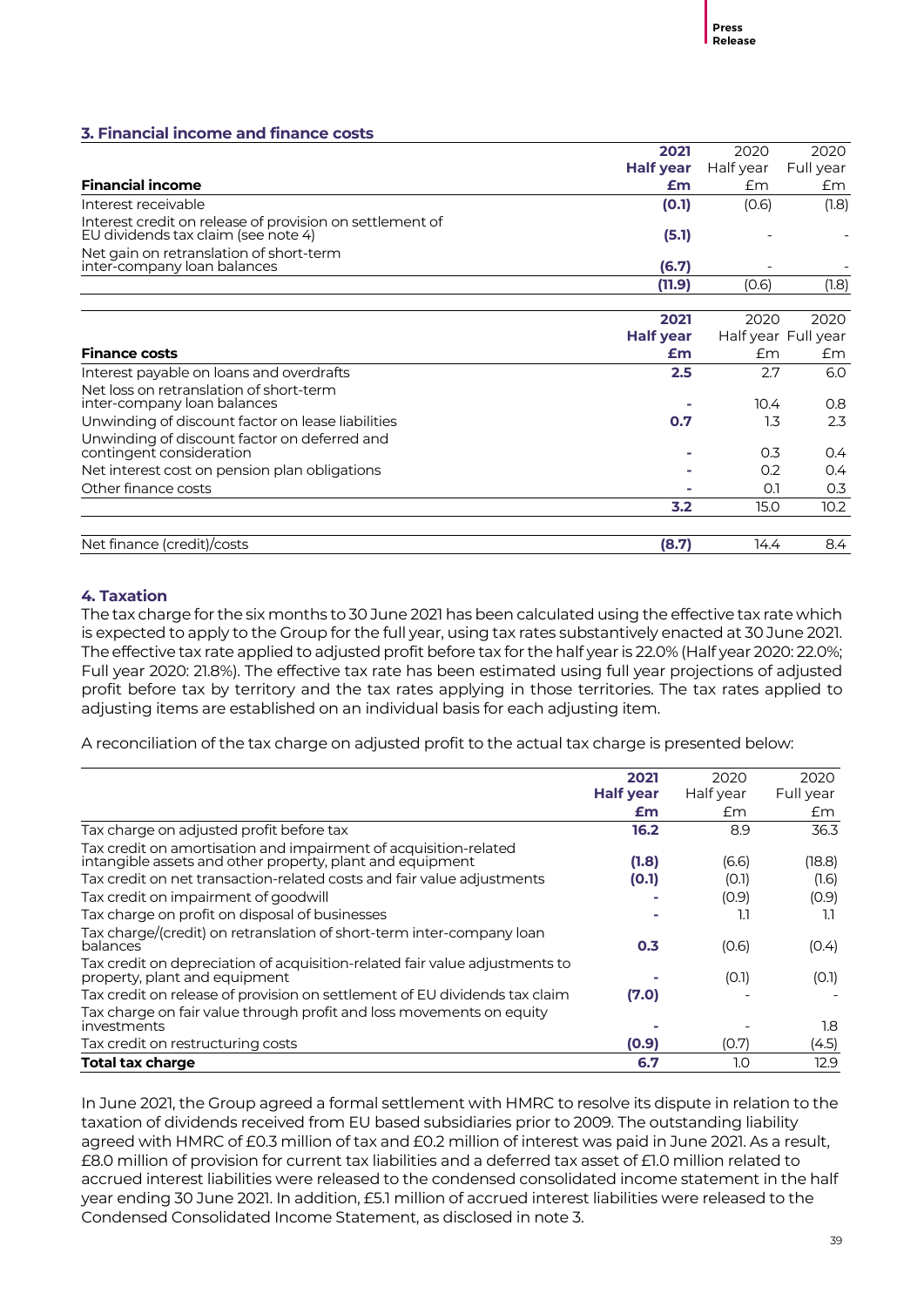#### **5. Dividends**

|                                                                                       | 2021             | 2020      | 2020      |
|---------------------------------------------------------------------------------------|------------------|-----------|-----------|
| Amounts recognised and paid as distributions to owners of the                         | <b>Half year</b> | Half year | Full year |
| Company in the period                                                                 | £m               | £m        | £m        |
| Interim dividend for the year ended 31 December 2020 of 21.9p per share               | $\mathbf{r}$     |           | 25.5      |
| Additional interim dividend for the year ended 31 December 2020 of 43.2p<br>per share | o.               | -         | 50.2      |
| Final dividend for the year ended 31 December 2020 of 46.5p per share                 | 53.6             | -         |           |
|                                                                                       | 53.6             |           | 75.7      |

An interim 2021 dividend of 23.0p per share has been declared and will be payable on 12 November 2021 to ordinary shareholders on the register at the close of business on 8 October 2021.

#### **6. Earnings/(loss) per share**

Basic earnings/(loss) per share amounts are calculated by dividing net profit/(loss) for the period attributable to ordinary shareholders by the weighted average number of ordinary shares outstanding during the period (excluding treasury shares).

Diluted profit/(loss) per share amounts are calculated by dividing the net profit/(loss) attributable to ordinary shareholders by the weighted average number of ordinary shares outstanding during the period but adjusted for the effects of dilutive options. This additional adjustment is not made when there is a net loss attributable to ordinary shareholders.

|                                                                                                                                                            | 2021             | 2020      | 2020      |
|------------------------------------------------------------------------------------------------------------------------------------------------------------|------------------|-----------|-----------|
| <b>Basic earnings/(loss) per share</b>                                                                                                                     | <b>Half year</b> | Half year | Full year |
| Profit/(loss) after tax (£m)                                                                                                                               | 180.3            | (66.5)    | (17.0)    |
| Weighted average number of shares outstanding (millions)                                                                                                   | 115.7            | 116.0     | 116.1     |
| Basic earnings/(loss) per share (pence)                                                                                                                    | 155.8            | (57.3)    | (14.6)    |
|                                                                                                                                                            | 2021             | 2020      | 2020      |
| Diluted earnings/(loss) per share                                                                                                                          | <b>Half year</b> | Half year | Full year |
| Profit/(loss) after tax $(fm)$                                                                                                                             | 180.3            | (66.5)    | (17.0)    |
| Basic weighted average number of shares<br>outstanding (millions)                                                                                          | 115.7            | 116.0     | 116.1     |
| Weighted average number of dilutive 5p ordinary shares under<br>option (millions)                                                                          | 0.5              | n/a       | n/a       |
| Weighted average number of 5p ordinary shares that would have<br>been issued at average market value from proceeds of dilutive share<br>options (millions) | (0.1)            |           |           |
|                                                                                                                                                            |                  | n/a       | n/a       |
| Diluted weighted average number of shares outstanding (millions)                                                                                           | 116.1            | 116.0     | 116.1     |
| Diluted earnings/(loss) per share (pence)                                                                                                                  | 155.3            | (57.3)    | (14.6)    |

#### **7. Acquisitions**

The Group paid £1.3 million during the half year ended 30 June 2021 in respect of deferred consideration on prior years' acquisitions (Half year 2020 £7.1 million; Full year 2020: £8.3 million).

On 9 July 2021, the Group acquired 100% of Concurrent Real-Time ('Concurrent-RT') for a headline net purchase consideration of \$166.1 million (£120.9 million) in cash. This amount is subject to potential adjustment through a completion accounts process. The transaction is in line with Spectris' strategy to make synergistic acquisitions to enhance and grow its platform and potential platform businesses. Concurrent-RT will be integrated into HBK.

The initial accounting for the business combination is incomplete due to the short time between completion of the business combination and the interim financial statements being authorised for issue, and the Group is therefore not yet able to provide the disclosure requirements of IFRS 3 paragraph B64, which includes information on the major classes of assets acquired, liabilities assumed and details of transaction-related costs.

For the 12 months ending 30 June 2021, Concurrent-RT's revenues are expected to be \$42 million, with a CAGR of 6% pa since 2018, and an expected EBITDA of \$10.4 million.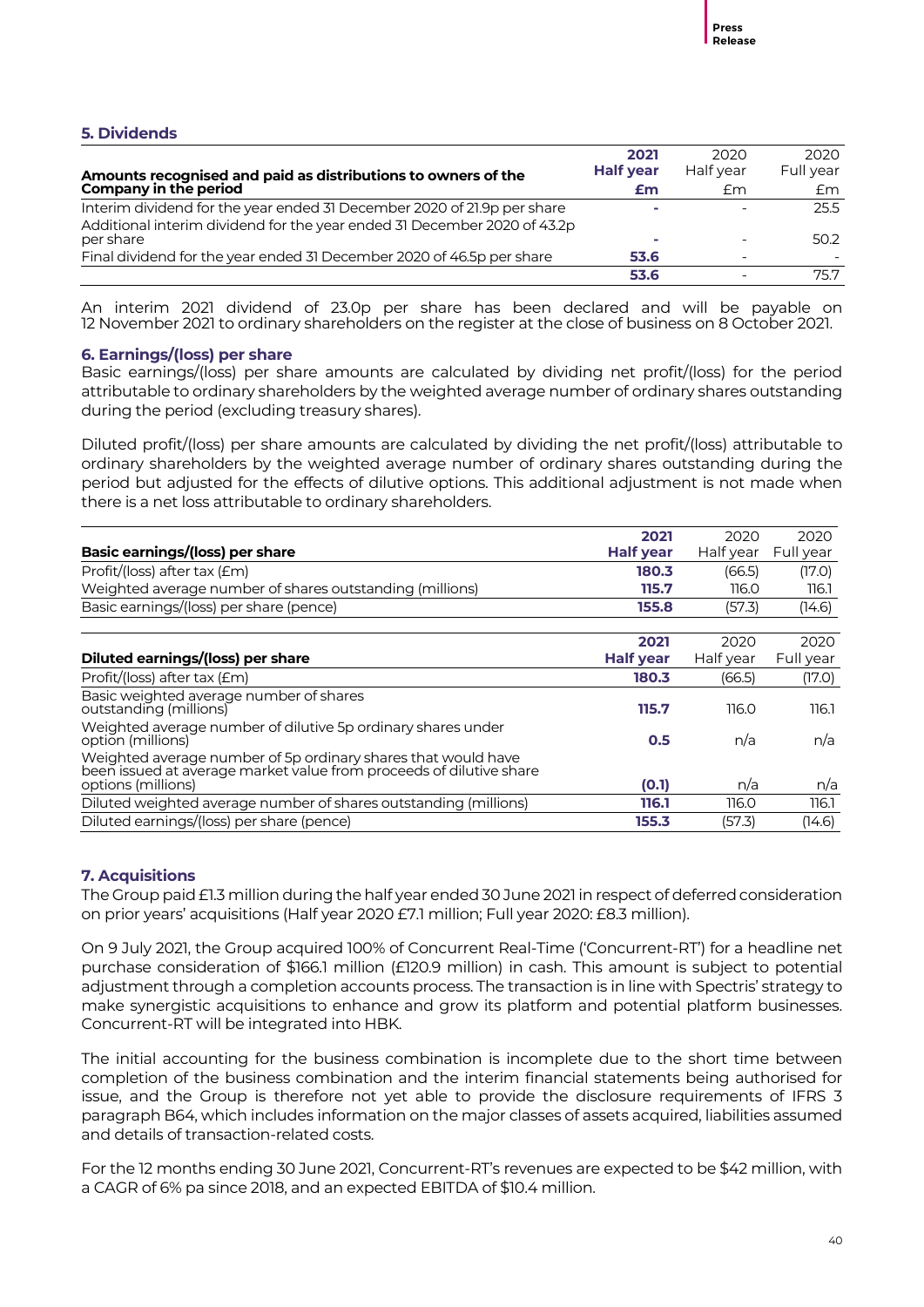#### **8. Disposal of businesses and equity investments**

On 5 January 2021, the Group disposed of Concept Life Sciences' legacy food testing business based in Cambridge, which formed part of the Malvern Panalytical operating segment. The consideration received was £6.2 million, settled in cash received.

On 2 February 2021, the Group disposed of 100% of its Millbrook business, which formed part of the Industrial Solutions operating segment. The consideration received was £119.2 million, consisting of £71.2 million of cash received, €27.5 million (£25.0 million) of investment units in EZ Ring FPCI (the fund holding the combined UTAC-Millbrook group) and a £23.0 million Vendor Loan Note Receivable.

On 1 March 2021, the Group disposed of 100% of its Brüel & Kjær Vibro business, which formed part of the Industrial Solutions operating segment. The consideration received was £154.7 million, settled in cash received.

On 3 May 2021, the Group disposed of 100% of its ESG business, which formed part of the Industrial Solutions operating segment. The consideration received was £3.3 million, settled by £3.4 million cash received less a £0.1 million estimated completion accounts true-up.

Also included in profit on disposal of businesses is £0.8 million credit relating to prior year disposals. The total profit on disposal of businesses was £117.7 million, calculated as follows:

|                                                                                         | <b>Brüel &amp;</b> |                  | <b>Other</b> |         |
|-----------------------------------------------------------------------------------------|--------------------|------------------|--------------|---------|
|                                                                                         | <b>Kiaer Vibro</b> | <b>Millbrook</b> | disposals    | Total   |
| 2021                                                                                    | £m                 | £m               | £m           | £m      |
| Net assets disposed                                                                     |                    |                  |              |         |
| Goodwill                                                                                | 14.9               | L.               | 1.1          | 16.0    |
| Other intangible assets                                                                 | 1.0                | 0.5              |              | 1.5     |
| Property, plant and equipment                                                           | 2.8                | 108.7            | 6.2          | 117.7   |
| Current and deferred tax assets                                                         | -                  | 1.8              | 1.6          | 3.4     |
| Inventories                                                                             | 3.4                | 2.9              | 0.5          | 6.8     |
| Trade and other receivables                                                             | 8.2                | 23.9             | 2.9          | 35.0    |
| Cash and cash equivalents                                                               | 6.2                | 7.1              | 1.7          | 15.0    |
| Trade and other payables                                                                | (6.9)              | (14.0)           | (1.5)        | (22.4)  |
| Lease liabilities                                                                       | (1.1)              | (9.8)            | (1.1)        | (12.0)  |
| Current and deferred tax liabilities                                                    | (0.9)              |                  |              | (0.9)   |
| Provisions                                                                              | (0.5)              | (0.3)            | (0.1)        | (0.9)   |
| Retirement benefit obligations                                                          | (0.6)              |                  |              | (0.6)   |
| Net assets of disposed businesses                                                       | 26.5               | 120.8            | 11.3         | 158.6   |
| <b>Consideration received</b>                                                           |                    |                  |              |         |
| Settled in cash                                                                         | 154.7              | 71.2             | 9.6          | 235.5   |
| Investment in equity instruments                                                        |                    | 25.0             |              | 25.0    |
| Vendor Loan Note Receivable                                                             |                    | 23.0             |              | 23.0    |
| Estimated completion accounts payable                                                   |                    |                  | (0.1)        | (0.1)   |
| <b>Total consideration received</b>                                                     | 154.7              | 119.2            | 9.5          | 283.4   |
| Transaction expenses booked to profit/(loss) on<br>disposal of business                 | (7.1)              | (3.3)            | (0.5)        | (10.9)  |
| Net consideration from disposal of businesses                                           | 147.6              | 115.9            | 9.0          | 272.5   |
| Net assets disposed (including cash and cash<br>equivalents held by disposal group)     | (26.5)             | (120.8)          | (11.3)       | (158.6) |
| Currency translation differences transferred from<br>translation reserve                | 3.3                | 0.4              | 0.1          | 3.8     |
| Profit/(loss) on disposal of businesses                                                 | 124.4              | (4.5)            | (2.2)        | 117.7   |
| Net proceeds recognised in the Condensed<br><b>Consolidated Statement of Cash Flows</b> |                    |                  |              |         |
| Consideration received settled in cash                                                  | 154.7              | 71.2             | 9.6          | 235.5   |
| Cash and cash equivalents held by disposed<br>businesses                                | (6.2)              | (7.1)            | (1.7)        | (15.0)  |
| Transaction fees paid                                                                   | (7.1)              | (3.6)            | (1.0)        | (11.7)  |
| Net proceeds recognised in the Condensed<br><b>Consolidated Statement of Cash Flows</b> | 141.4              | 60.5             | 6.9          | 208.8   |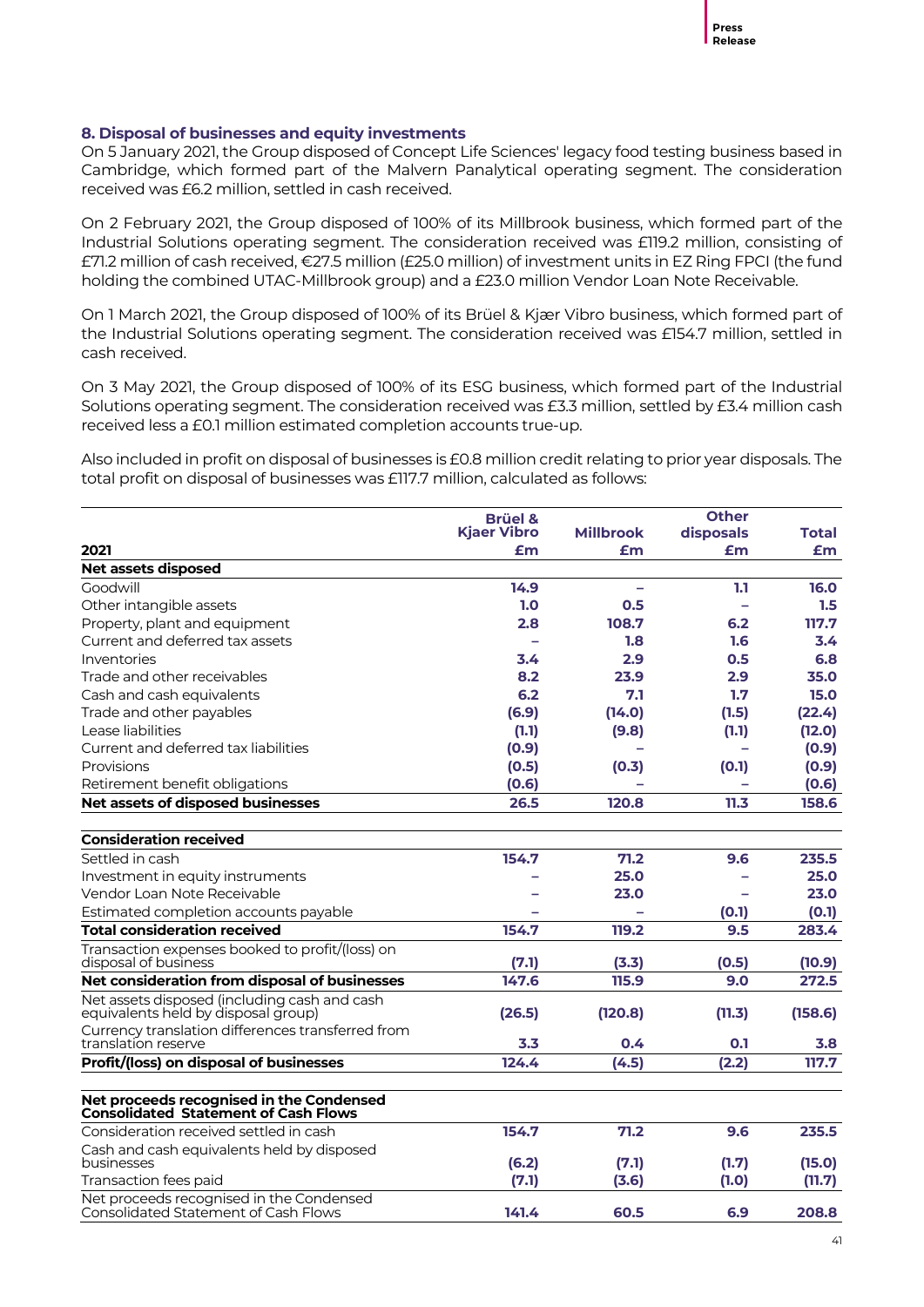#### **8. Disposal of businesses and equity investments** (continued)

The disposals in the period did not meet the definition of discontinued operations given in IFRS 5 'Non-Current Assets Held for Sale and Discontinued Operations' and, therefore, no disclosures in relation to discontinued operations were made.

The Group received £38.3 million in relation to the stake in the US-listed company where the acquisition by a third-party completed in April 2021 (H1 2020 and FY 2020: nil). The investment balance was valued at £38.3 million at the start of 2021 and therefore there was no 2021 income statement impact from this transaction.

#### **9. Cash generated from operations**

|                                                                                         |      | 2021             | 2020                | 2020   |
|-----------------------------------------------------------------------------------------|------|------------------|---------------------|--------|
|                                                                                         |      | <b>Half year</b> | Half year Full year |        |
|                                                                                         | Note | £m               | £m                  | £m     |
| <b>Cash flows from operating activities</b>                                             |      |                  |                     |        |
| Profit/(loss) after tax                                                                 |      | 180.3            | (66.5)              | (17.0) |
| Adjustments for:                                                                        |      |                  |                     |        |
| Taxation charge                                                                         | 4    | 6.7              | 1.0                 | 12.9   |
| Profit on disposal of businesses                                                        | 8    | (117.7)          | (5.1)               | (4.4)  |
| Finance costs                                                                           | 3    | 3.2              | 15.0                | 10.2   |
| Financial income                                                                        | 3    | (11.9)           | (0.6)               | (1.8)  |
| Depreciation and impairment of property, plant and equipment                            |      | 15.5             | 33.0                | 108.9  |
| Amortisation and impairment of intangible assets                                        |      | 14.2             | 34.9                | 57.9   |
| Impairment of goodwill                                                                  |      |                  | 58.4                | 58.4   |
| Transaction-related fair value adjustments                                              |      | (0.1)            | (1.3)               | (2.2)  |
| Fair value through profit and loss movements on equity<br>investments                   |      |                  |                     | (23.2) |
| Profit on disposal of property, plant and equipment and<br>associated lease liabilities |      |                  | (0.4)               | (0.1)  |
| Equity-settled share-based payment expense                                              |      | 3.8              | 0.2                 | 2.9    |
| Operating cash flow before changes in working capital and                               |      |                  |                     |        |
| provisions                                                                              |      | 94.0             | 68.6                | 202.5  |
| Decrease in trade and other receivables                                                 |      | 9.9              | 48.3                | 8.0    |
| (Increase)/decrease in inventories                                                      |      | (13.8)           | (14.2)              | 24.4   |
| Increase in trade and other payables                                                    |      | 12.0             | 1.4                 | 24.5   |
| Decrease in provisions and retirement benefits                                          |      | (5.4)            | (4.2)               | (4.8)  |
| <b>Cash generated from operations</b>                                                   |      | 96.7             | 99.9                | 254.6  |

#### **10. Share buyback, treasury shares and employee benefit trust shares**

During the half year ended 30 June 2021, 2,537,540 ordinary shares were repurchased and 2,417,148 were cancelled by the Group as part of the £200 million share buyback programme announced on 25 February 2021 (Half year 2020 and Full year 2020: nil), resulting in a cash outflow of £79.7 million (H1 2020 and FY 2020: nil). At 30 June 2021 the Group was irrevocably committed to making a further £18 million of buyback payments and has therefore recognised a liability for this portion of the ongoing buyback programme.

At 30 June 2021, the Group held 4,807,386 treasury shares (Half year 2020: 5,060,339; Full year 2020: 4,934,567). During the period, 127,181 (Half year 2020: 122,027; Full year 2020: 247,799) of these shares were issued to satisfy options exercised by, and SIP Matching Shares awarded to, employees which were granted under the Group's share schemes.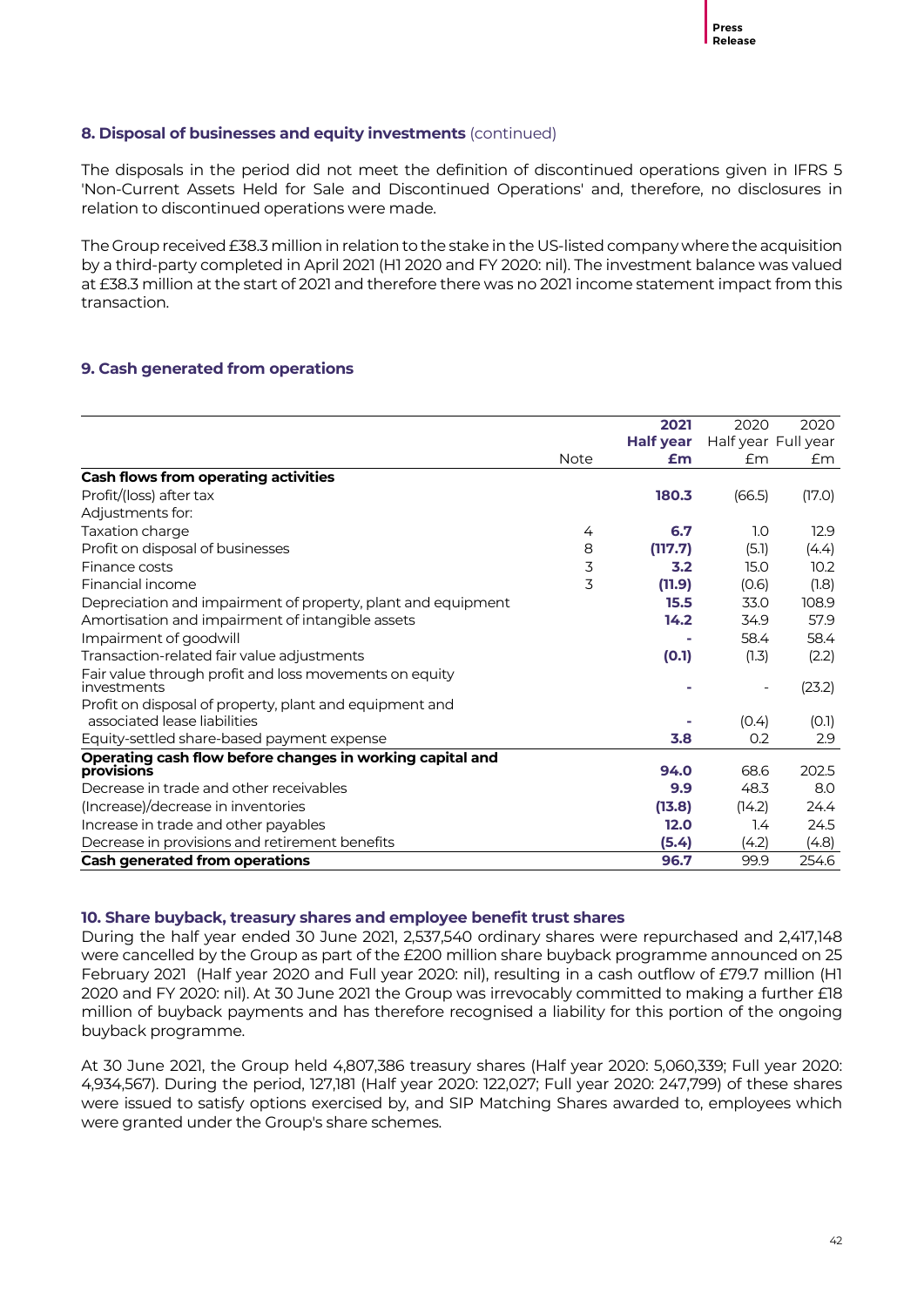#### **11. Financial instruments**

The following tables show the fair value measurement of financial instruments by level following the fair value hierarchy:

- Level 1: quoted listed stock exchange prices (unadjusted) in active markets for identical assets;
- Level 2: inputs other than quoted prices within level 1 that are observable for the asset or liability, either directly (i.e. as prices) or indirectly (i.e. derived from prices); and
- Level 3: inputs for assets and liabilities derived from valuation techniques that include inputs for the assets or liability that are not based on observable market data.

|                                                                                        |                       |                                             |         | <b>30 June 2021</b> |
|----------------------------------------------------------------------------------------|-----------------------|---------------------------------------------|---------|---------------------|
|                                                                                        | Level 1<br>fair value | Level <sub>2</sub><br>fair value fair value | Level 3 | Carrying<br>amount  |
|                                                                                        | £m                    | £m                                          | £m      | £m                  |
| Fair value hierarchy categorisation of financial<br>instruments measured at fair value |                       |                                             |         |                     |
| Deferred and contingent consideration payable on<br>acquisitions and disposals         |                       | ٠                                           | (1.6)   | (1.6)               |
| Investment in equity instruments                                                       | 0.5                   | ٠                                           | 23.6    | 24.1                |
| Investment in debt instruments                                                         |                       | o.                                          | 23.0    | 23.0                |
| Forward exchange contract assets                                                       |                       | 1.9                                         | -       | 1.9                 |
| Cash and cash equivalents                                                              |                       | 273.0                                       | -       | 273.0               |
| Floating rate borrowings and bank overdrafts                                           |                       | (0.2)                                       |         | (0.2)               |
|                                                                                        |                       |                                             |         | 320.2               |

There were no movements between the different levels of the fair value hierarchy during the period.

The level 3 £23.6 million of investment in equity instruments consists of the investment units in EZ Ring FPCI (the fund holding the combined UTAC-Millbrook group), recognised in the period as part of the sales proceeds from the Millbrook business disposal (see note 8). This investment was recognised at fair value, using the income approach, with the key input being a discounted cash flow.

The level 3 £23.0 million of investment in debt instruments consists of a Vendor Loan Note Receivable received as part of the sales proceeds from the Millbrook business disposal (see note 8). This investment was recognised at fair value by establishing an appropriate market yield. The key inputs used were synthetic credit ratings and market interest rates.

The fair value measurement methodology of other financial instruments remains consistent with the approach disclosed in the Consolidated Financial Statements for the financial year ended 31 December 2020.

|                                                                                        |                          |                       |                          | 30 June 2020       |
|----------------------------------------------------------------------------------------|--------------------------|-----------------------|--------------------------|--------------------|
|                                                                                        | Level 1 fair<br>value    | Level 2<br>fair value | Level 3<br>fair value    | Carrying<br>amount |
|                                                                                        | £m                       | £m                    | Em                       | Em                 |
| Fair value hierarchy categorisation of financial instruments<br>measured at fair value |                          |                       |                          |                    |
| Deferred and contingent consideration payable on acquisitions<br>and disposals         | $\overline{\phantom{a}}$ |                       | (2.7)                    | (2.7)              |
| Investment in equity instruments                                                       | 0.8                      |                       |                          | 0.8                |
| Forward exchange contract assets                                                       | $\overline{\phantom{0}}$ | 1.5                   | $\overline{\phantom{0}}$ | $1.5\,$            |
| Cash and cash equivalents                                                              | $\qquad \qquad$          | 287.0                 | -                        | 287.0              |
| Fixed rate borrowings                                                                  | $\overline{\phantom{a}}$ | (196.5)               | -                        | (192.7)            |
| Forward exchange contract liabilities                                                  |                          | (4.1)                 | $\overline{\phantom{0}}$ | (4.1)              |
|                                                                                        |                          |                       |                          | 89.8               |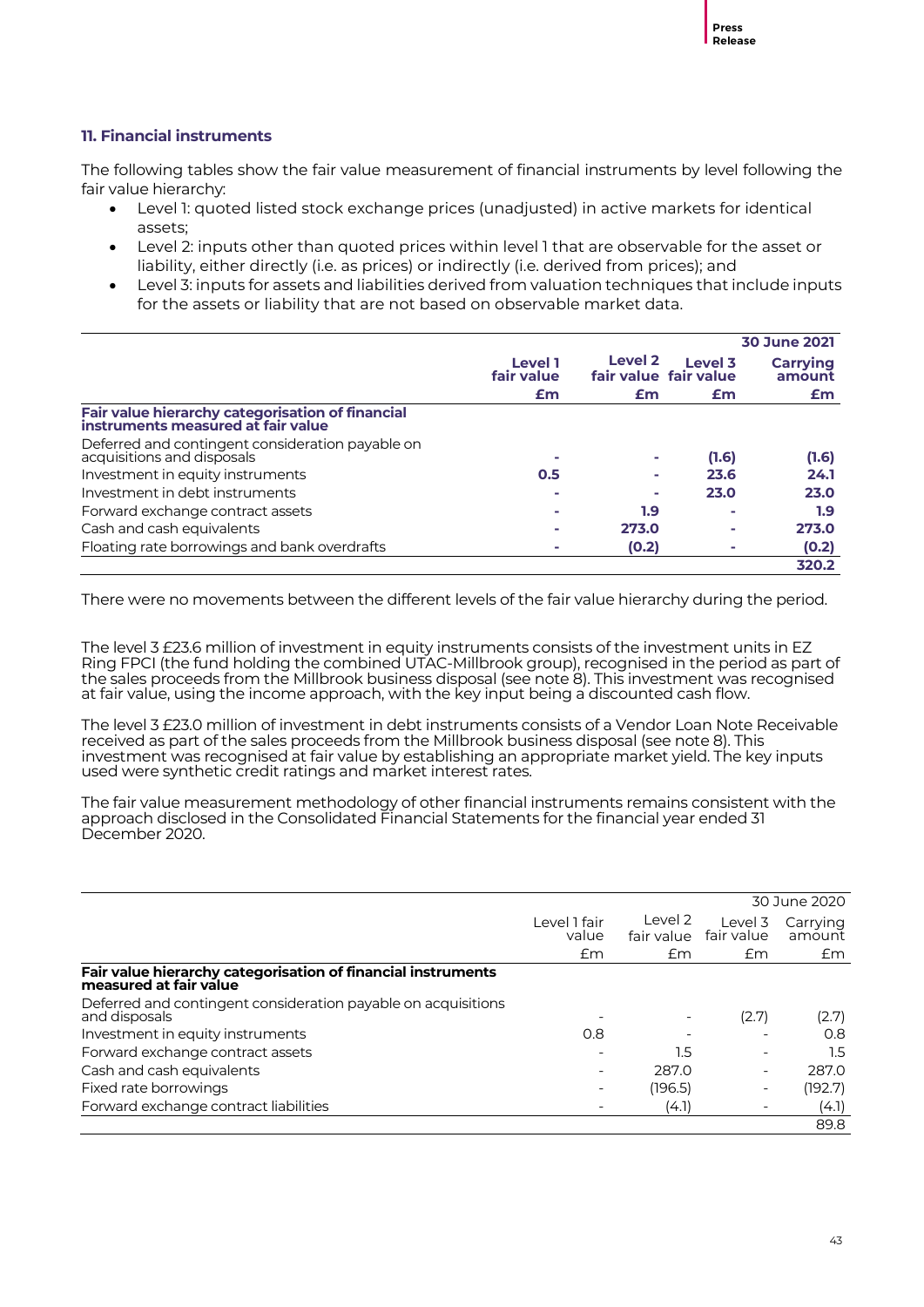# **11. Financial instruments** (continued)

|                                                                                                            |                       |                       |                          | 31 December 2020   |
|------------------------------------------------------------------------------------------------------------|-----------------------|-----------------------|--------------------------|--------------------|
|                                                                                                            | Level 1 fair<br>value | Level 2<br>fair value | Level 3<br>fair value    | Carrying<br>amount |
|                                                                                                            | £m                    | Em                    | £m                       | £m                 |
| Fair value hierarchy categorisation of financial instruments<br>measured at fair value                     |                       |                       |                          |                    |
| Deferred and contingent consideration payable on acquisitions<br>and disposals                             |                       |                       | (3.1)                    | (3.1)              |
| Financial instruments included in assets held for sale                                                     |                       | 3.7                   |                          | 3.7                |
| Financial instruments included in liabilities held for sale                                                |                       | (2.2)                 |                          | (2.2)              |
| Investment in equity instruments                                                                           | 39.4                  |                       | ۰                        | 39.4               |
| Forward exchange contract assets                                                                           |                       | 1.9                   |                          | 1.9                |
| Cash and cash equivalents (excluding £3.7m classified as assets<br>held for sale)                          |                       | 222.2                 | $\qquad \qquad$          | 222.2              |
| Floating rate borrowings and bank overdrafts (excluding £2.2m)<br>classified as liabilities held for sale) | $\overline{a}$        | (13.1)                |                          | (13.1)             |
| Fixed rate borrowings                                                                                      |                       | (107.4)               | $\qquad \qquad$          | (104.5)            |
| Forward exchange contract liabilities                                                                      |                       | (O.1)                 | $\overline{\phantom{a}}$ | (0.1)              |
|                                                                                                            |                       |                       |                          | 144.2              |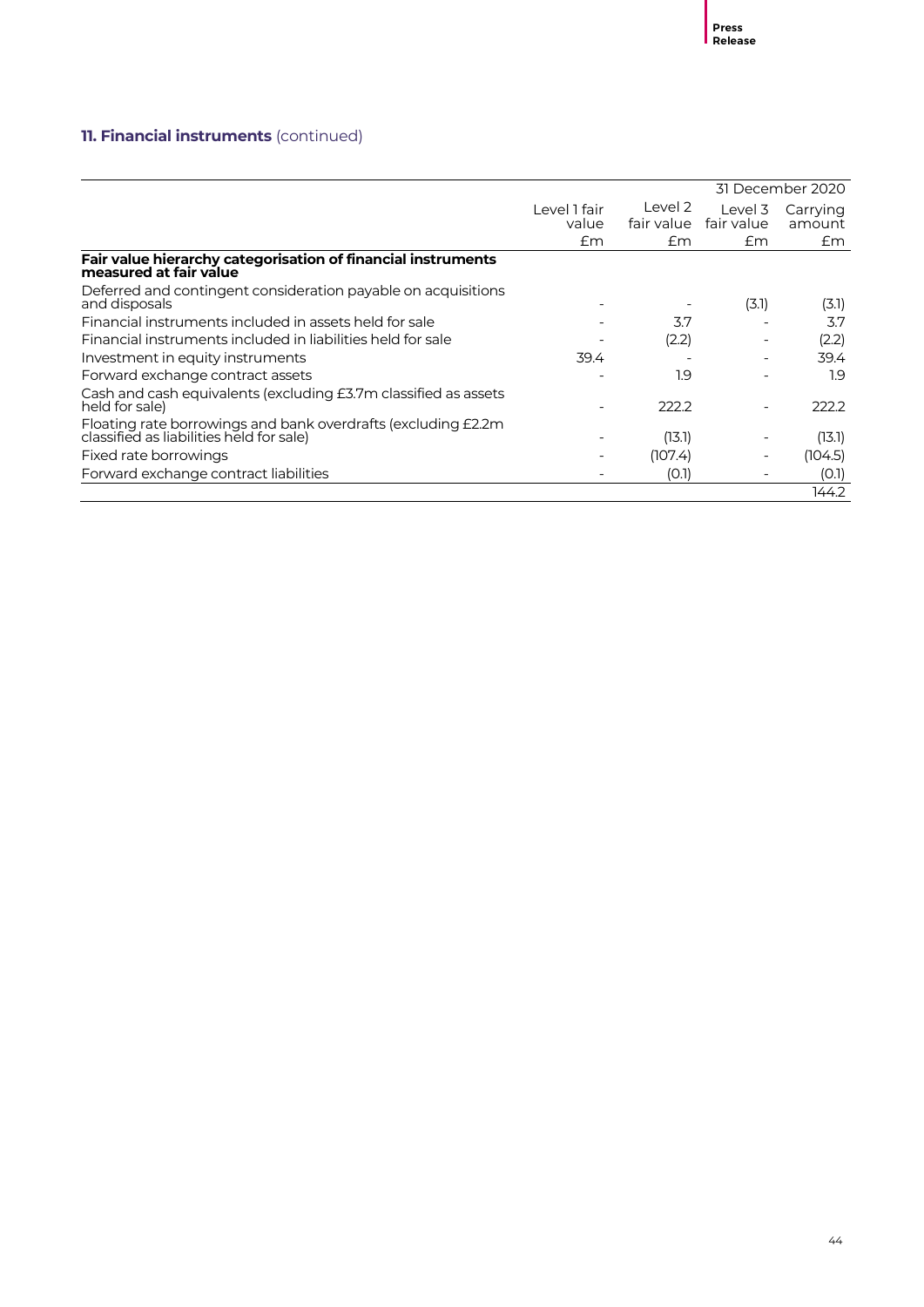#### **Appendix - Alternative performance measures**

#### **Policy**

Spectris uses adjusted figures as key performance measures in addition to those reported under IFRS, as management believe these measures enable management and stakeholders to better assess the underlying trading performance of the businesses as they exclude certain items that are considered to be significant in nature and/or quantum, foreign exchange movements and the impact of acquisitions and disposals.

The alternative performance measures ('APMs') are consistent with how the businesses' performance is planned and reported within the internal management reporting to the Board and Operating Committees. Some of these measures are used for the purpose of setting remuneration targets. The key APMs that the Group uses include like-for-like ('LFL') organic performance measures and adjusted measures for the income statement together with adjusted financial position and cash flow measures. Explanations of how they are calculated and how they are reconciled to an IFRS statutory measure are set out below.

#### **Adjusted measures**

The Group's policy is to exclude items that are considered to be significant in nature and/or quantum and where treatment as an adjusted item provides stakeholders with additional useful information to assess the period-on-period trading performance of the Group. The Group excludes such items which management have defined as:

- restructuring costs from significant programmes;
- amortisation and impairment of acquisition-related goodwill and other intangible assets
- impairment of property, plant and equipment;
- bargain purchase on acquisition;
- depreciation of acquisition-related fair value adjustments to property, plant and equipment;
- transaction-related costs, deferred and contingent consideration fair value adjustments;
- profits or losses on termination or disposal of businesses;
- impairment of non-current receivable from joint venture and share of impairment of investment in joint venture;
- unwinding of the discount factor on deferred and contingent consideration;
- unrealised changes in the fair value of financial instruments;
- Interest credit on release of provision on settlement of EU dividends tax claim;
- gains or losses on retranslation of short-term inter-company loan balances; and
- related tax effects on the above and other tax items which do not form part of the underlying tax rate (see Note 4).

In November 2018, the Group announced the implementation of a Group-wide profit improvement programme. The total costs of implementation of this programme are considered to be significant in both nature and amount. On this basis the costs of the implementation of this programme are excluded from adjusted operating profit. Adjusted operating profit (including on a LFL basis) is therefore presented before the impact of the Group profit improvement programme costs. The ongoing benefits arising from this programme are considered to be part of underlying trading.

#### **LFL measures**

The Board reviews and compares current and prior year segmental sales and adjusted operating profit at constant exchange rates and excludes the impact of acquisitions and disposals during the period.

The constant exchange rate comparison uses the current period segmental information, stated in each entity's functional currency, and translates the results into its presentation currency using the prior period's monthly exchange rates, irrespective of the underlying transactional currency.

The incremental impact of business acquisitions is excluded for the first twelve months of ownership from the month of purchase. For business disposals, comparative figures for segmental sales and adjusted operating profit are adjusted to reflect the comparable periods of ownership.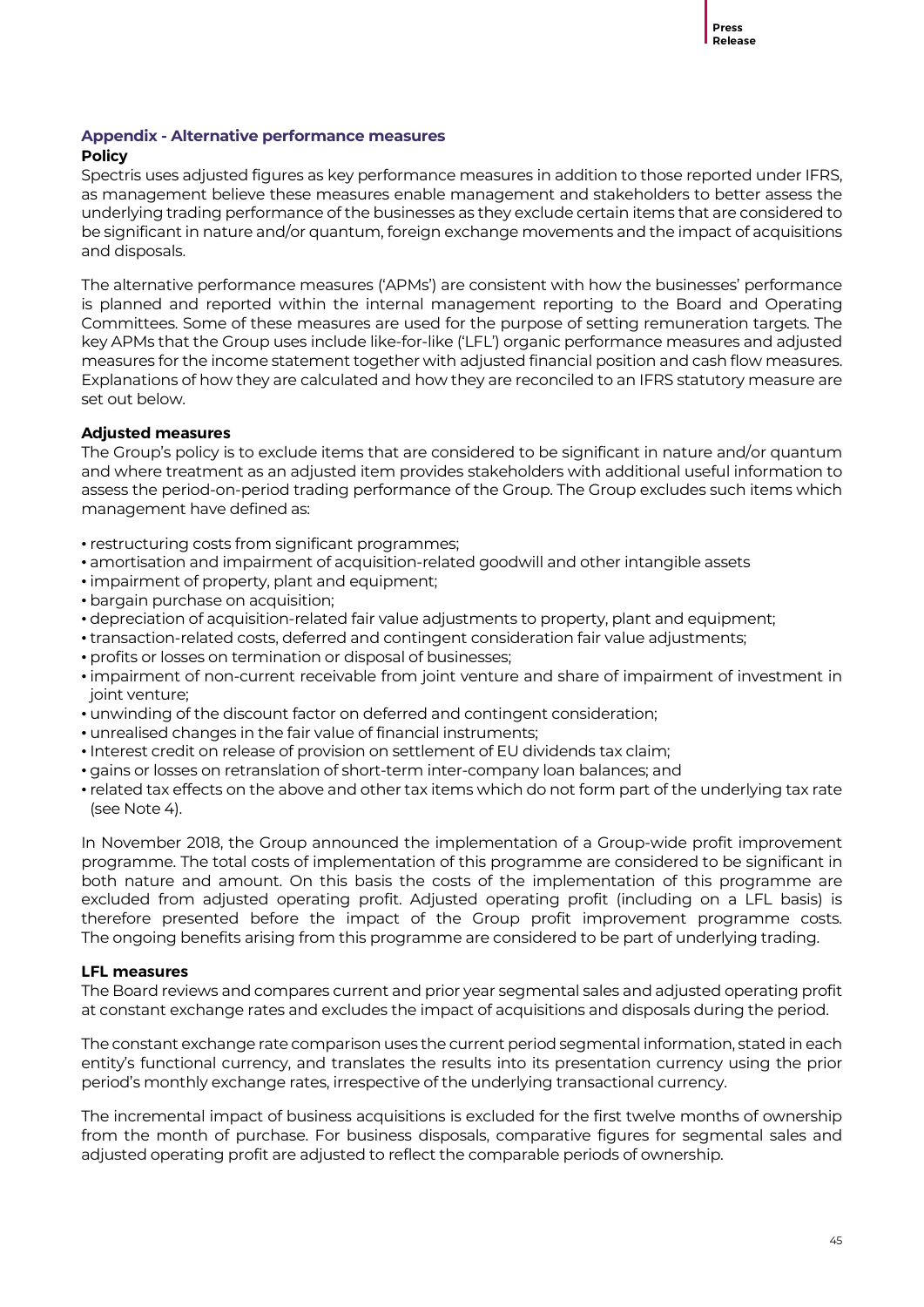To allow a better comparison with 2019 performance, the Group has extended the existing LFL measure for revenue and operating profit to apply to 2019, so that 2021 is retranslated at 2019 foreign exchange rates, adjusted for Group scope changes.

On 31 January 2020, Malvern Panalytical's rheology business was disposed of and, as a result, the segmental LFL adjusted sales and adjusted operating profit for Malvern Panalytical for half year 2020 exclude the trading results of the rheology business.

On 2 February 2021, Industrial Solutions' Millbrook business was disposed of and, as a result, the segmental LFL adjusted sales and adjusted operating profit for Industrial Solutions for half year 2020 exclude the trading results of the Millbrook business for the five-month period from February 2020 to June 2020.

On 1 March 2021, Industrial Solutions' Brüel & Kjaer Vibro business was disposed of and, as a result, the segmental LFL adjusted sales and adjusted operating profit for Industrial Solutions for half year 2020 exclude the trading results of the Brüel & Kjaer Vibro business for the four-month period from March 2020 to June 2020.

On 3 May 2021, Industrial Solutions' ESG business was disposed of and, as a result, the segmental LFL adjusted sales and adjusted operating profit for Industrial Solutions for half year 2020 exclude the trading results of the ESG business for the two-month period from May 2020 to June 2020.

The LFL measure is presented as a means of eliminating the effects of exchange rate fluctuations on the period-on-period statutory results as well as allowing the Board to assess the underlying trading performance of the businesses on a LFL basis for both sales and operating profit.

Based on the above policy, the adjusted performance measures are derived from the statutory figures as follows:

#### **Income statement measures**

a) LFL adjusted sales by segment

#### 1. 2021 Half year LFL adjusted sales versus 2020 Half year LFL adjusted sales

|                                                                       | <b>Malvern</b><br><b>Panalytical</b> | <b>HBK</b> | <b>Omega</b> | <b>Industrial</b><br><b>Solutions</b> | 2021<br><b>Half year</b><br>Total |
|-----------------------------------------------------------------------|--------------------------------------|------------|--------------|---------------------------------------|-----------------------------------|
| 2021 Half year sales by segment                                       | £m                                   | £m         | £m           | £m                                    | £m                                |
| <b>Sales</b>                                                          | 178.5                                | 188.0      | 64.3         | 171.0                                 | 601.8                             |
| Constant exchange rate adjustment<br>to 2020 half year exchange rates | 6.2                                  | 6.9        | 4.9          | 10.3                                  | 28.3                              |
| Acquisitions                                                          |                                      | (1.0)      | $\sim$       | $\mathbf{r}$                          | (1.0)                             |
| LFL adiusted sales                                                    | 184.7                                | 193.9      | 69.2         | 181.3                                 | 629.1                             |

|                                 | <b>Malvern</b><br>Panalytical | <b>HBK</b>               | <b>Omega</b>             | <b>Industrial</b><br><b>Solutions</b> | 2020<br>Half year<br>Total |
|---------------------------------|-------------------------------|--------------------------|--------------------------|---------------------------------------|----------------------------|
| 2020 Half year sales by segment | £m                            | £m                       | £m                       | £m                                    | £m                         |
| <b>Sales</b>                    | 151.0                         | 179.4                    | 60.9                     | 207.7                                 | 599.0                      |
| Disposal of businesses          | (0.6)                         | $\overline{\phantom{a}}$ | $\overline{\phantom{0}}$ | (45.2)                                | (45.8)                     |
| LFL adjusted sales              | 150.4                         | 179.4                    | 60.9                     | 162.5                                 | 553.2                      |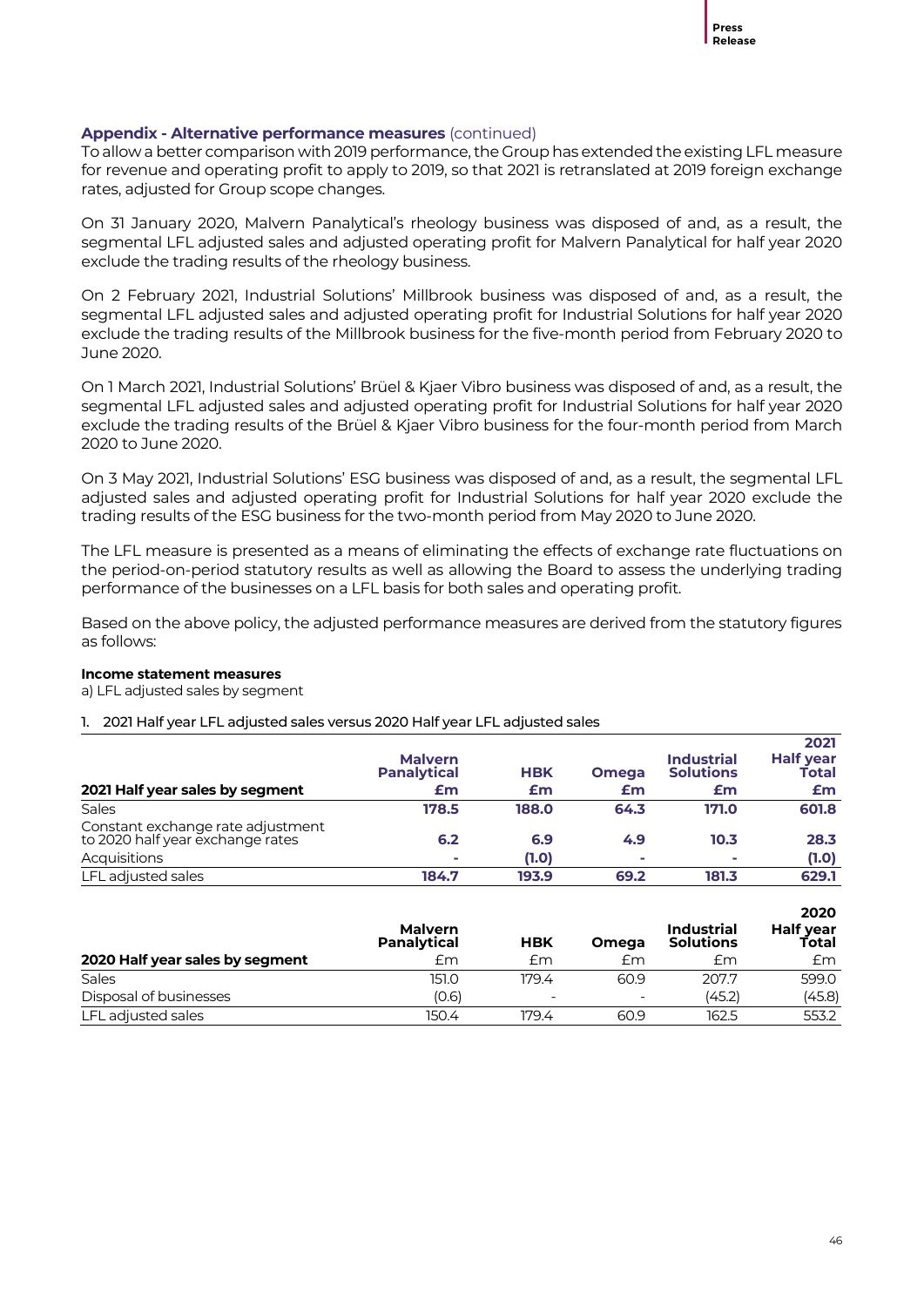#### **2. 2021 Half year LFL adjusted sales versus 2019 Half year LFL adjusted sales**

| 2021 Half year sales by segment                                       | <b>Malvern</b><br><b>Panalytical</b><br>£m | <b>HBK</b><br>£m | <b>Omega</b><br>£m | <b>Industrial</b><br><b>Solutions</b><br>£m | 2021<br><b>Half year</b><br>Total<br>£m |
|-----------------------------------------------------------------------|--------------------------------------------|------------------|--------------------|---------------------------------------------|-----------------------------------------|
| Sales                                                                 | 178.5                                      | 188.0            | 64.3               | 171.0                                       | 601.8                                   |
| Constant exchange rate adjustment<br>to 2019 half year exchange rates | 5.7                                        | 5.5              | 3.8                | 7.5                                         | 22.4                                    |
| Acquisitions                                                          | ×                                          | (1.0)            | ×.                 | ×.                                          | (1.0)                                   |
| LFL adjusted sales                                                    | 184.2                                      | 192.5            | 68.1               | 178.5                                       | 623.2                                   |

|                                 | <b>Malvern</b><br>Panalytical | <b>HBK</b>               | Omega                    | <b>Industrial</b><br><b>Solutions</b> | 2019<br><b>Half year</b><br>Total |
|---------------------------------|-------------------------------|--------------------------|--------------------------|---------------------------------------|-----------------------------------|
| 2019 Half year sales by segment | £m                            | £m                       | £m                       | £m                                    | £m                                |
| Sales                           | 200.2                         | 193.5                    | 69.3                     | 296.1                                 | 759.1                             |
| Disposal of businesses          | (10.1)                        | $\overline{\phantom{0}}$ | $\overline{\phantom{0}}$ | (111.O)                               | (121.1)                           |
| LFL adjusted sales              | 190.1                         | 193.5                    | 69.3                     | 185.1                                 | 638.0                             |

b) Adjusted operating profit, operating margin and adjusted EBITDA

1. 2021 Half year LFL adjusted operating profit versus 2020 Half year LFL adjusted operating profit

|                                      |            |              |                                       | 2021                      |
|--------------------------------------|------------|--------------|---------------------------------------|---------------------------|
| <b>Malvern</b><br><b>Panalytical</b> | <b>HBK</b> | <b>Omega</b> | <b>Industrial</b><br><b>Solutions</b> | <b>Half year</b><br>Total |
| £m                                   | £m         | £m           | £m                                    | £m                        |
| 18.3                                 | 15.7       | 3.0          | 23.6                                  | 60.6                      |
| 1.1                                  | 2.9        |              | (0.2)                                 | 3.8                       |
| 1.0                                  | 1.3        |              | 1.1                                   | 3.4                       |
| 0.1                                  |            |              |                                       | 0.1                       |
| 2.5                                  | 2.6        | 3.5          | 0.3                                   | 8.9                       |
| 23.0                                 | 22.5       | 6.5          | 24.8                                  | 76.8                      |
| 0.9                                  | 1.2        | 0.6          | 2.9                                   | 5.6                       |
|                                      |            |              |                                       |                           |
| 23.9                                 | 23.7       | 7.1          | 27.7                                  | 82.4                      |
|                                      |            |              |                                       |                           |

| 2020 Half year adjusted operating                                                                                                   | <b>Malvern</b><br><b>Panalytical</b> | <b>HBK</b> | Omega | Industrial<br><b>Solutions</b> | 2020<br><b>Half year</b><br>Total |
|-------------------------------------------------------------------------------------------------------------------------------------|--------------------------------------|------------|-------|--------------------------------|-----------------------------------|
| profit                                                                                                                              | £m                                   | £m         | £m    | £m                             | £m                                |
| Statutory operating profit/(loss)                                                                                                   | 4.8                                  | 10.9       | (0.9) | (71.0)                         | (56.2)                            |
| Restructuring costs                                                                                                                 |                                      | 3.0        |       |                                | 3.0                               |
| Net transaction-related costs and fair<br>value adjustments                                                                         |                                      | (1.2)      |       | 3.2                            | 2.0                               |
| Depreciation of acquisition-related fair<br>value adjustments to property, plant<br>and equipment                                   | O.1                                  |            |       | 0.3                            | $0.4^{\circ}$                     |
| Impairment of goodwill                                                                                                              |                                      |            |       | 58.4                           | 58.4                              |
| Amortisation and impairment of<br>acquisition-related intangible assets<br>and impairment of other property.<br>plant and equipment | 3.5                                  | 3.7        | 3.8   | 25.5                           | 36.5                              |
| Adjusted operating profit                                                                                                           | 8.4                                  | 16.4       | 2.9   | 16.4                           | 44.1                              |
| Disposal of businesses                                                                                                              |                                      |            |       | 3.3                            | 3.3                               |
| LFL adjusted operating profit                                                                                                       | 8.4                                  | 16.4       | 2.9   | 19.7                           | 47.4                              |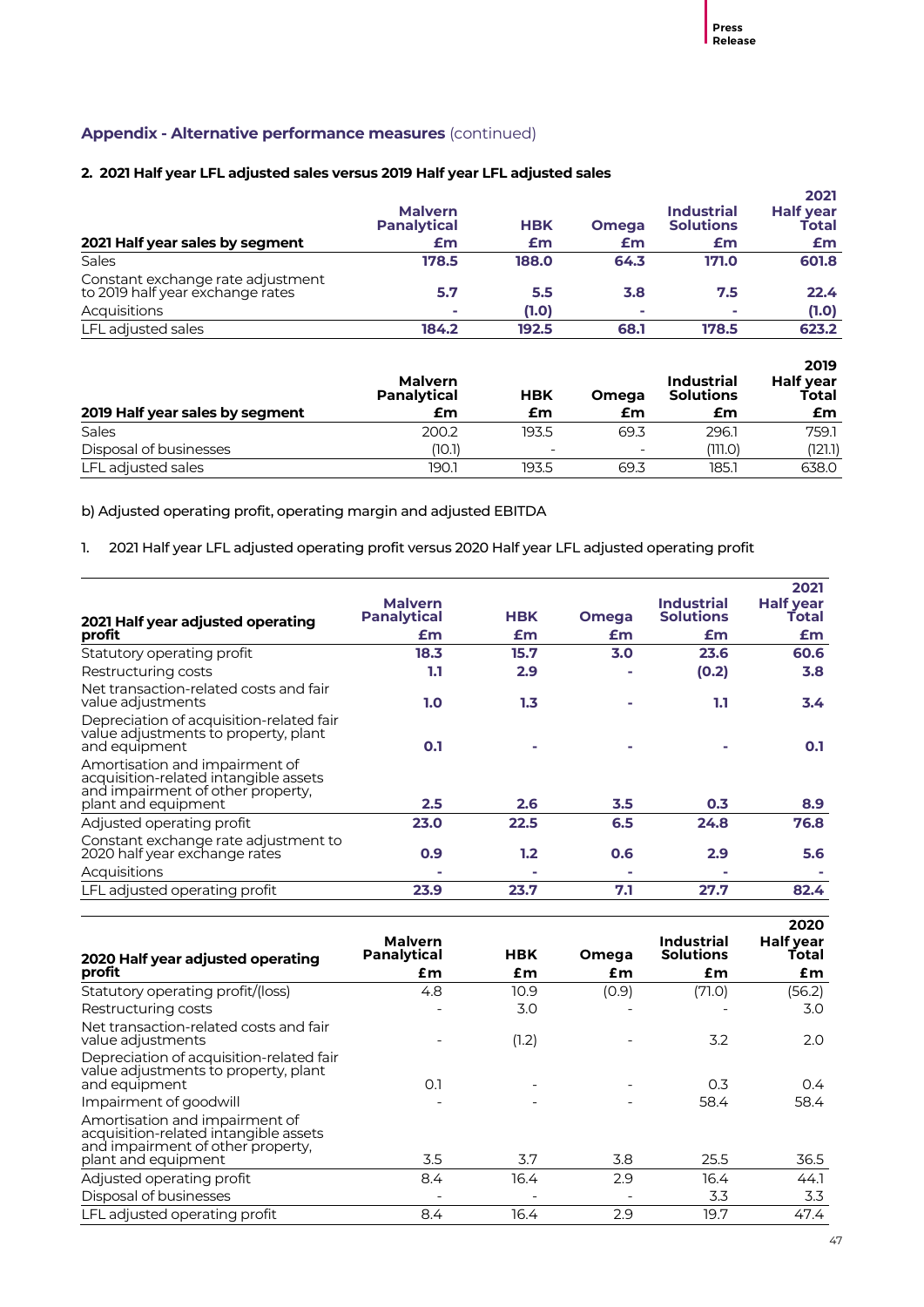|                                            | <b>Malvern</b><br><b>Panalytical</b> | <b>HBK</b> | <b>Omega</b> | <b>Industrial</b><br><b>Solutions</b> | 2021<br><b>Half year</b><br>Total |
|--------------------------------------------|--------------------------------------|------------|--------------|---------------------------------------|-----------------------------------|
| 2021 Half year operating margin            | %                                    | %          | %            | %                                     | %                                 |
| Statutory operating margin <sup>1</sup>    | 10.3                                 | 8.4        | 4.7          | 13.8                                  | 10.1                              |
| Adjusted operating margin <sup>2</sup>     | 12.9                                 | 12.0       | 10.1         | 14.5                                  | 12.8                              |
| LFL adjusted operating margin <sup>3</sup> | 12.9                                 | 12.2       | 10.3         | 15.3                                  | 13.1                              |

|                                         | <b>Malvern</b><br><b>Panalytical</b> | <b>HBK</b> | Omega | <b>Industrial</b><br><b>Solutions</b> | 2020<br>Half year<br>Total |
|-----------------------------------------|--------------------------------------|------------|-------|---------------------------------------|----------------------------|
| 2020 Half year operating margin         | %                                    | %          | %     | %                                     | %                          |
| Statutory operating margin <sup>1</sup> |                                      | 6.         | (1.5) | (34.2)                                | (9.4)                      |
| Adjusted operating margin <sup>2</sup>  | 5.6                                  | 9.         | 4.8   | 7.9                                   | 7.4                        |
| LFL adjusted operating margin $3$       | 5.6                                  | 9.         | 4.8   |                                       | 8.6                        |

1. Statutory operating margin is calculated as statutory operating profit/(loss) divided by sales

2. Adjusted operating margin is calculated as adjusted operating profit divided by sales

3. LFL adjusted operating margin is calculated as LFL adjusted operating profit divided by LFL adjusted sales. Refer to the tables above for a reconciliation of the nearest GAAP measure (sales/operating profit respectively) to LFL adjusted sales/LFL adjusted operating profit.

#### 2. 2021 Half year LFL adjusted operating profit versus 2019 Half year LFL adjusted operating profit

|                                                                                                                                     |                                      |            |              |                                       | 2021                      |
|-------------------------------------------------------------------------------------------------------------------------------------|--------------------------------------|------------|--------------|---------------------------------------|---------------------------|
| 2021 Half year adjusted operating                                                                                                   | <b>Malvern</b><br><b>Panalytical</b> | <b>HBK</b> | <b>Omega</b> | <b>Industrial</b><br><b>Solutions</b> | <b>Half year</b><br>Total |
| profit                                                                                                                              | £m                                   | £m         | £m           | £m                                    | £m                        |
| Statutory operating profit                                                                                                          | 18.3                                 | 15.7       | 3.0          | 23.6                                  | 60.6                      |
| Restructuring costs                                                                                                                 | 1.1                                  | 2.9        |              | (0.2)                                 | 3.8                       |
| Net transaction-related costs and fair<br>value adjustments                                                                         | 1.0                                  | 1.3        |              | 1.1                                   | $3.4^{\circ}$             |
| Depreciation of acquisition-related fair<br>value adjustments to property, plant<br>and equipment                                   | 0.1                                  |            |              |                                       | 0.1                       |
| Amortisation and impairment of<br>acquisition-related intangible assets<br>and impairment of other property,<br>plant and equipment | 2.5                                  | 2.6        | 3.5          | 0.3                                   | 8.9                       |
| Adjusted operating profit                                                                                                           | 23.0                                 | 22.5       | 6.5          | 24.8                                  | 76.8                      |
| Constant exchange rate adjustment to<br>2019 half year exchange rates                                                               | 0.6                                  | 0.8        | 0.4          | 1.8                                   | 3.6                       |
| Acquisitions                                                                                                                        |                                      |            |              | ۰                                     |                           |
| LFL adjusted operating profit                                                                                                       | 23.6                                 | 23.3       | 6.9          | 26.6                                  | 80.4                      |

|                                                                                                              | <b>Malvern</b>     |            |       | Industrial       | 2019<br><b>Half year</b> |
|--------------------------------------------------------------------------------------------------------------|--------------------|------------|-------|------------------|--------------------------|
| 2019 Half year adjusted operating                                                                            | <b>Panalytical</b> | <b>HBK</b> | Omega | <b>Solutions</b> | Total                    |
| profit                                                                                                       | £m                 | £m         | £m    | £m               | £m                       |
| Statutory operating (loss)/profit                                                                            | (63.2)             | (8.2)      | 9.6   | 15.7             | (46.1)                   |
| Restructuring costs                                                                                          | 9.0                | 7.3        | 1.8   | 11.0             | 29.1                     |
| Net transaction-related costs and fair<br>value adjustments                                                  | (0.4)              | 1.9        |       | 4.8              | 6.3                      |
| Depreciation of acquisition-related fair<br>value adjustments to property, plant<br>and equipment            | 0.1                |            |       | 0.3              | 0.4                      |
| Profit on disposal of property                                                                               |                    |            | (5.2) |                  | (5.2)                    |
| Impairment of goodwill                                                                                       | 35.1               |            |       |                  | 35.1                     |
| Amortisation and impairment of<br>acquisition-related intangible assets<br>and impairment of other property. |                    |            |       |                  |                          |
| plant and equipment                                                                                          | 37.9               | 15.7       | 3.7   | 6.6              | 63.9                     |
| Adjusted operating profit                                                                                    | 18.5               | 16.7       | 9.9   | 38.4             | 83.5                     |
| Disposal of businesses                                                                                       | (O.1)              |            |       | (12.9)           | (13.0)                   |
| LFL adjusted operating profit                                                                                | 18.4               | 16.7       | 9.9   | 25.5             | 70.5                     |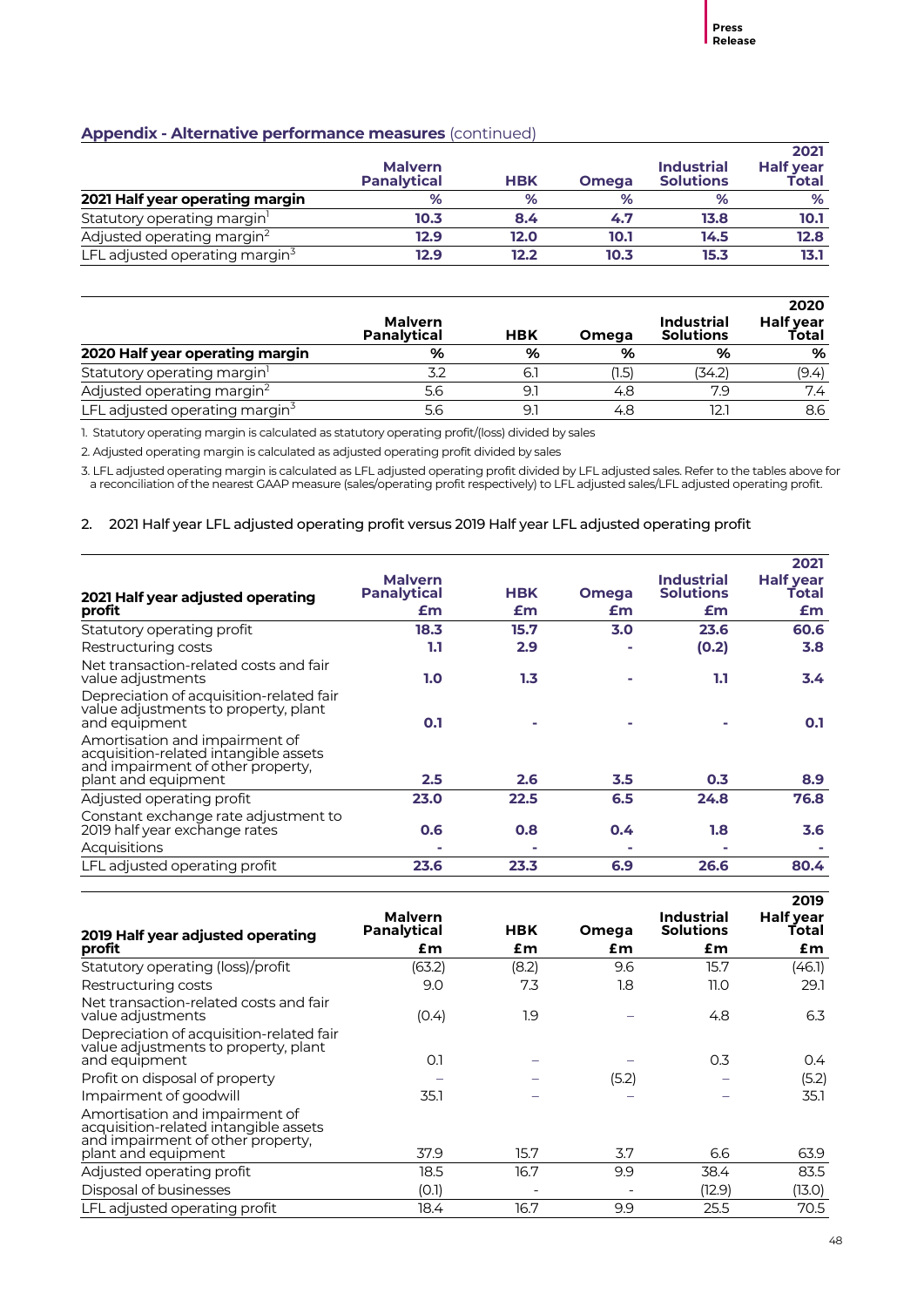|                                         | <b>Malvern</b><br><b>Panalytical</b> | <b>HBK</b> | <b>Omega</b> | <b>Industrial</b><br><b>Solutions</b> | 2021<br>Half year<br>Total |
|-----------------------------------------|--------------------------------------|------------|--------------|---------------------------------------|----------------------------|
| 2021 Half year operating margin         | %                                    | %          | %            | %                                     | %                          |
| Statutory operating margin <sup>1</sup> | 10.3                                 | 8.4        | 4.7          | 13.8                                  | 10.1                       |
| Adjusted operating margin <sup>2</sup>  | 12.9                                 | 12.0       | 10.1         | 14.5                                  | 12.8                       |
| LFL adjusted operating margin $3$       | 12.8                                 | 12.1       | 10.1         | 14.9                                  | 12.9                       |

|                                         | <b>Malvern</b><br><b>Panalytical</b> | <b>HBK</b> | Omega | <b>Industrial</b><br><b>Solutions</b> | 2019<br>Half year<br>Total |
|-----------------------------------------|--------------------------------------|------------|-------|---------------------------------------|----------------------------|
| 2019 Half year operating margin         | %                                    | %          | %     | %                                     | %                          |
| Statutory operating margin <sup>1</sup> | 31.6)                                | (4.2)      | 13.9  | 5.3                                   | (6.1)                      |
| Adjusted operating margin <sup>2</sup>  | 9.2                                  | 8.6        | 14.3  | 13.0                                  | 11.O                       |
| LFL adjusted operating margin $3$       | 9.7                                  | 8.6        | 14.3  | 13.8                                  |                            |

1. Statutory operating margin is calculated as statutory operating profit/(loss) divided by sales

2. Adjusted operating margin is calculated as adjusted operating profit divided by sales

3. LFL adjusted operating margin is calculated as LFL adjusted operating profit divided by LFL adjusted sales. Refer to the tables above for a reconciliation of the nearest GAAP measure (sales/operating profit respectively) to LFL adjusted sales/LFL adjusted operating profit.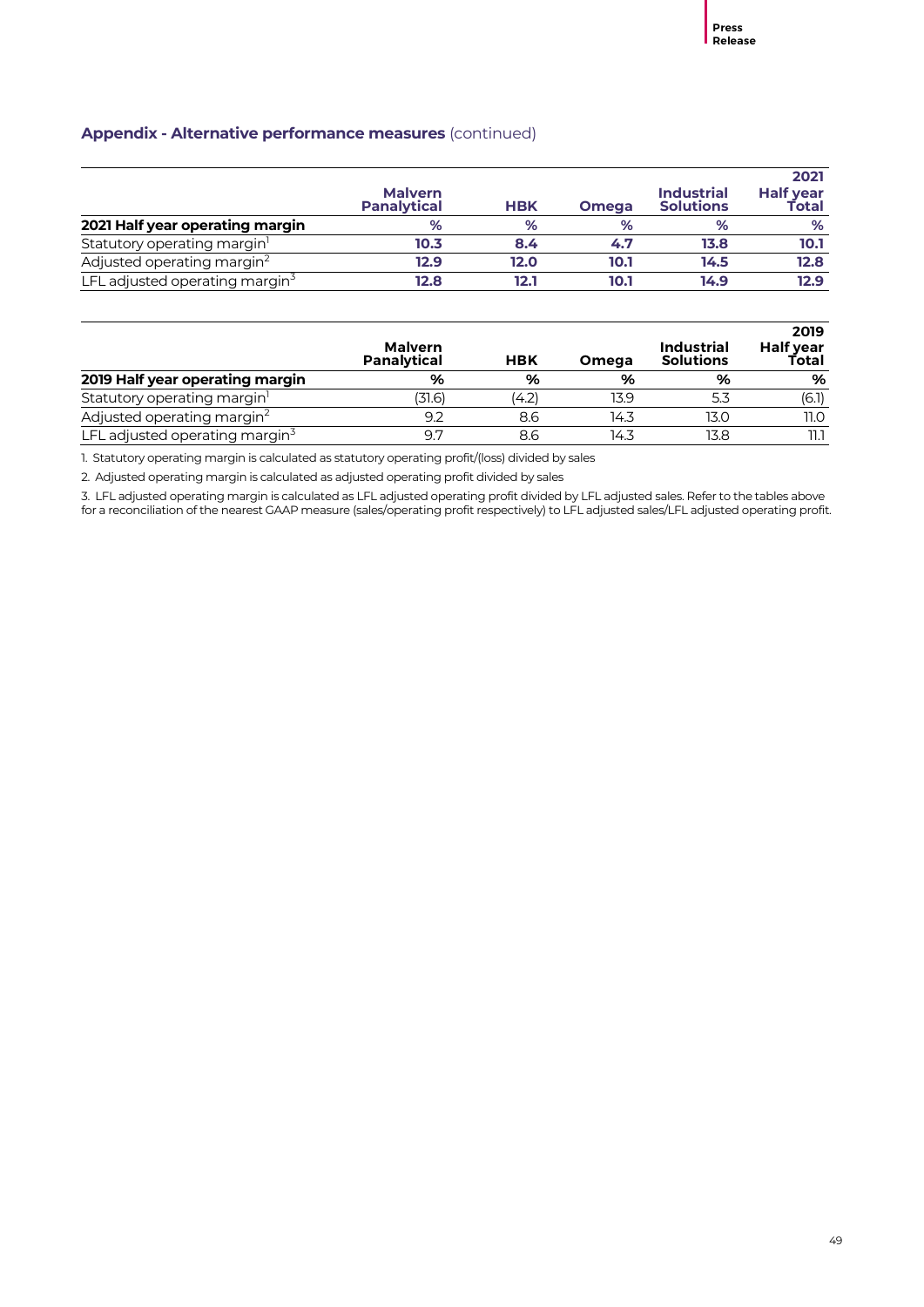|                                                                                                                            | 2021             | 2020      | 2020      |
|----------------------------------------------------------------------------------------------------------------------------|------------------|-----------|-----------|
|                                                                                                                            | <b>Half year</b> | Half year | Full year |
| <b>Adjusted EBITDA</b>                                                                                                     | £m               | £m        | Em        |
| Statutory operating profit/(loss)                                                                                          | 60.6             | (56.2)    | (23.3)    |
| Depreciation and impairment of owned assets                                                                                | 10.3             | 18.9      | 86.7      |
| Depreciation and impairment of right-of-use assets                                                                         | 5.2              | 14.1      | 22.2      |
| Amortisation and impairment of intangible assets                                                                           | 14.2             | 34.9      | 57.9      |
| Impairment of goodwill                                                                                                     |                  | 58.4      | 58.4      |
| <b>EBITDA</b>                                                                                                              | 90.3             | 70.1      | 201.9     |
| Restructuring costs excluding impairment of owned and right-of-<br>use property, plant and equipment and intangible assets | 3.8              | 3.0       | 13.0      |
| Net transaction-related costs and fair value adjustments                                                                   | 3.4              | 2.0       | 19.4      |
| <b>Adjusted EBITDA</b>                                                                                                     | 97.5             | 75.1      | 234.3     |

EBITDA is calculated as statutory operating profit/(loss) before depreciation, amortisation and impairment of property, plant and equipment, intangible assets and goodwill. Adjusted EBITDA is calculated as EBITDA excluding other adjusting items as defined previously. This measure is used for the purpose of assessing capital management and covenant compliance and is reported to the Group Executive Committee.

#### c) Adjusted net finance costs

|                                                                                    | 2021             | 2020      | 2020      |
|------------------------------------------------------------------------------------|------------------|-----------|-----------|
|                                                                                    | <b>Half year</b> | Half year | Full year |
|                                                                                    | £m               | £m        | £m        |
| Statutory net finance costs                                                        | 8.7              | (14.4)    | (8.4)     |
| Net (gain)/loss on retranslation of short-term                                     |                  |           |           |
| inter-company loan balances                                                        | (6.7)            | 10.4      | 0.8       |
| Interest credit on release of provision on settlement<br>of EU dividends tax claim | (5.1)            |           |           |
| Unwinding of discount factor on deferred and<br>contingent consideration           |                  | 0.3       | 0.4       |
| Adjusted net finance costs                                                         | (3.1)            | (3.7)     | (7.2)     |

#### d) Adjusted profit before taxation

|                                 | 2021             | 2020      | 2020      |
|---------------------------------|------------------|-----------|-----------|
|                                 | <b>Half year</b> | Half year | Full year |
|                                 | £m               | £m        | £m        |
| Adjusted operating profit       | 76.8             | 44.1      | 173.6     |
| Adjusted net finance costs      | (3.1)            | (3.7)     | (7.2)     |
| Adjusted profit before taxation | 73.7             | 40.4      | 166.4     |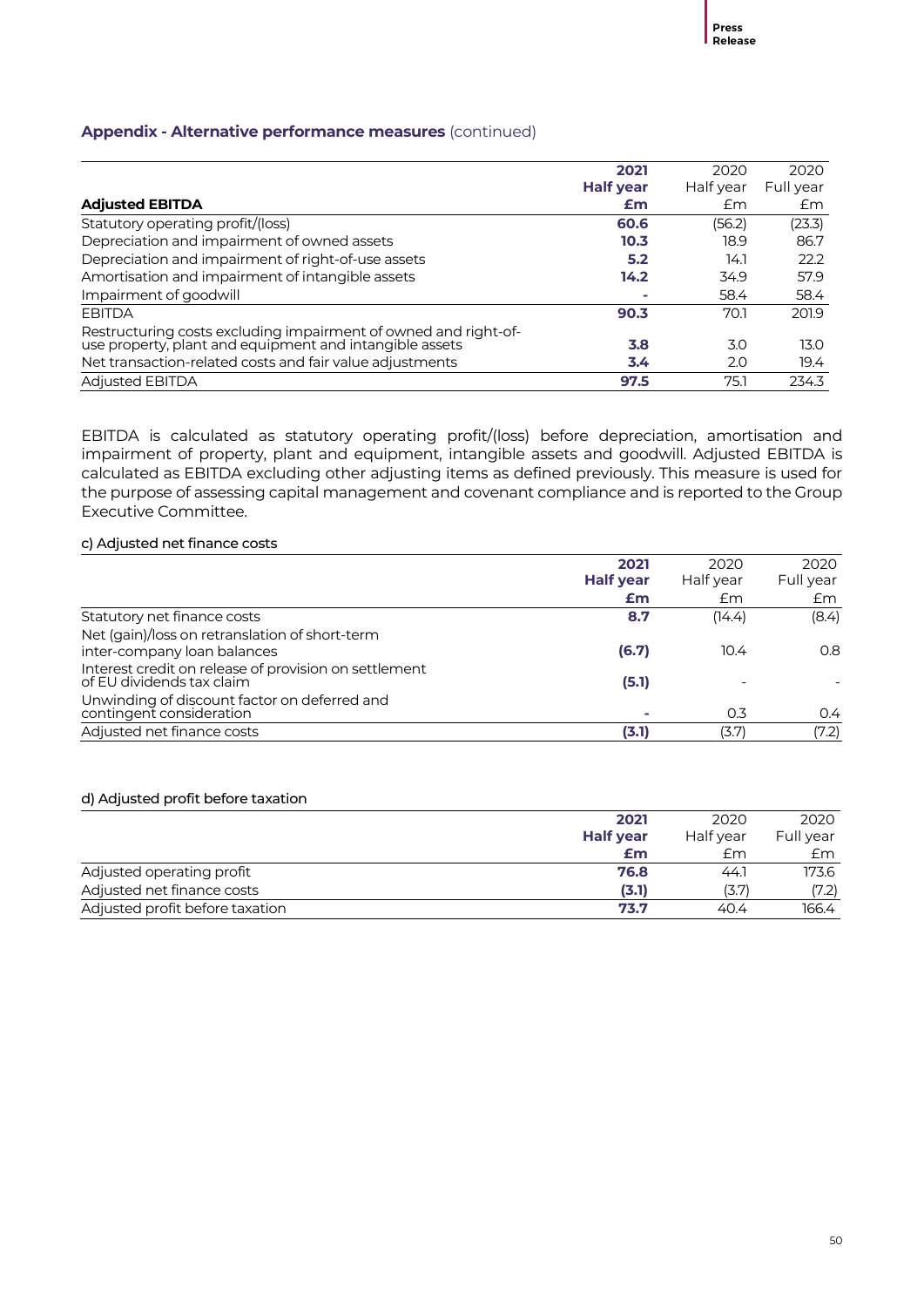e) Adjusted earnings per share

|                                                                                                                               | 2021             | 2020      | 2020      |
|-------------------------------------------------------------------------------------------------------------------------------|------------------|-----------|-----------|
|                                                                                                                               | <b>Half year</b> | Half year | Full year |
| <b>Adjusted earnings</b>                                                                                                      | £m               | Em        | £m        |
| Statutory profit/(loss) after tax                                                                                             | 180.3            | (66.5)    | (17.0)    |
| Adjusted for:                                                                                                                 |                  |           |           |
| Restructuring costs                                                                                                           | 3.8              | 3.0       | 19.5      |
| Net transaction-related costs and fair value adjustments                                                                      | 3.4              | 2.0       | 19.4      |
| Depreciation of acquisition-related fair value adjustments<br>to property, plant and equipment                                | 0.1              | 0.4       | 0.7       |
| Impairment of goodwill                                                                                                        |                  | 58.4      | 58.4      |
| Amortisation and impairment of acquisition-related intangible<br>assets and impairment of other property, plant and equipment | 8.9              | 36.5      | 98.9      |
| Fair value through profit and loss movements on equity<br>investments                                                         |                  |           | (23.2)    |
| Profit on disposal of businesses                                                                                              | (117.7)          | (5.1)     | (4.4)     |
| Interest credit on release of provision on settlement of EU dividends<br>tax claim                                            | (5.1)            |           |           |
| Net (gain)/loss on retranslation of short-term inter-company loan<br>balances                                                 | (6.7)            | 10.4      | 0.8       |
| Unwinding of discount factor on deferred and contingent<br>consideration                                                      |                  | 0.3       | 0.4       |
| Tax effect of the above and other non-recurring items                                                                         | (9.5)            | (7.9)     | (23.4)    |
| Adjusted earnings                                                                                                             | 57.5             | 31.5      | 130.1     |
|                                                                                                                               |                  |           |           |

|                                                          | 2021             | 2020      | 2020      |
|----------------------------------------------------------|------------------|-----------|-----------|
| Adjusted earnings per share                              | <b>Half vear</b> | Half vear | Full vear |
| Weighted average number of shares outstanding (millions) | 115.7            | 116.0     | 116.1     |
| Adjusted earnings per share (pence)                      | 49.7             | 27.2      | 112.1     |

Basic earnings/(loss) per share in accordance with IAS 33 'Earnings Per Share' are disclosed in Note 6.

#### **Financial position measures**

f) Net cash

|                                                                                    | 2021             | 2020      | 2020      |
|------------------------------------------------------------------------------------|------------------|-----------|-----------|
|                                                                                    | <b>Half year</b> | Half year | Full year |
|                                                                                    | £m               | Em        | £m        |
| Bank overdrafts                                                                    | (0.2)            |           | (13.1)    |
| Bank overdrafts included in liabilities held for sale                              |                  |           | (2.2)     |
| Bank loans unsecured                                                               |                  | (192.7)   | (104.5)   |
| Total borrowings                                                                   | (0.2)            | (192.7)   | (119.8)   |
| Cash and cash equivalents included in current assets                               |                  |           | 222.2     |
| Cash and cash equivalents                                                          | 273.0            | 287.0     | 3.7       |
| Net cash                                                                           | 272.8            | 94.3      | 106.1     |
|                                                                                    |                  |           |           |
|                                                                                    | 2021             | 2020      | 2020      |
|                                                                                    | <b>Half year</b> | Half year | Full year |
|                                                                                    | £m               | Em        | £m        |
| Reconciliation of changes in cash and cash<br>equivalents to movements in net cash |                  |           |           |
| Net increase/(decrease) in cash and cash                                           |                  |           |           |
| equivalents                                                                        | 63.6             | 71.0      | (2.9)     |
| Proceeds from borrowings                                                           |                  |           | (O.3)     |
| Repayment of borrowings                                                            | 99.8             |           | 86.4      |
| Effect of foreign exchange rate changes                                            | 3.3              | (10.2)    | (10.6)    |
| Movement in net cash                                                               | 166.7            | 60.8      | 72.6      |
| Net cash at beginning of year                                                      | 106.1            | 33.5      | 33.5      |
| Net cash at end of period                                                          | 272.8            | 94.3      | 106.1     |

Net cash excludes lease liabilities arising under IFRS 16 as this aligns with the definition of net cash under the Group's bank covenants.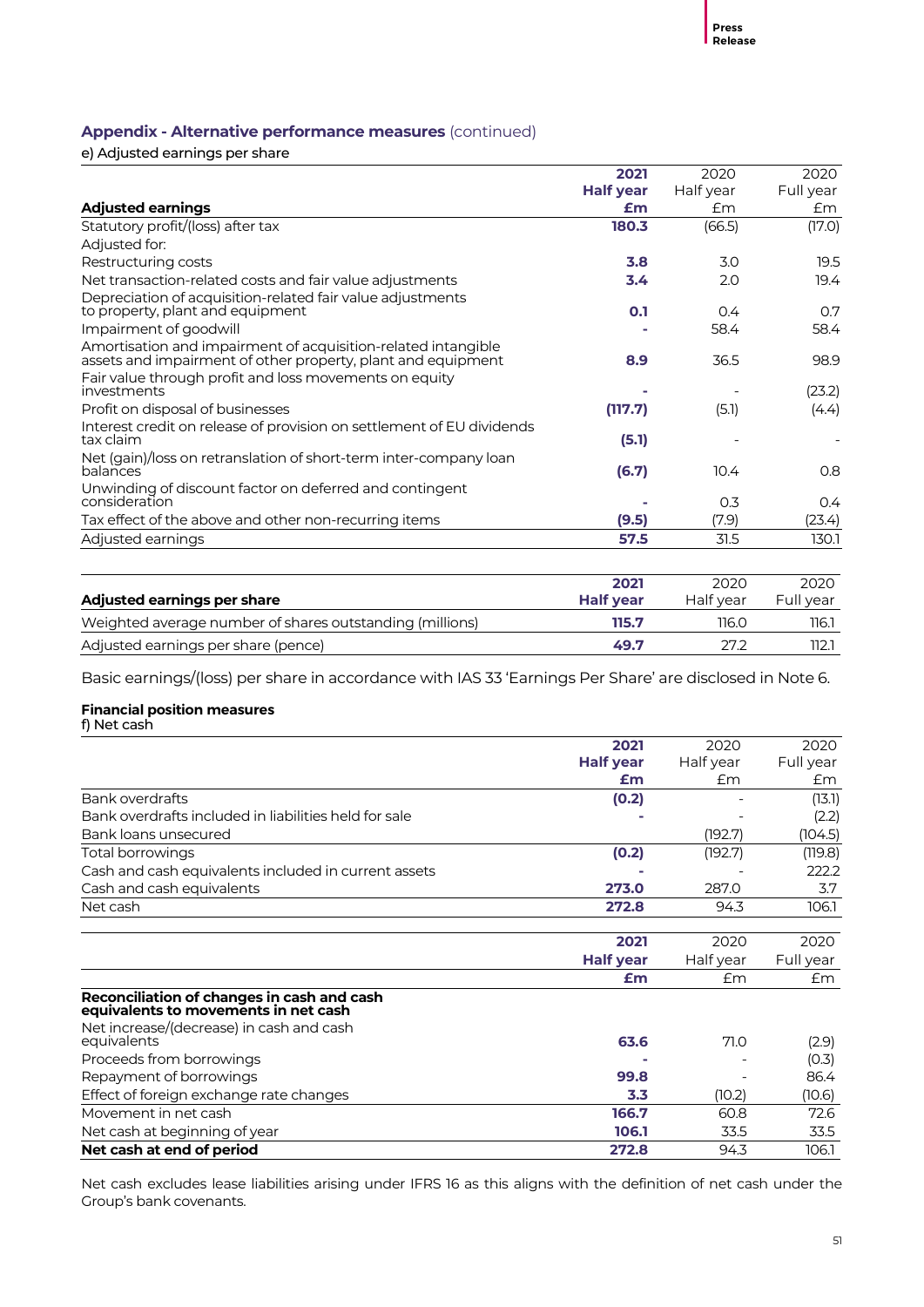#### **Cash flow measures**

g) Adjusted cash flow

|                                                                                                               | 2021             | 2020      | 2020      |
|---------------------------------------------------------------------------------------------------------------|------------------|-----------|-----------|
|                                                                                                               | <b>Half year</b> | Half year | Full year |
|                                                                                                               | £m               | £m        | £m        |
| Cash generated from operations                                                                                | 96.7             | 99.9      | 254.6     |
| Net income taxes paid                                                                                         | (17.2)           | (11.5)    | (28.6)    |
| Net cash inflow from operating activities                                                                     | 79.5             | 88.4      | 226.0     |
| Transaction-related costs paid                                                                                | 9.0              | 3.9       | 13.6      |
| Restructuring cash outflow                                                                                    | 6.8              | 8.2       | 15.1      |
| Net income taxes paid                                                                                         | 17.2             | 11.5      | 28.6      |
| Purchase of property, plant and equipment and intangible assets                                               | (19.1)           | (23.4)    | (43.1)    |
| Proceeds from government grants related to purchase of property, plant<br>and equipment and intangible assets |                  | 0.2       | 0.2       |
| Proceeds from disposal of property, plant and equipment and software                                          |                  |           | 4.1       |
| Adjusted cash flow                                                                                            | 93.4             | 88.8      | 244.5     |
| Adjusted cash flow conversion <sup>1</sup>                                                                    | 122%             | 201%      | 141%      |

1. Adjusted cash flow conversion is calculated as adjusted cash flow as a proportion of adjusted operating profit.

#### **Other measures**

#### h) Return on gross capital employed ('ROGCE')

The return on gross capital employed is calculated as adjusted operating profit for the last 12 months divided by the average of opening and closing gross capital employed. Gross capital employed is calculated as net assets excluding net (cash)/debt and excluding accumulated amortisation and impairment of acquisition-related intangible assets including goodwill.

|                                                                                     |                     | 30 June |              |
|-------------------------------------------------------------------------------------|---------------------|---------|--------------|
|                                                                                     | <b>30 June 2021</b> | 2020    | 30 June 2019 |
|                                                                                     | £m                  | £m      | £m           |
| Net (cash)/debt (see APM f)                                                         | (272.8)             | (94.3)  | 312.6        |
| Accumulated impairment losses on goodwill                                           | 156.7               | 247.3   | 185.4        |
| Accumulated amortisation and impairment of acquisition-related<br>intangible assets | 362.7               | 415.3   | 371.0        |
| Shareholders' equity                                                                | 1,243.1             | 1,313.3 | 1,133.8      |
| Gross capital employed                                                              | 1,489.7             | 1,881.6 | 2,002.8      |
| Average gross capital employed (current and prior period) <sup>1</sup>              | 1,685.7             | 1,942.2 |              |
| Adjusted operating profit for six months to June 2021 and 2020<br>(see APM b)       | 76.8                | 44.1    |              |
| Adjusted operating profit for six months to December 2020 and<br>2019               | 129.5               | 174.6   |              |
| Total adjusted operating profit for last 12 months                                  | 206.3               | 218.7   |              |
| Return on gross capital employed                                                    | 12.2%               | 11.3%   |              |

1. Average gross capital employed is calculated as current period gross capital employed divided by comparative period gross capital employed.

i) Net transaction-related costs and fair value adjustments

Net transaction-related costs and fair value adjustments comprise transaction costs of £3.5 million (Half year 2020: £3.3 million; Full year 2020: £21.6 million) that have been recognised in the Condensed Consolidated Income Statement under IFRS 3 (Revised) 'Business Combinations' and other fair value adjustments relating to deferred and contingent consideration comprising a credit of £0.1 million (Half year 2020: £1.3 million; Full year 2020: £2.2 million). Net transaction-related costs and fair value adjustments are included within administrative expenses. Transaction-related costs have been excluded from the adjusted operating profit and transaction costs paid of £9.0 million (Half year 2020: £3.9 million; Full year 2020: £13.6 million) have been excluded from the adjusted cash flow.